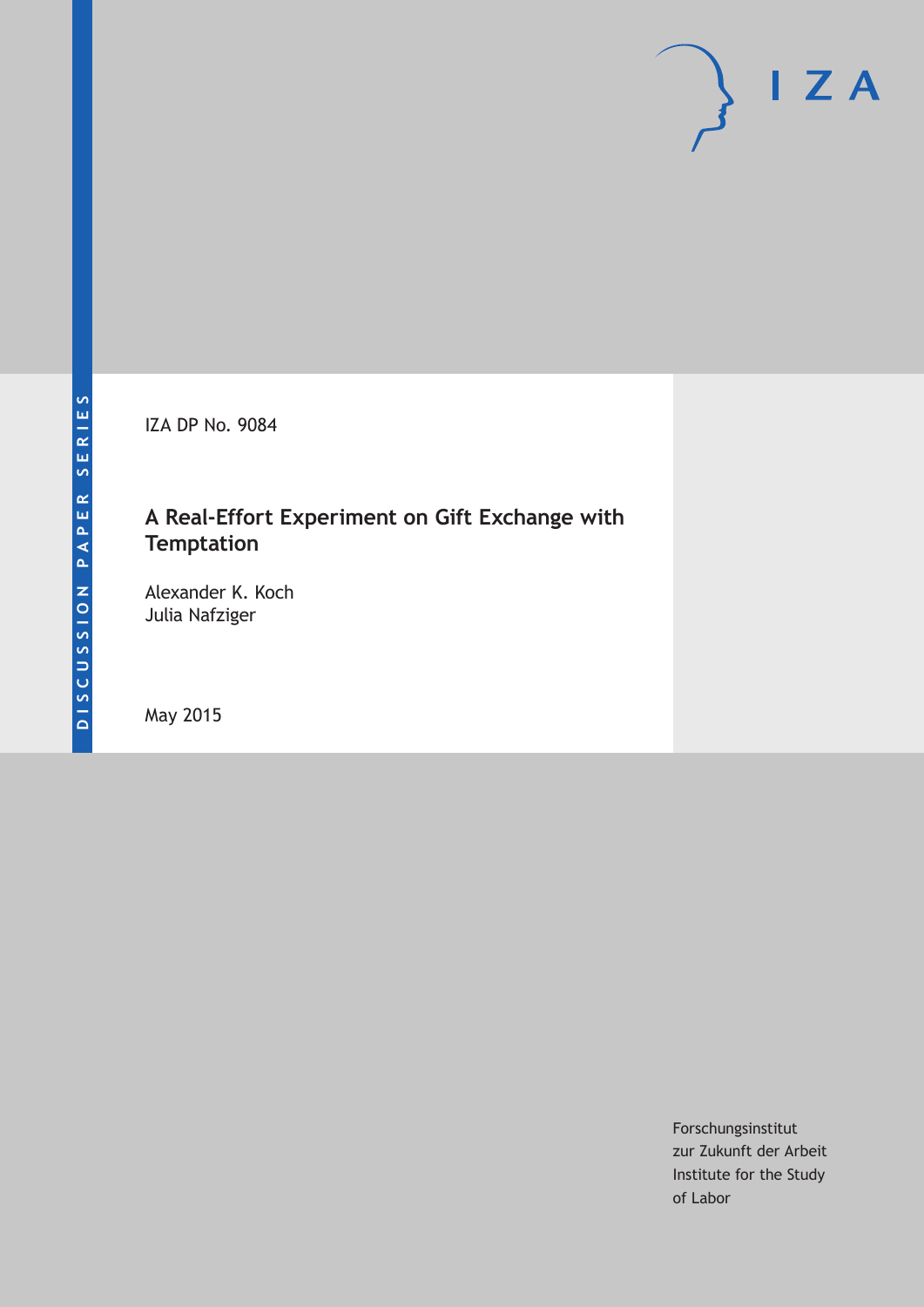# **A Real-Effort Experiment on Gift Exchange with Temptation**

## **Alexander K. Koch**

*Aarhus University and IZA*

## **Julia Nafziger**

*Aarhus University*

## Discussion Paper No. 9084 May 2015

IZA

P.O. Box 7240 53072 Bonn Germany

Phone: +49-228-3894-0 Fax: +49-228-3894-180 E-mail: iza@iza.org

Any opinions expressed here are those of the author(s) and not those of IZA. Research published in this series may include views on policy, but the institute itself takes no institutional policy positions. The IZA research network is committed to the IZA Guiding Principles of Research Integrity.

The Institute for the Study of Labor (IZA) in Bonn is a local and virtual international research center and a place of communication between science, politics and business. IZA is an independent nonprofit organization supported by Deutsche Post Foundation. The center is associated with the University of Bonn and offers a stimulating research environment through its international network, workshops and conferences, data service, project support, research visits and doctoral program. IZA engages in (i) original and internationally competitive research in all fields of labor economics, (ii) development of policy concepts, and (iii) dissemination of research results and concepts to the interested public.

<span id="page-1-0"></span>IZA Discussion Papers often represent preliminary work and are circulated to encourage discussion. Citation of such a paper should account for its provisional character. A revised version may be available directly from the author.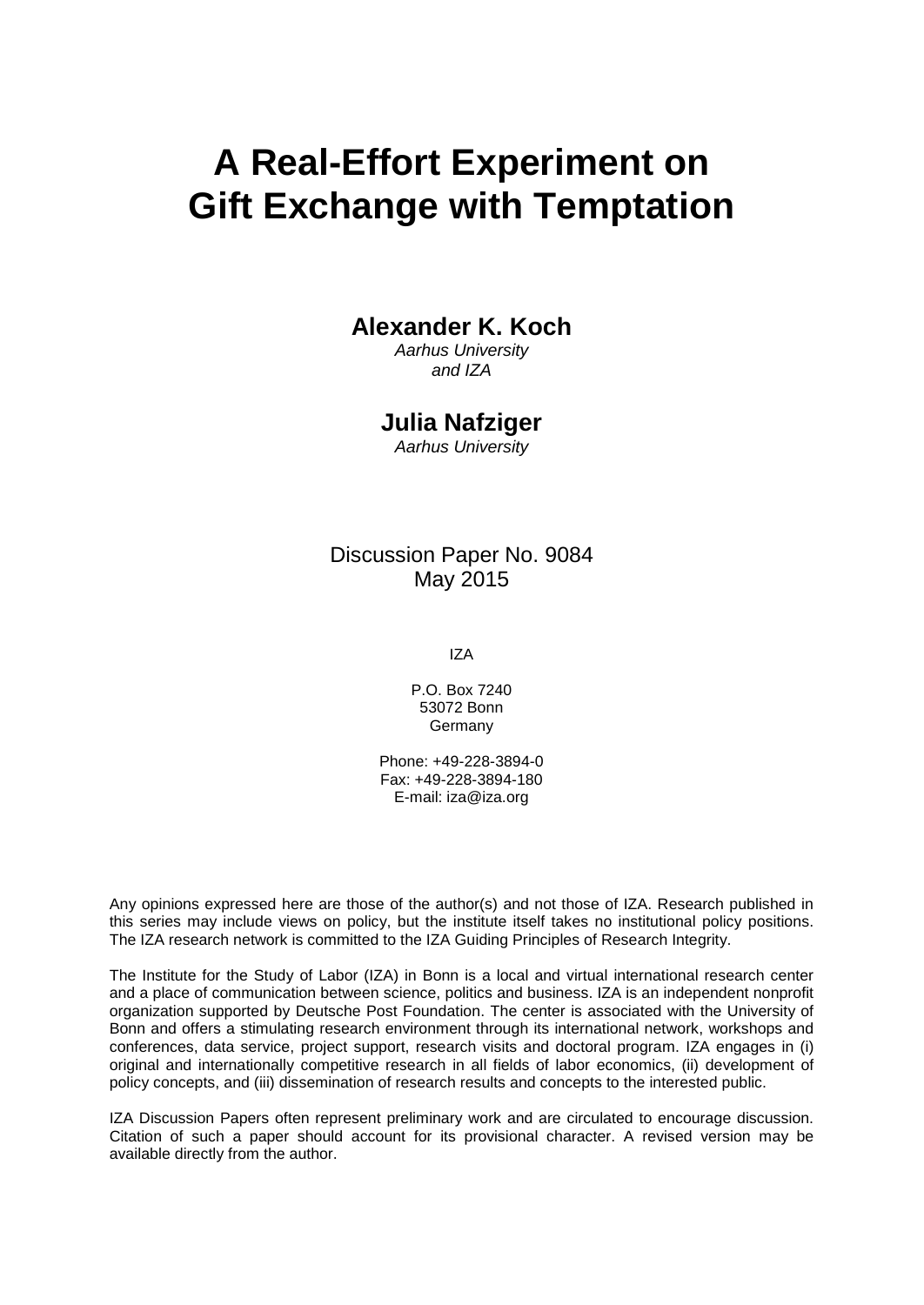IZA Discussion Paper No. 9084 May 2015

# **ABSTRACT**

# **A Real-Effort Experiment on Gift Exchange with Temptation[\\*](#page-1-0)**

We conduct a real-effort experiment to test whether workers reciprocate generous wages by managers when workers are tempted to surf the internet. Further, we investigate how an active policy of restricting the usage of the internet affects the workers' motivation. We observe that the temptation of the internet hampers workers' willingness to reciprocate fair wages. Yet, when the manager makes an active choice not to deny internet access, workers perceive the "freedom from control" as a gift which they reciprocate with high effort. Whether the positive "freedom from control" aspect or the negative temptation aspect dominates depends on the worker's reciprocity: for highly reciprocal workers the control aspect dominates; for non-reciprocal workers the temptation aspect dominates.

JEL Classification: C91, D03, J33, M52

Keywords: gift exchange, temptation, hidden costs of control

Corresponding author:

Alexander K. Koch Department of Economics and Business Economics Aarhus University Fuglesangsallee 4 8210 Aarhus V Denmark E-mail: [akoch@econ.au.dk](mailto:akoch@econ.au.dk)

\* We thank Emma von Essen, Leonie Gerhards, Stefan Hirth, Marie Claire Villeval, Erik Wengström, as well as seminar participants in Aarhus, Berlin, Lund, and Vienna for helpful comments and discussions. Maria Skov Gregersen, Thomas Thoft Jensen, and Heidi Christina Thysen provided excellent research assistance. Part of the zTree code was taken from Abeler et al. (2011), and we would like to than the authors for sharing. Financial support from Aarhus Universitets Forskningsfond, AU IDEAS 2011, Grant number AUFF-E-201-FLS-1-17 and the Danish Council for Independent Research – Social Sciences (FSE) under grant 12-124835 is gratefully acknowledged.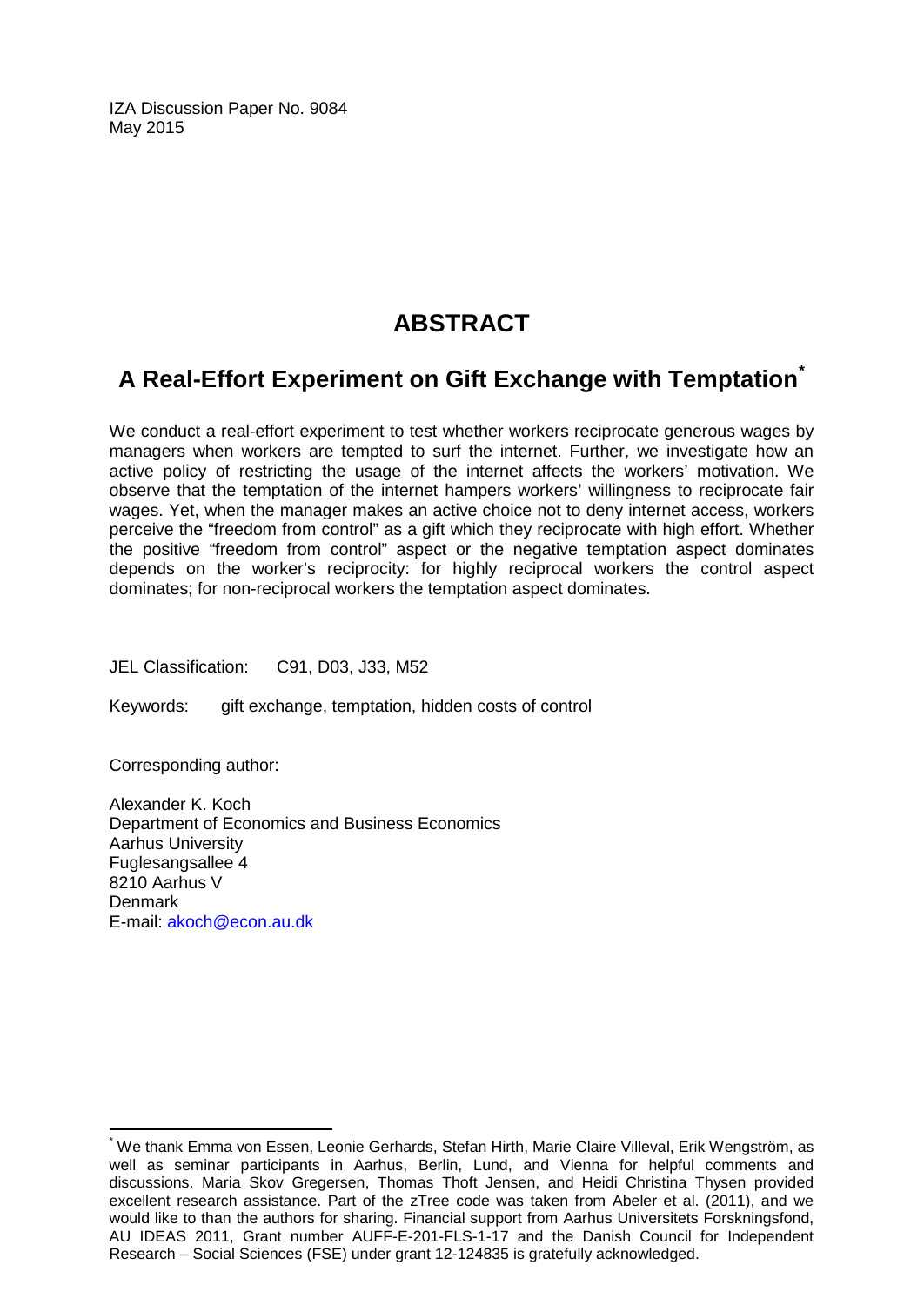## 1 Introduction

Access to the internet distracts many people from their work, tempting them to read the news online, check on their social networks, or write private messages.<sup>[1](#page-3-0)</sup> Estimates abound of productivity losses due to such private online activities at the workplace.[2](#page-3-1) While most of these estimates have serious flaws, they do mirror companies' worries about their employees spending too much time online and being distracted by the Web. Consequently, many companies have strict policies about the private usage of the internet. Yet, other companies deliberately abstain from having such rules.<sup>[3](#page-3-2)</sup> Davenport  $(2011)$  points out in a publication by the management consulting company McKinsey that "Knowledge workers typically enjoy the free-access approach [. . . ] This positive feeling is probably useful for retention and job engagement." But at the same time it must be "assumed that [employees] have the discipline to avoid wasting time surfing the Web [. . . ]." This hints at the advantages and disadvantages that an internet policy may have. While a restrictive policy removes a temptation that may distract employees from their work it also signals distrust by the employer, which may endanger job engagement. So what is the right approach?

The aim of this paper is to investigate in a lab experiment how the temptation of the internet and the internet policy of a firm affect the motivation of its workers. Importantly, the internet policy of a firm should not be seen in isolation from its wage policy. In our experiment, a manager and a worker interact in a gift-exchange game where the manager chooses what wage to pay the worker matched with him (from a menu with three possible wage levels). The profit of the manager depends on his own effort and the effort of the worker minus the wage paid to the worker. Effort is measured by a real effort task.

<span id="page-3-0"></span><sup>1</sup>According to MyJobGroup.co.uk around 6 percent of the British workforce spent over an hour per day on social media while at work. The average employee accesses his e-mail around 50 times per day and visits more than 40 web sites a day according to data from over 40,000 users of the "RescueTime" program, which tracks how much time people spend with a certain application on their computer.

<span id="page-3-2"></span><span id="page-3-1"></span><sup>&</sup>lt;sup>2</sup>Just search for keyword combinations like *productivity* loss  $+$  facebook.

<sup>3</sup>For example, at the UK Department for Work and Pensions the private use of social networks is forbidden and the department took disciplinary action against 116 employees for using social networks during work time – 11 of these have been fired (Halliday 2013 in the Guardian). Their German counterpart ("Arbeitsministerium") in contrast sees no problem in their employees using social networks during work time as long as the employees meet their work obligations (S¨uddeutscheZeitung 2013).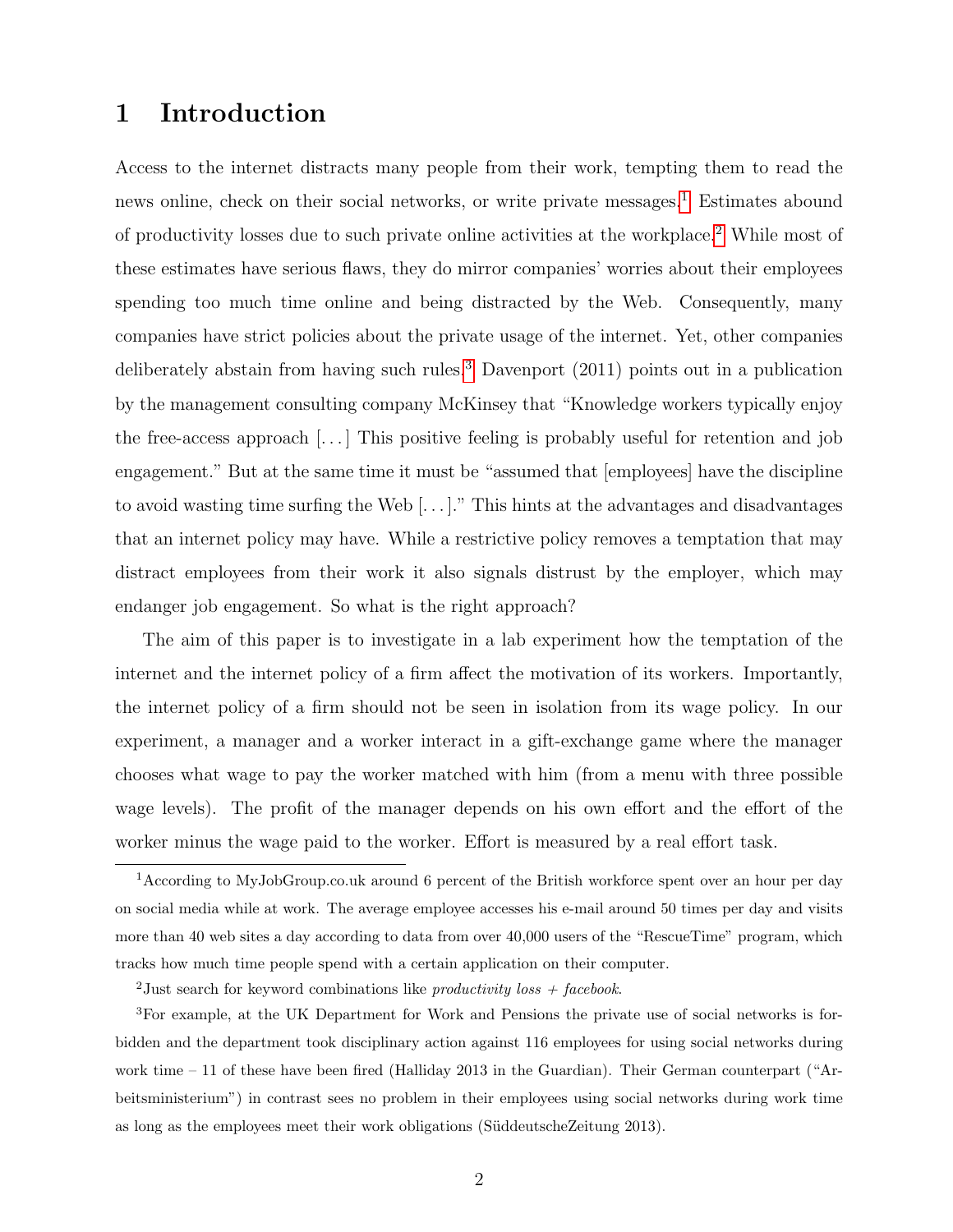To study how the temptation of the internet affects effort, our experiment has two treatments where access to the internet is exogenously determined. In the *NoInternet* treatment, workers (and managers) by default do not have access to the internet. In the *Internet* treatment, everyone has access by default. A third treatment makes the internet policy a choice variable of the manager. In the Choice treatment, managers decide whether or not to grant internet access to the worker (in addition to deciding the wage level). Managers always have internet access in this treatment. In all treatments we additionally elicit measures for how trusting and reciprocal participants are using a trust game.

In his seminal paper, Akerlof (1982) argued that there is a positive relation between effort and wage levels because workers see a generous wage as a "gift" and they reciprocate by providing more than "normal" effort. This has been found to hold true in numerous lab experiments. Our *Internet* and *NoInternet* treatments allow us to study whether such gift exchange occurs also when workers are tempted by access to the internet.

We observe that workers provide little effort when the employer only offers a low wage – no matter whether the internet is on or off by default. Yet, when receiving a high wage it matters whether the internet is on or off: Workers without internet access provide more effort than those with access. Intuitively, while workers want to reciprocate a generous wage by working hard, the temptation to surf the internet seems to be in conflict with this motive. In fact, workers who receive a high wage and are tempted by access to the internet put in no more effort on average than those workers who receive a low wage and have no access to the internet. This result is consistent with the interpretation that temptation can completely crowd out reciprocal motives.

Our Choice treatment allows us to investigate how a manager's policy on internet usage affects a worker's motivation. On the one hand, restricting access to the internet takes away the temptation – i.e., offers a commitment device to workers not to get distracted – and thereby should increase effort. But, on the other hand, such a policy signals distrust by the manager and might crowd out the motivation of the worker to do a good job: A worker who perceives the policy of restricting internet access as excessive control will think of it as an unkind act of the manager and might reciprocate with lower effort. That is, there might be "hidden costs of control" (cf. Falk and Kosfeld 2006).

We observe that workers who receive a high wage provide more effort when the internet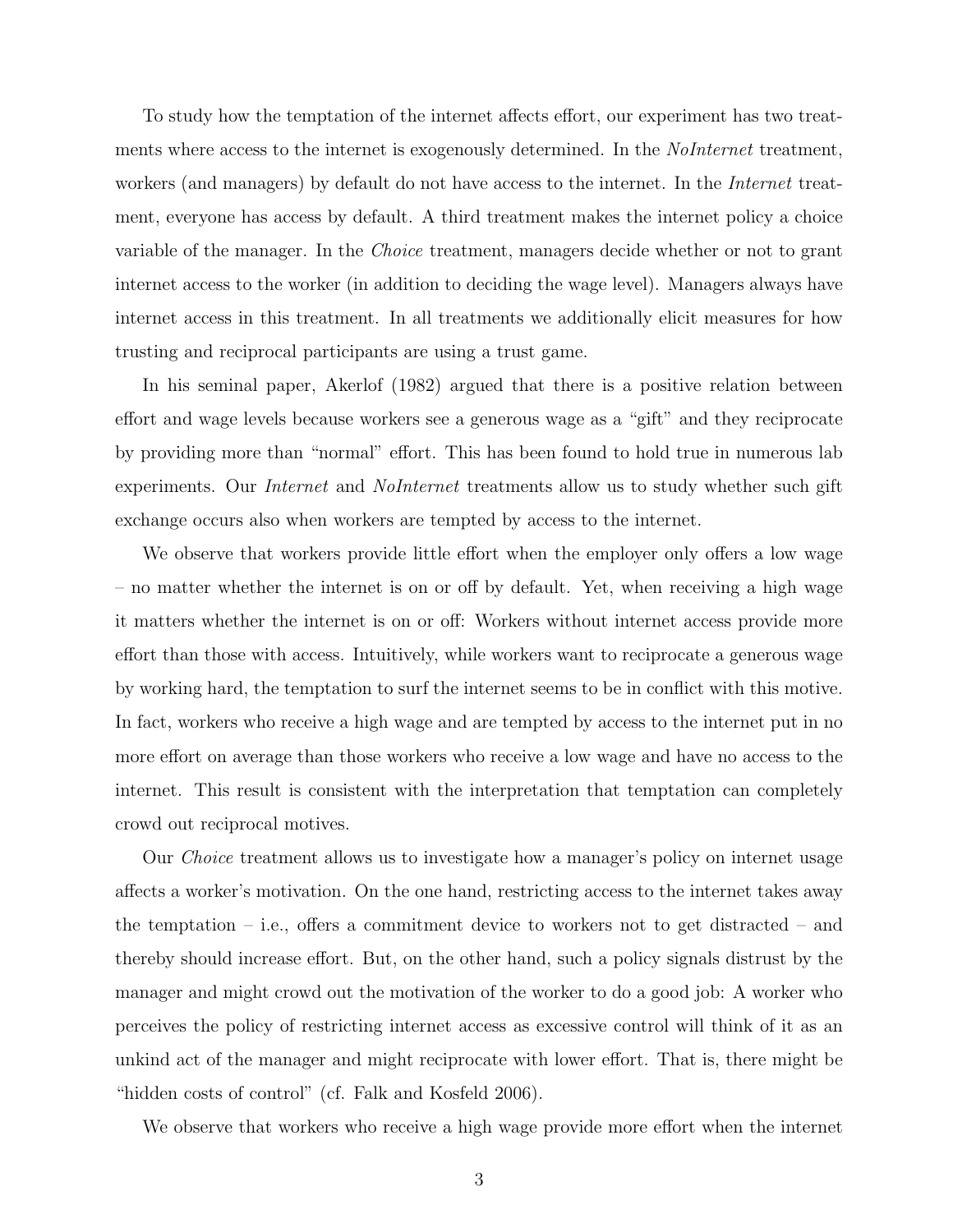is turned-on by the choice of the manager rather than on by default. As working conditions are otherwise equal in these two settings, this result indicates that a policy of actively allowing internet access is perceived by the workers as a kind act and that it triggers positive reciprocity. Similarly, we find that effort tends to be lower when the internet is turned-off by the choice of the manager rather than off by default (though this effect is not significant for a high wage), indicating that a policy of denying internet access is perceived as unkind because it signals distrust.

When comparing efforts across the different policies of the manager in the *Choice* treatment (to allow or to deny internet access), not only these kindness effects play a role, but also the commitment effect identified above. We observe that the two effects are of similar magnitude: average efforts do not differ significantly depending on whether the manager actively turns the internet on or off (for both low and high wages). That is, overall, we do not find "hidden costs of control".

Taking into account the level of reciprocity of a worker allows us to further disentangle these effects. Reciprocity is measured by the amount returned in a trust game that participants play after the gift-exchange game. For a high wage, we observe that low-reciprocity workers provide less effort when granted internet access than when it is denied, and we find no significant kindness effects. That is, low-reciprocity workers do not appear to perceive "freedom from control" as a gift by the manager that should be reciprocated. Hence a policy of allowing internet access does not positively affect their motivation, but it does tempt them to surf the internet instead of working. High-reciprocity workers, in contrast, perceive "freedom from control" as a gift that should be reciprocated: they provide more effort when granted internet access by the manager than when it is denied.

Related literature. Our paper contributes to several literature strands. The first is the experimental literature on "hidden costs of control" initiated by Falk and Kosfeld (2006). All studies in this field consider abstract effort choices and control mechanisms. The effort of a worker is a number, where the effort cost increases with the number value. Control amounts to specifying a minimum number (interpreted as minimum effort requirement). We contribute to this literature by considering real effort and a control mechanism that is more prevalent in practice. In contrast to an (often infeasible) binding minimum effort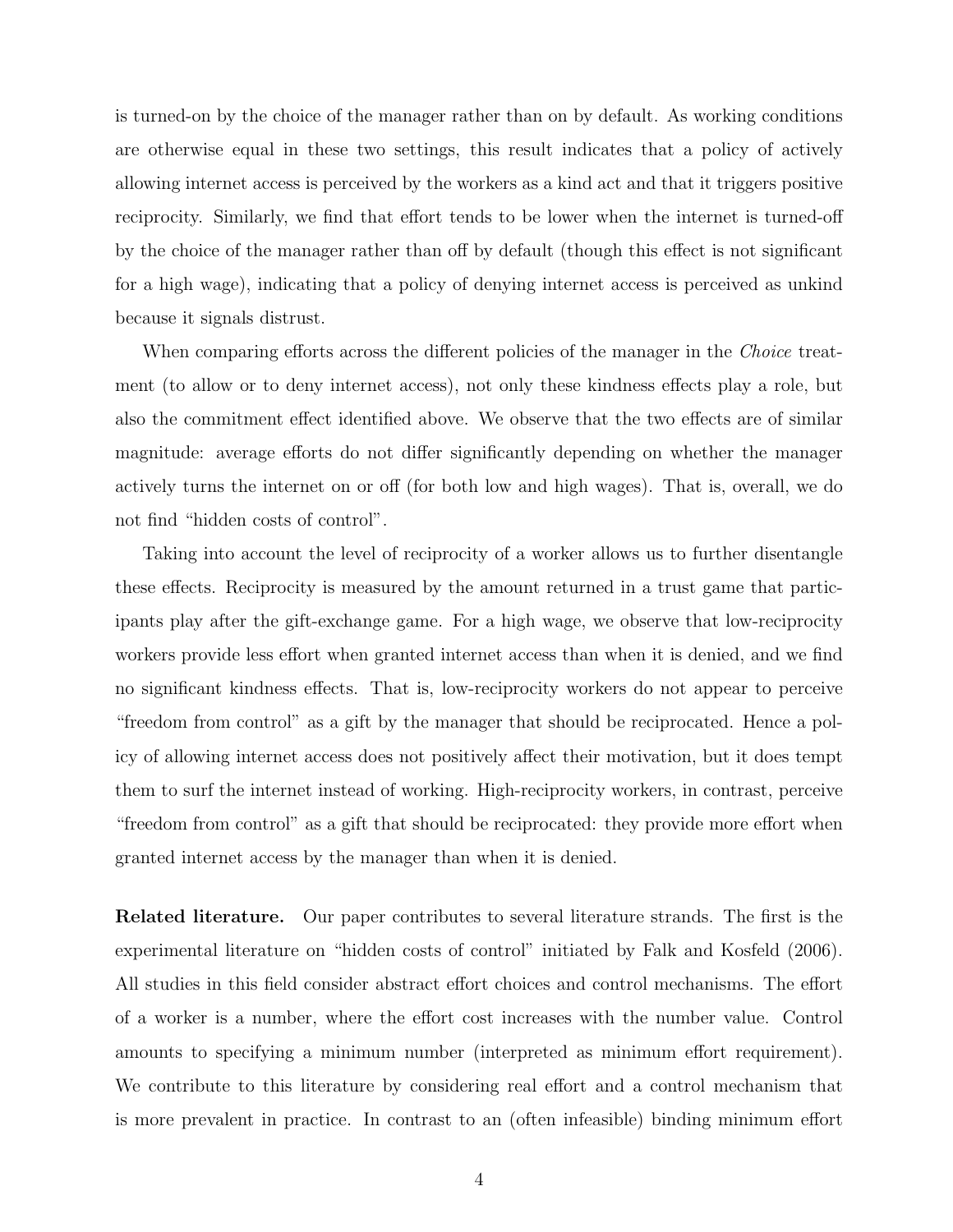requirement, restricting internet access is a 'soft' control mechanism that does not affect effort per se.[4](#page-6-0) Further, by linking a measure of reciprocity to actual behavior, our experiment contributes to the mixed evidence on the emergence of "hidden costs of control". While Falk and Kosfeld (2006) find such costs of control, replications of their experiment typically do not find them or only in a subpopulation (Hagemann 2007, Schnedler and Vadovic 2011, Ziegelmeyer et al. 2012). Our results may help understand the divergence of findings. On the one hand, we provide clear evidence that low-reciprocity workers do not mind being controlled (they work more when they are controlled). On the other hand, we find that high-reciprocity workers do react positively to "freedom from control". Whether hidden costs of control arise for the overall population hence depends on the share of reciprocal versus non-reciprocal workers.

Second, we contribute to the literature that studies gift exchange in the lab and in the field. Numerous lab experiments test and confirm Akerlof's (1982) gift-exchange hypothesis in various settings (e.g., Fehr et al. 1993, 1998, Charness 2000, Brandts and Charness 2004, Maximiano et al. 2007). In contrast, most results from field experiments do not support the gift-exchange hypothesis (e.g., Gneezy and List 2006, Bellemare et al. 2009, Hennig-Schmidt et al. 2010, Kube et al. 2012, 2013). Our findings shed further light on these different results, by indicating that temptations (that are most likely present in the field, but not in the typical lab experiment) can very quickly erode reciprocal motives that are initially present. The study by Cohn et al. (2013) is, up to now, the only one that finds gift exchange in the field. They observe that it is those workers who feel underpaid at the base wage who increase their effort in response to a wage increase – a feature that will be important for the design of our experiment. Further, they observe that only individuals who show reciprocal behavior in a choice task are reciprocal in the field. In line with this, our results suggest that low-reciprocal subjects quickly succumb to the temptation to surf the Web, while high-reciprocal subjects seem more immune towards such temptations.

There are a few studies that test the gift-exchange hypothesis in the lab with real effort tasks (e.g., Brüggen and Strobel 2007, Hennig-Schmidt et al. 2010, Englmaier and Leider

<span id="page-6-0"></span><sup>&</sup>lt;sup>4</sup>Other examples of such 'soft' control mechanisms are policies that regulate when and how often employees may take breaks, usage of private mobile phones at work, whether employees may work from home and whether and how working hours are monitored.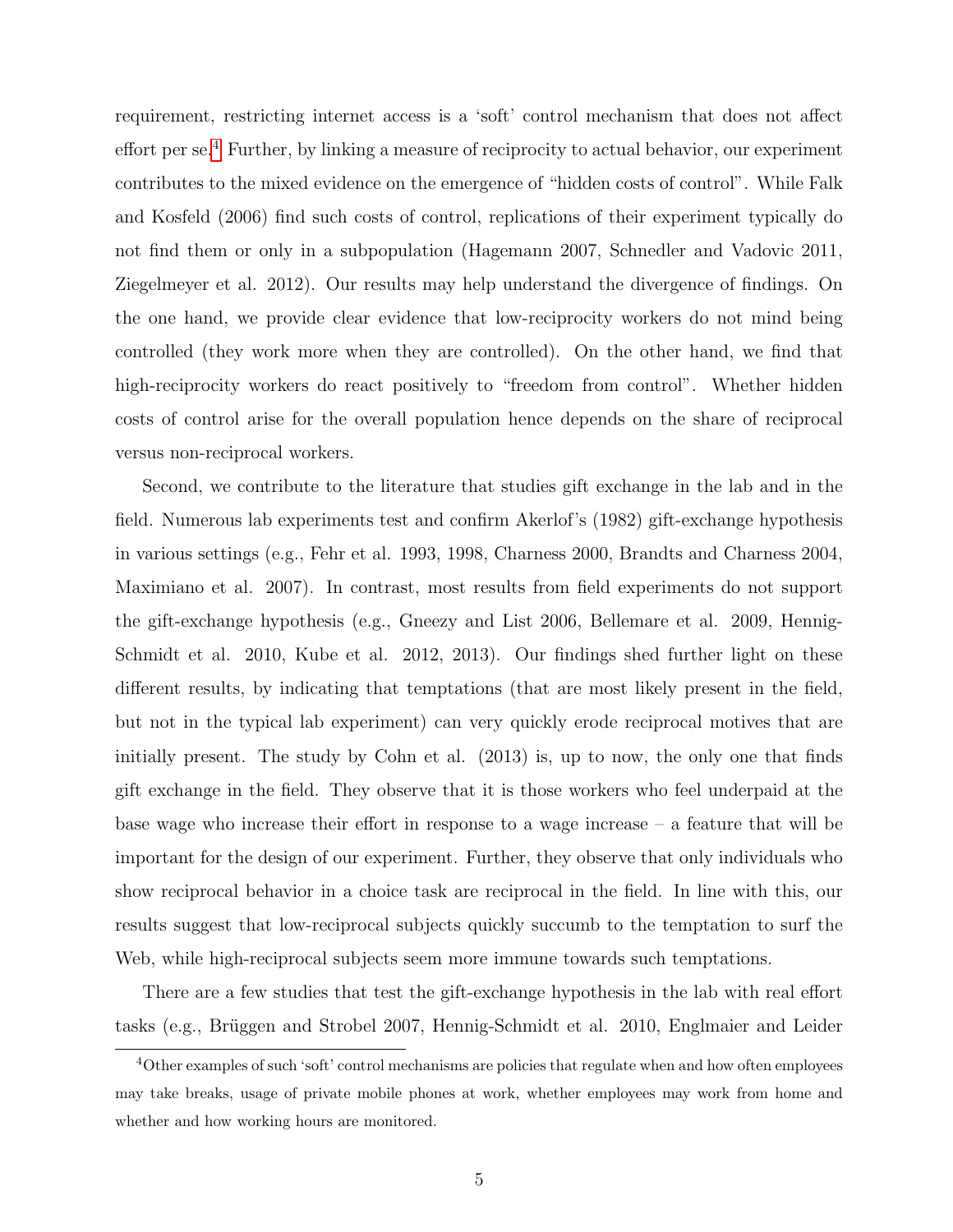2010). Our main contribution to this literature strand is to introduce one tempting feature from real-world work places – internet access – to examine how temptation influences workers' willingness to reciprocate high wages and how managers' control policies influence gift exchange. The internet also adds real opportunity costs to the task that make shirking more meaningful to workers. In most of the existing real-effort studies "shirking" meant staring out of the window or just working more slowly.

Lastly, we contribute to the small experimental literature that studies how participants are tempted by the internet. None of these examine gift exchange and they all address a different research question than ours. Houser et al. (2010) ask whether the internet tempts participants to be less productive, and they study whether and when participants take up commitment devices such as removing for themselves the access to the internet. Corgnet et al. (2011) observe that peer monitoring mitigates shirking under team incentives when participants are tempted to surf the internet.

## 2 Experimental Design and Procedures

Our computerized experiment (zTree, Fischbacher 2007) has five stages. Participants are informed about the number of stages at the beginning of the experiment and that the in-structions for each stage are distributed before each stage.<sup>[5](#page-7-0)</sup> In stage 1, participants spend 10 minutes counting the number of zeros in a series of tables with 150 entries each. This task is boring and pointless and it does not require any prior knowledge (Abeler et al. 2011). Further, performance in this task is easily measurable. For each table in which a participant counts the number of zeros correctly he receives 1.5 Danish kroners (kr.), approximately 0.26 USD. The aim of this stage is to get a productivity measure, and henceforth we will refer to the number of correctly counted tables in this stage as the *productivity* of a participant. To make guessing the answer difficult the tables randomly vary in their level of difficulty.<sup>[6](#page-7-1)</sup> There is no access to the internet in this stage.

In stage 2, participants play a gift-exchange game with real effort. They are randomly assigned to the role of a worker or a manager and matched in worker-manager pairs. Both

<span id="page-7-1"></span><span id="page-7-0"></span><sup>5</sup> Instructions are reproduced in the appendix.

<sup>&</sup>lt;sup>6</sup>The probability that a zero was drawn for a table-cell was either  $0.3, 0.5,$  or  $0.7$ .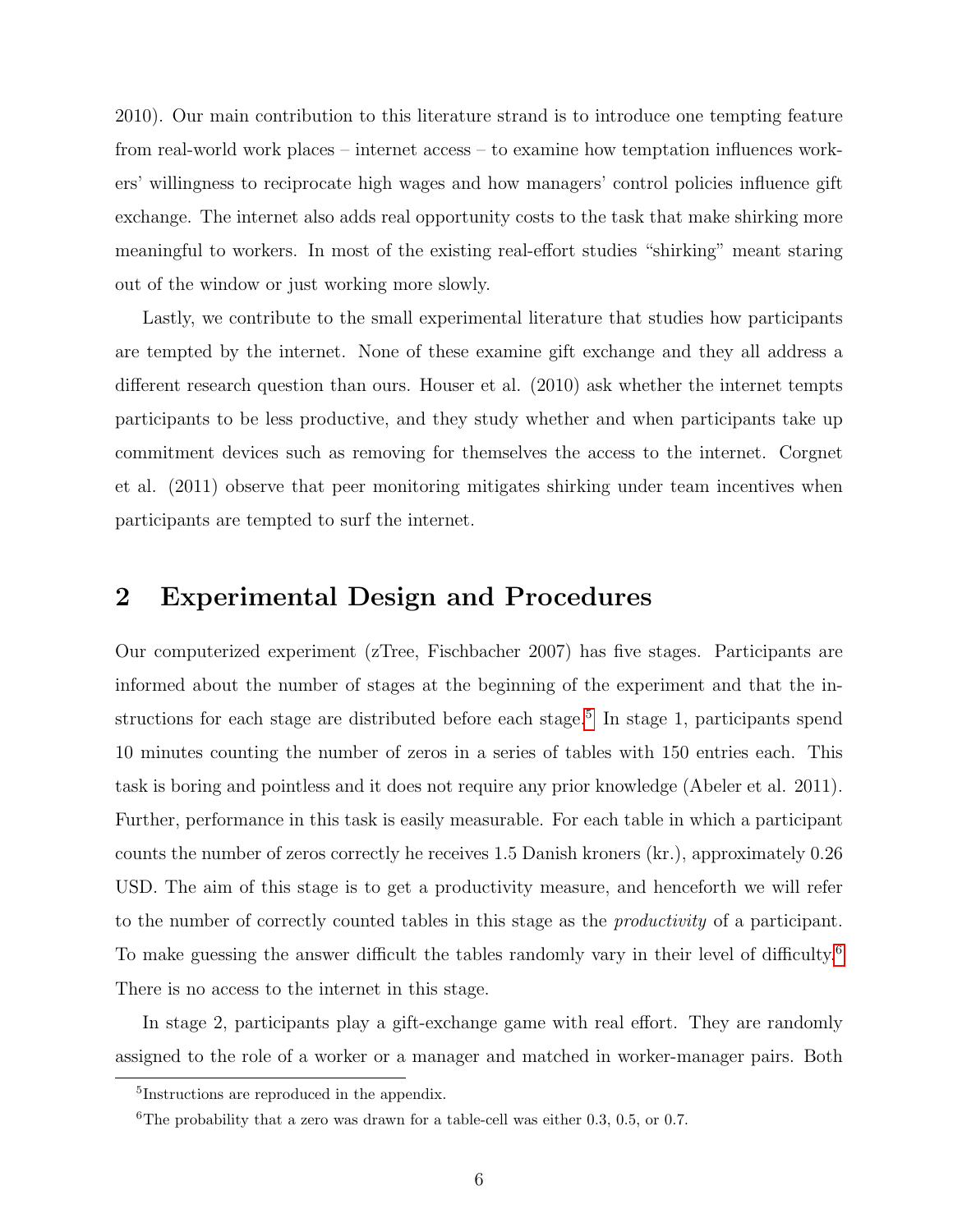workers and managers face the task of counting the number of zeros in a series of tables for 62 minutes. We refer to the number of correctly counted tables in this stage as the effort of a participant. The 62 minutes are divided into five ten-minute blocks with a threeminute break in between two blocks. We implement these breaks so as to give participants the opportunity to recover from the possibly resource-depleting task (for the importance of taking work breaks see, e.g., Trougakos and Hideg 2009). A participant is informed after each table whether he counted it correctly or not and the screen shows the total number of correctly counted tables. A manager gets 1.5 kr. for each table in which he counts the number of zeros correctly, and 1.5 kr. for each table in which the worker matched with him counts the number of zeros correctly. In addition, the manager gets a fixed payment of 150 kr.. The manager offers the worker a wage, choosing between the wage levels 100, 150, and 200 kr.. The worker is informed about this wage before he starts counting.

Our three treatments differ with respect to access to the internet during stage 2. In treatment *NoInternet*, the internet is off for all participants whereas it is on during treatment Internet. In treatment *Choice*, the manager can decide whether or not to grant the worker access to the internet and the worker is informed about this decision along with the wage before starting to work. Managers always have internet access in this treatment.

In all treatments, we use a split-screen design. The right side of the screen shows either a browser with the Google search page open (treatments Choice and Internet) or it is blank (treatment NoInternet). The browser is programmed so that participants cannot close or cover it and thereby change the treatment themselves. The left side of the screen shows the computerized experiment. Windows cannot be resized. In the treatments with internet access, we emphasize that we do not store the specific web pages a participant visits and encourage participants to delete their browsing history at the end of the experiment with the help of a button at the top of the screen. The tables are copy-protected so that participants cannot use some (online) program (like Excel) to do the counting for them.[7](#page-8-0) Throughout all treatments we prevent possible peer effects from the clicking sounds that other participants make by playing random sequences of clicking sounds over speakers that make it impossible to notice what others are doing.

<span id="page-8-0"></span><sup>&</sup>lt;sup>7</sup>To prevent other programs on the computer from being opened, the task bar is hidden and common keyboard short-cuts for reaching the desktop or other windows are deactivated.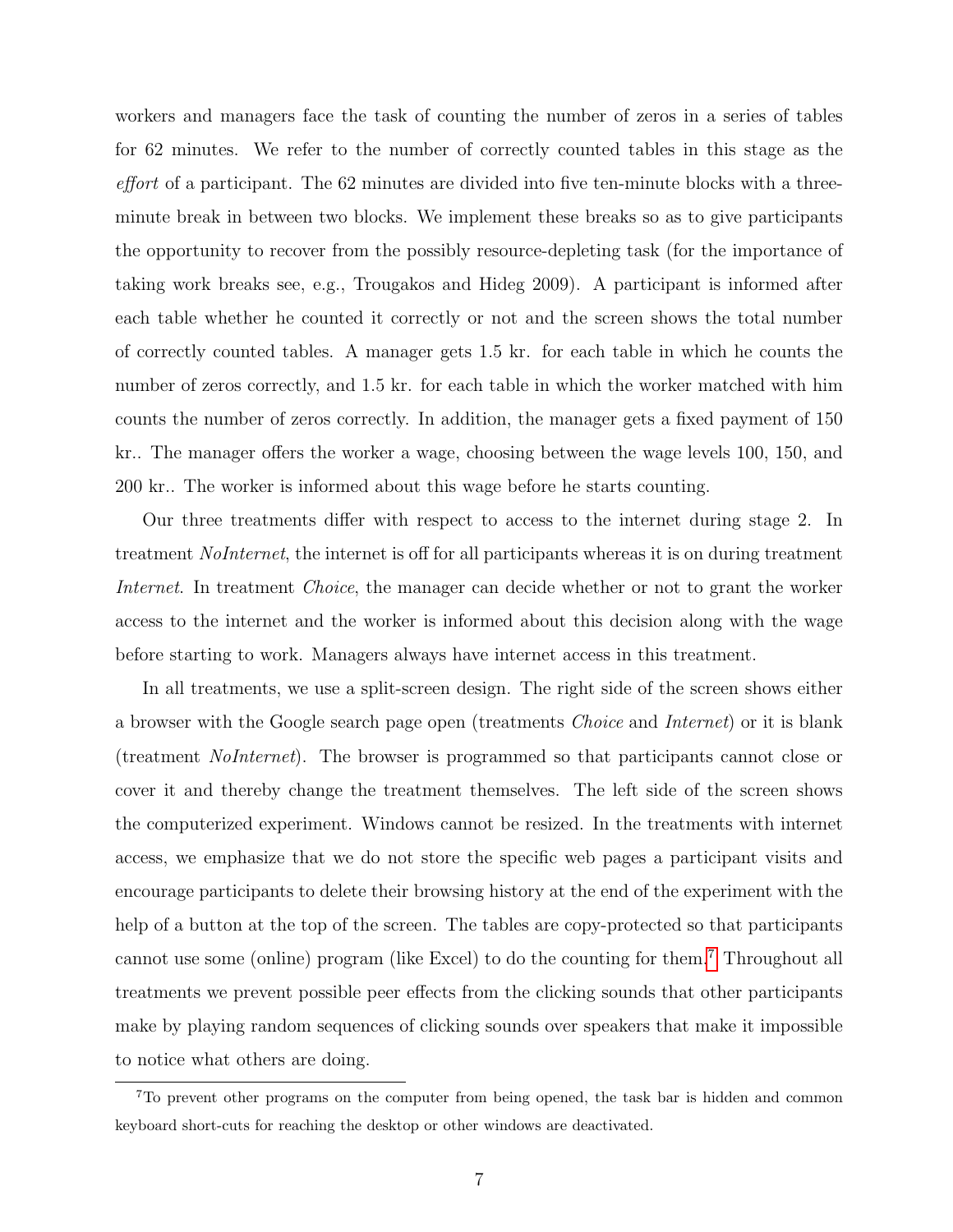In the remaining stages, we elicit a number of control variables. In stage 3, we elicit the belief of a participant about the effort and productivity of the participant with whom he is matched, paying an additional 10 kr. if the belief matches actual counted tables  $+/-$ 1. In stage 4, participants play a trust game. Here the sender can send 0, 10, 20, or 30 kr. to the receiver. Any amount sent is tripled, and the receiver can send back any amount up to the total amount received. We use the so-called strategy-elicitation method with role uncertainty. Each participant has to make the choice as a sender and receiver. Afterwards he is randomly assigned one of these roles and randomly matched with another participant in the other role (this ensures that participants do not expect to be matched with the same person as in stage 2). Payoffs are calculated according to the relevant decisions of the two matched participants. We refer to the amount that a sender sends as a participant's trust, and to the average return rate as a participant's reciprocity. In stage 5, participants answer some survey questions, including background information (grades, nationality, study area), their risk preferences and some psychological scales.<sup>[8](#page-9-0)[9](#page-9-1)</sup>

The experiment was conducted at the Cognition and Behavior Lab of Aarhus University in Fall 2013 and Spring 2014. Participants were students from Aarhus University from various fields of study. In total, 300 participants participated in 33 sessions. Of these we need to exclude one worker and six managers from our analysis.<sup>[10](#page-9-2)</sup> An experimental session lasted

<span id="page-9-0"></span><sup>&</sup>lt;sup>8</sup>As all these variables are measured after the main stage, there might be some confounding effects if the choices of the main stage influenced choices thereafter. Note that this should not be an issue with the variables measuring preferences (the trust game, the risk questions, and the psychological scales), as one would expect preferences to be stable throughout the experiment (see also footnote [19\)](#page-19-0). But some care should be taken with the belief variables and we hence check that our later results are robust to excluding them.

<span id="page-9-1"></span><sup>&</sup>lt;sup>9</sup>Grades, risk aversion, the psychological scales all have no significant effects in the regressions – neither on workers, nor on managers. We thus will neither discuss nor include these variables in the following results.

<span id="page-9-2"></span> $10$ The worker, who had a wage of 100 and was denied internet access by the manager, left seven minutes into the main work part of the experiment and we hence do not have the full set of control variables (the return rate in the trust game and the belief about manager effort are missing). In one session, participants accidentally were given the instructions for the Choice treatment while the internet was on by default. For workers it looked as if managers granted them internet access and their behavior hence is unaffected. While no manager participant asked any question or commented on the issue, their behavior may have been affected and we exclude them from the analysis.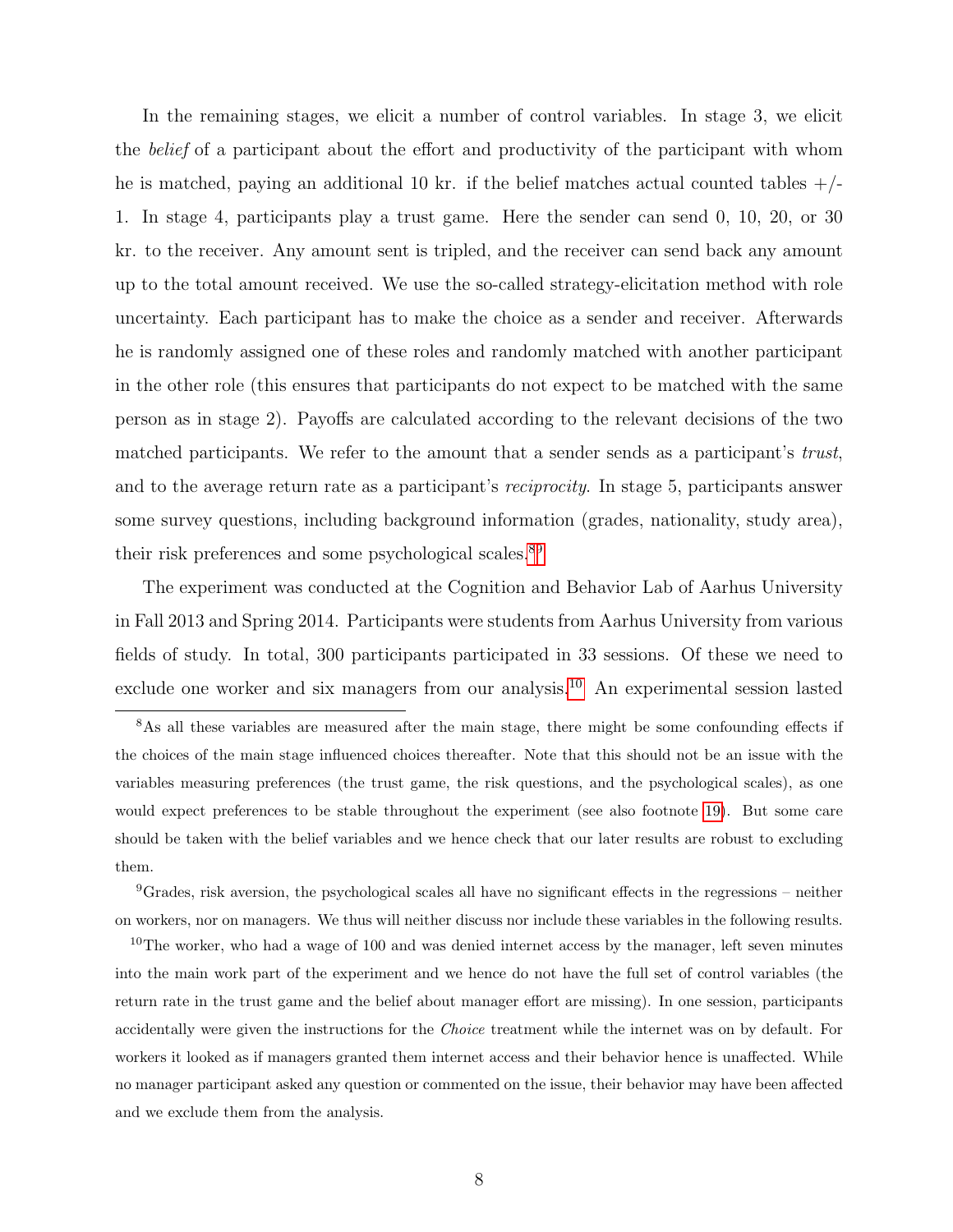around 2 hours. Average pre-tax earnings were 267 kr., approximately 47 USD. Payments were made directly into the participants' bank accounts 2-6 weeks after the experiment.<sup>[11](#page-10-0)</sup> Participants were asked to switch off and leave in an adjacent room any mobile phone they had, and they were instructed not to talk to each other during the sessions.

## 3 Predictions

In the following, we describe the predicted effects intuitively. A theoretical model can be found in the appendix. It is similar to the model of Kube, Maréchal and Puppe (2013) and based on a simplified version of the reciprocity model by Cox et al. (2007). We will omit currency units (all payoffs are in kr.).

Standard theory predicts that workers do not provide any effort. Yet, if workers have reciprocal preferences, they 'repay' a gift from the manager (a generous wage) by providing effort above the minimum. As discussed before, such behavior has been observed in numerous lab experiments, but rarely in field experiments. One reason for the lacking gift exchange in field experiments might be that the base wage already is perceived as generous. Increases beyond this base wage then may have no impact on effort (cf. Cohn et al. 2013). In addition, other real-effort experiments with wage setting, like Englmaier and Leider (2010), suffered from managers not choosing to pay a generous wage. We have chosen the frame of the wages in our experiment to avoid such reasons for lacking gift exchange. First, the manager receives an extra endowment of 150 so that paying a wage of 100 could appear like the manager is keeping 50 to himself that are actually meant for the worker. Second, according to our calibrations based on Abeler et al. (2011), the manager's and worker's payoff should be roughly equal if they put in average effort and the manager pays the worker 150, i.e.,

<span id="page-10-0"></span><sup>&</sup>lt;sup>11</sup>This was done via the Danish payment system through which public bodies and companies can send money to a person using their social security number. This procedure was explained in detail to participants (see the extract from the consent form in the appendix). It is required by Aarhus University for tax reasons and perceived as normal by Danish citizens. In case participants had any doubts or questions later on about the payment procedure, we handed out a business card with our contact information. For this experiment the payment procedure also had two desired side-effects: (i) effort costs were immediate while benefits were delayed – as is common in self-control problems; (ii) it mirrors the wage payment procedure in Danish firms.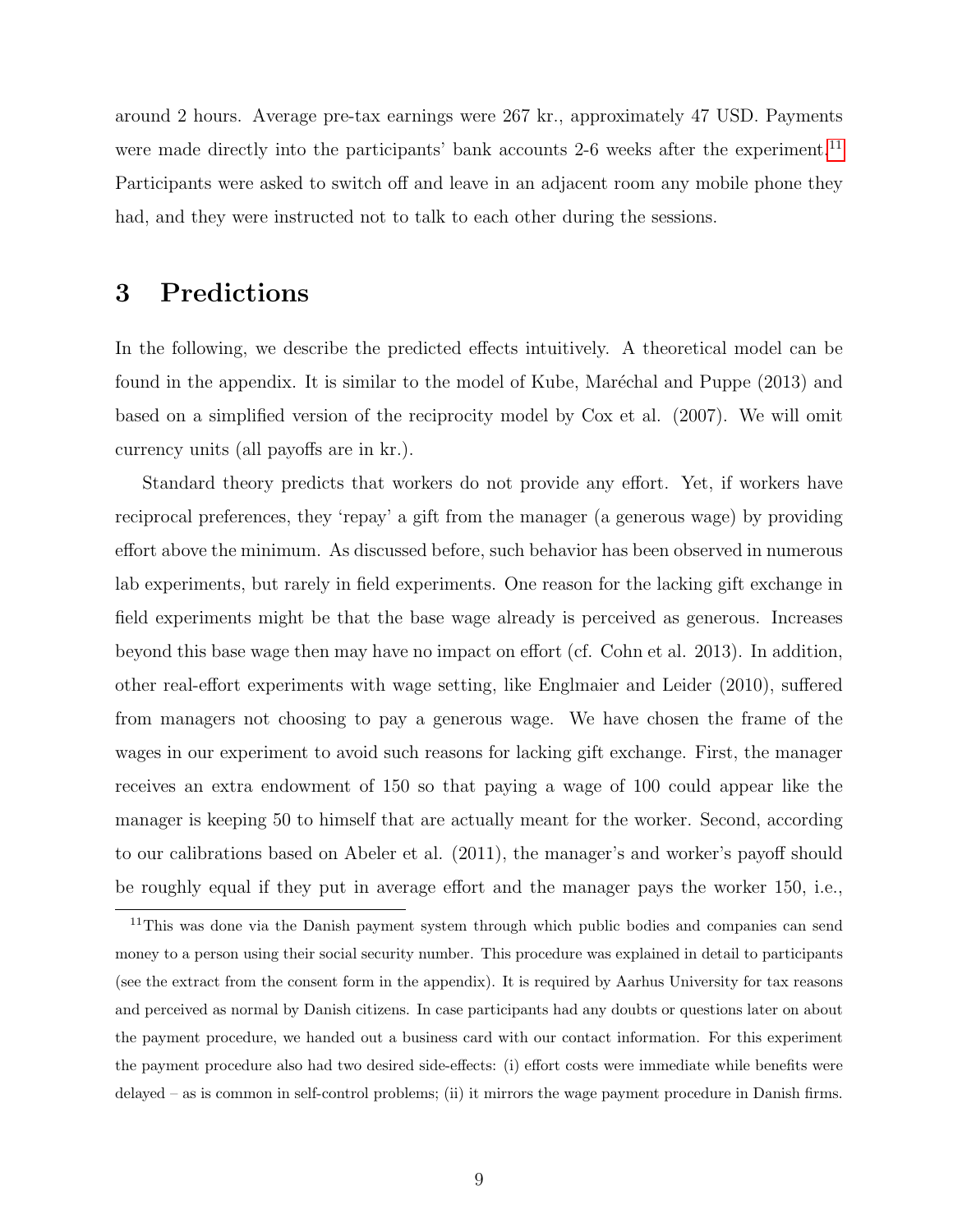spends the entire extra endowment on the wage.<sup>[12](#page-11-0)</sup> Third, the 100 wage is lower than the typical wage in a student job in Denmark.

We therefore expect that participants will perceive the wage of 100 as stingy or 'unfair' and the wage of 150 as generous or 'fair', and we predict that workers provide more effort when receiving a wage of 150 (because they feel treated kindly by the manager) than when receiving a wage of 100 (because they feel treated unkindly by the manager).[13](#page-11-1) We do not have a clear-cut hypothesis on the effort response to a wage of 200 compared to 150. Models of distributional fairness (Fehr and Schmidt 1999) or reciprocity (Dufwenberg and Kirchsteiger 2004) predict that effort with a wage of 200 is higher than with a wage of 150, while Akerlof and Yellen (1990) and Cohn, Fehr and Goette (2013) suggest that increases above the "base" or "fair" wage should not yield any significant increases in effort.<sup>[14](#page-11-2)</sup>

<span id="page-11-3"></span>**Prediction 1 (Gift exchange)** Workers provide more effort with a wage of 150 than with a wage of 100. With a wage of 200 workers work weakly more than with a wage of 150.

Access to the internet tempts individuals (Houser et al. 2010) and neuroscientific evidence suggests that multitasking, such as checking emails while writing a report, makes people less productive (cf. Dux et al. 2006). In our formal model in the appendix, we capture such effects by assuming that access to the internet increases the opportunity costs of working. Because of higher opportunity costs, the effort of workers should be lower when workers by default have access to the internet (treatment Internet) than when they do not have such access (treatment NoInternet).

<span id="page-11-1"></span><sup>13</sup>Of course, if workers already reached their productivity limit with a wage of 100 (and no internet access) we would observe no wage or treatment effects. The data however indicate that workers are not at their limit (see footnote [18\)](#page-17-0).

<span id="page-11-2"></span><sup>14</sup>When designing the experiment we included the wage of 200 for framing reasons to obtain a symmetric wage menu where the fair 150 wage is the intermediate choice rather than the highest wage: According to the compromise effect of Simonson (1989), adding an extreme option to a pairwise choice induces people to choose the middle option. In our case this helps ensure that enough managers choose the wage of 150.

<span id="page-11-0"></span> $12$ In Abeler et al. (2011), participants needed on average 53 sec for counting the number of zeros correctly in a table. Thus, we predicted that our participants could correctly count on average 56 tables (3000 sec  $\times$  1/53 tables/sec). With these averages, the manager would earn 168 kr. (2  $\times$  56  $\times$  1.5) if the worker does not shirk. From the first stage in our experiment, participants should have a rough feeling about the expected efforts in the second stage.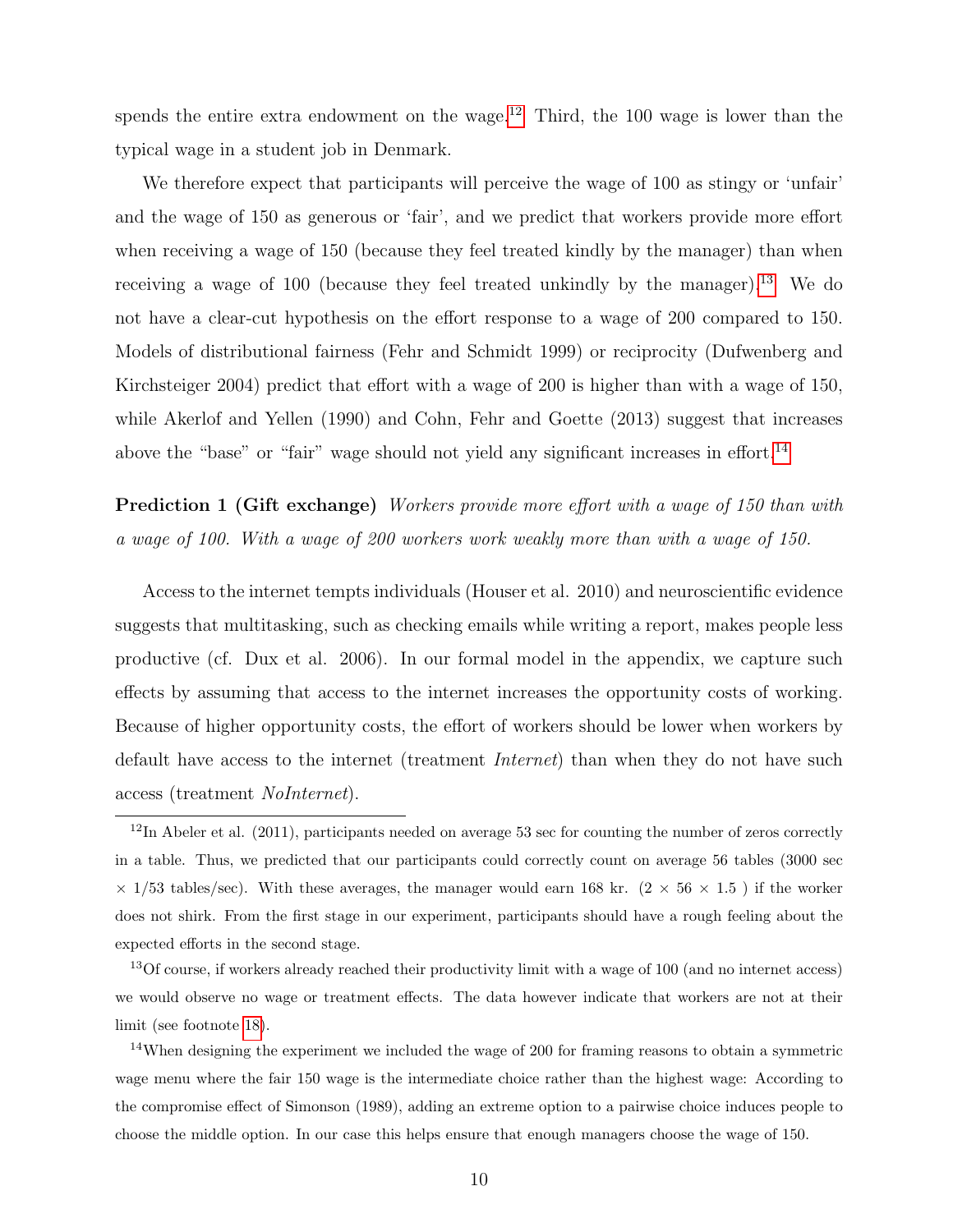Further, we predict that there are interaction effects between internet access and the wage. Let us first consider exogenous access to the internet (treatment Internet vs. NoInternet). When receiving a wage of 100, most workers should feel treated unkindly and a substantial fraction should respond to this by providing low or zero effort. This effect should be present no matter whether the internet is on or off. As in other gift-exchange experiments, we expect some workers to provide more than minimal effort even when receiving a low wage. For them having access to the internet should make shirking more interesting (surfing the internet is more pleasurable than staring out of the window), which hence should decrease their effort. Overall, we therefore predict a negative, but small effect of the internet on effort at a wage of 100. When receiving a wage of 150 (or 200), workers should feel treated kindly and a substantial fraction will want to reciprocate by providing substantial effort. But, at the same time, they are tempted to surf the internet. Thus, we predict a strong negative effect of internet access on effort if a worker receives a wage of 150 (or 200). That is, effort in treatment Internet should be lower than in treatment NoInternet.

Mirroring real workplaces, managers set wages in our experiment. However, because wages are endogenous, the interaction effects between wages and internet access potentially are not straightforward to interpret. The comparisons of efforts between treatments Internet and *NoInternet* for a particular wage level would not reflect the causal effects of the internet on effort if – when the internet is on by default – a wage of  $150$  (or  $200$ ) was perceived as unkind, while – when the internet is off by default – the same wage was perceived as kind.<sup>[15](#page-12-0)</sup> In the appendix, we consider models of reciprocity and difference aversion (Dufwenberg and Kirchsteiger 2004, Cox et al. 2008, Fehr and Schmidt 1999) and show that none of these

$$
E[e_i|w, I] - E[e_i|w, NI] = E[e_{i,I,w} - e_{i,NI,w}|w, I] + \underbrace{E[e_{i,NI,w}|w, I] - E[e_{i,NI,w}|w, NI]}_{\text{Bias}}.
$$

The worrying case (i.e., where the bias works in favor of our hypothesis) is when the bias is negative. None of the models we consider in the appendix predict this to be the case. That is, if at all, we underestimate the true effects, obtaining lower bounds on the size of the causal effects.

<span id="page-12-0"></span><sup>&</sup>lt;sup>15</sup>More formally, following the notation of Angrist and Pischke (2008), let the potential effort of participant i under treatment  $\tau$  at wage w be  $e_{i,\tau,w}$ , where  $\tau = I$  denotes the *Internet* treatment and  $\tau = NI$  denotes the *NoInternet* treatment. Denote the actually observed effort by  $e_i = e_{i,N} I_{,w} + (e_{i,I,w} - e_{i,N} I_{,w}) \mathcal{I}_{\tau=I}$ , where  $\mathcal I$  is the indicator function. For the comparisons between treatments Internet and NoInternet for a particular wage level we then have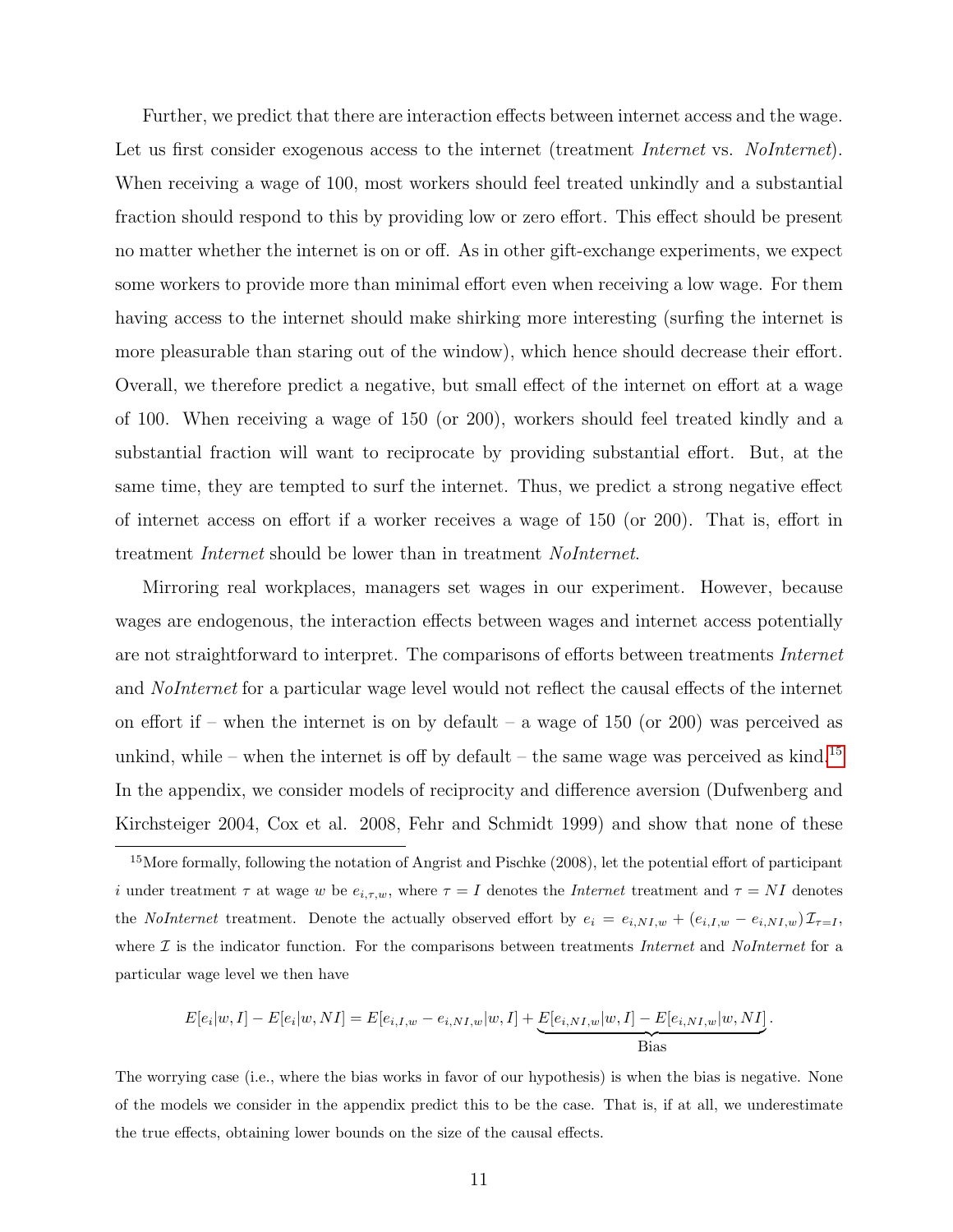models predicts this effect. Thus, the drawbacks of the endogenous wage variation are likely to be minimal. The alternative route of making the wage variation (quasi) exogenous, but at the same time letting managers choose wages, has serious drawbacks as it either requires a very complicated design that makes the experiment both unrealistic and unnatural to participants, or it requires withholding information to an extent that is deceptive.

<span id="page-13-1"></span>Prediction 2 (Exogenous access to internet) Workers provide less effort when the internet is on (treatment Internet) than when it is off (treatment NoInternet) by default. This effect is driven by the effort response at a wage of 150 (or 200). Here workers provide strictly less effort when the internet is on than when it is off. At a wage of 100, workers provide little effort no matter whether the internet is on or off.

We now turn to comparisons across treatments *Internet* and *NoInternet* with the corresponding choices of the manager in the *Choice* treatment. Comparing efforts when internet is on by default (Internet) and when it is turned-on by the manager's choice (Choice–Internet) reflects the 'kindness effect' of the manager's choice.<sup>[16](#page-13-0)</sup> Switching the internet on – i.e., actively giving "freedom from control" – and paying a fair wage should be perceived by workers as a gift and thereby as a kinder policy than paying this wage when the internet is on by default. Similarly, the comparisons across conditions *NoInternet* and *Choice–NoInternet* reflect the effect that a manager's 'unkind' choice to restrict internet access has on effort. Thus, we predict that if the manager pays a wage of 150 (or 200), effort should be higher (lower) if the internet is on (off) by choice of the manager rather than by default.

$$
E[e_i|I, w] - E[e_i|CI, w] = \underbrace{E[e_{i,I,w}|I, w] - E[e_{i,CI,w}|I, w]}_{A} + \underbrace{E[e_{i,CI,w}|I, w] - E[e_{i,CI,w}|CI, w]}_{B}.
$$

<span id="page-13-0"></span><sup>&</sup>lt;sup>16</sup>Comparing average efforts across the two treatments *Internet* (*I*) and *Choice–Internet* (*CI*) gives:

Term A should be zero because the working environment is the same in  $CI$  and I and workers hold the same belief about the manager's choice. Term B captures the impact of how kind workers think that paying a wage of, say, 150 and the manager granting internet is relative to the setting with exogenously provided internet access.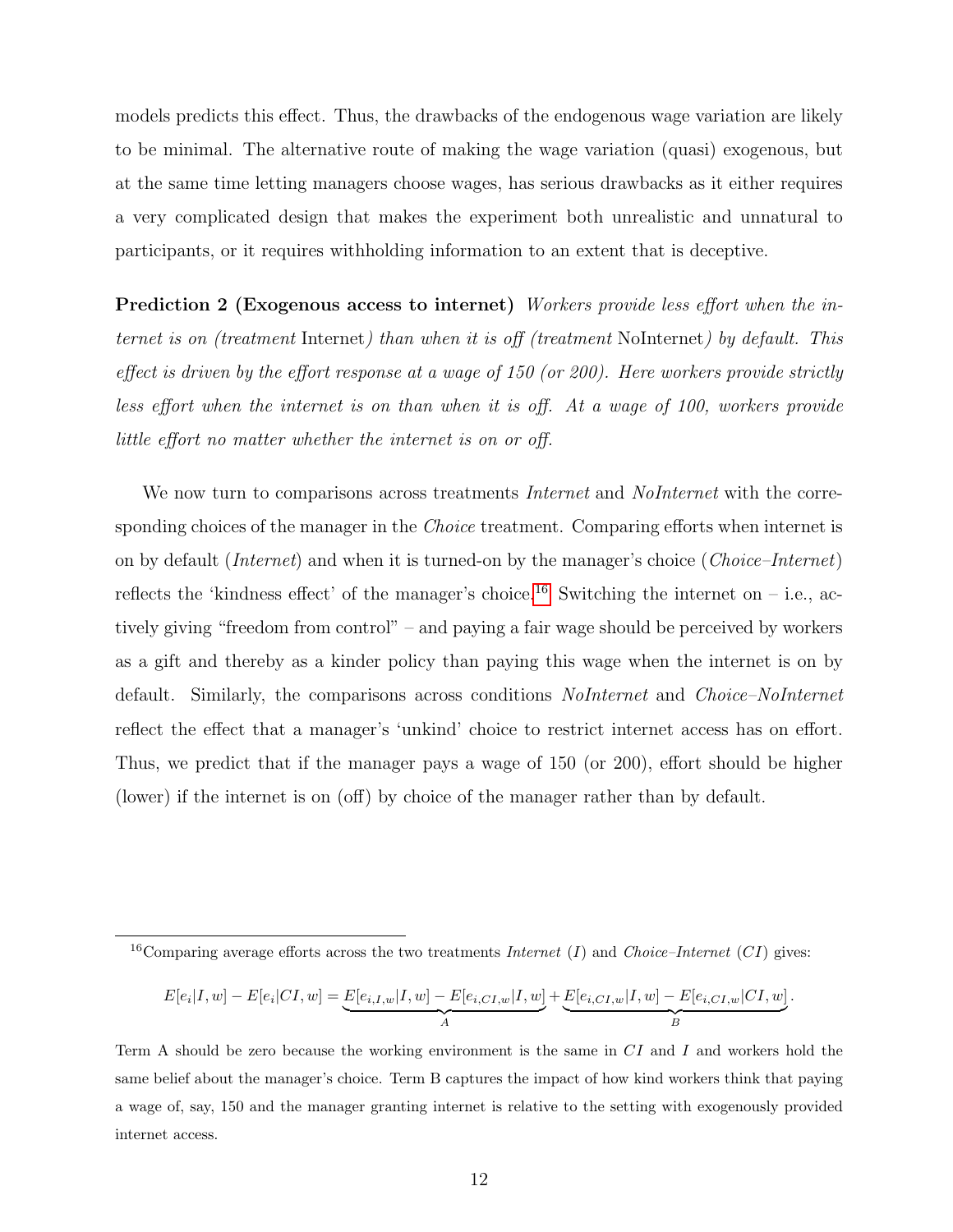<span id="page-14-1"></span>Prediction 3 (Exogenous vs. endogenous internet access) At a wage of 150 (or 200), effort is higher if the internet is turned-on by choice of the manager (treatment Choice– Internet) rather than by default (treatment Internet). At a wage of 150 (or 200), effort is lower if the internet is turned-off by choice of the manager (treatment Choice–NoInternet) rather than by default (treatment NoInternet). These differences reflect the (un)kindness effect of the manager (dis)allowing access to the internet. At a wage of 100, workers provide little effort no matter whether there is internet access by default or by choice of the manager.

The manager's decision in the *Choice* treatment whether to grant or deny internet access has two opposing effects on effort.<sup>[17](#page-14-0)</sup> First, the comparisons across different internet policies of the manager for a given wage capture a direct, 'commitment effect' of the internet on effort: Turning off the internet serves as a commitment device for workers not to get distracted by the internet and facilitates providing effort. Second, the comparisons also capture an indirect, counterbalancing, kindness effect. If workers like "freedom from control", a policy of paying a wage of 150 and turning the internet on is perceived as kinder than a policy of paying a wage of 150 and turning the internet off. The overall effect depends on the strength of the commitment and kindness effects and we expect that participants are heterogeneous with respect to this.

For participants who are not very reciprocal (in our experiment this is measured by the receiver response in the trust game), the commitment effect should dominate the kindness effect because these participants do not care much about the kindness of the manager's internet-wage policy. We hence expect that they should work more when the internet is turned-off than when it is turned-on. For highly reciprocal participants who care strongly about the kindness of the internet-wage policy of the manager, the kindness effect should

$$
E[e_i|w,CI] - E[e_i|w, CNI] = \underbrace{E[e_{i,CI,w} - e_{i,CNI,w}|w,CI]}_{\text{Direct effect}} + \underbrace{E[e_{i,CNI,w}|w,CI] - E[e_{i,CNI,w}|w,CNI]}_{\text{Indirect effect}}.
$$

The indirect effect captures the impact of the worker's belief about the kindness of the manager's policy. It can be understood as asking (hypothetically) how kind a wage of, say, 150 is when the manager wanted to turn the internet off relative to when the manager wanted to turn the internet on, but some fault not under his control disabled the internet.

<span id="page-14-0"></span><sup>&</sup>lt;sup>17</sup>The overall effect of switching the internet on (*Choice–Internet*, *CI*) vs. switching it off (*Choice–* NoInternet, CNI) is captured by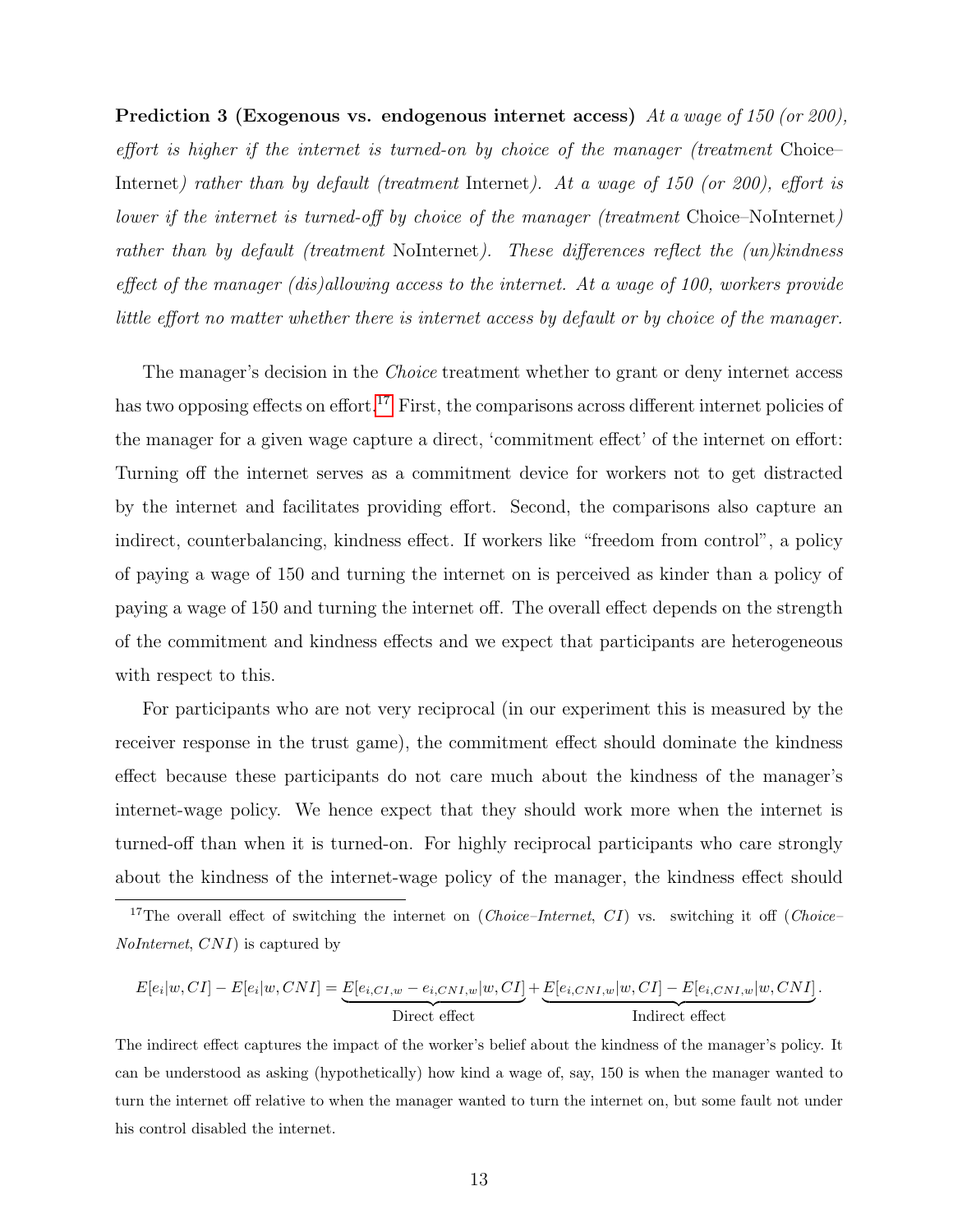dominate the commitment effect. That is, we expect that highly reciprocal participants work less when the internet is turned-off than when it is turned-on. In particular, these effects should be stronger for the fair wage of 150 (or 200) than for the unfair wage of 100, where participants are expected to provide little effort anyway.

<span id="page-15-0"></span>**Prediction 4 (Endogenous internet access)** The manager's choice whether to deny internet access (Choice–NoInternet) or grant internet access (Choice–Internet) has two opposing effects on effort – the commitment effect and the kindness effect. The strength of each effect depends on the type of worker. At a wage of 150 (or 200),

- (a) effort of low-reciprocity workers is higher when the internet is turned-off than when it is turned-on (the commitment effect dominates).
- (b) effort of high-reciprocity workers is lower when the internet is turned-off than when it is turned-on (the kindness effect dominates).

At a wage of 100, workers provide little effort no matter whether the manager turns the internet on or off.

Our final set of predictions relates to the behavior of the managers. We predict that managers provide more effort than workers because their incentives to work from the piece rate should be stronger than the incentives to work for a worker which stem from the reciprocal concerns the worker has towards the manager. Managers are also affected by the temptation of the internet, and hence should provide less effort when the internet is on than when it is off. Anticipating gift exchange by the workers, managers may offer a wage of 150 instead of 100. But if, as we predict, workers feel already treated fairly with a wage of 150, managers should not offer a wage of 200. Because internet access raises the opportunity cost of effort, managers should offer a lower wage if there is exogenous internet access than if there is no access. The more trusting a manager is, the more likely that he offers the fair wage 150 in all treatments and the less likely that he denies the worker access to the internet in the Choice treatment.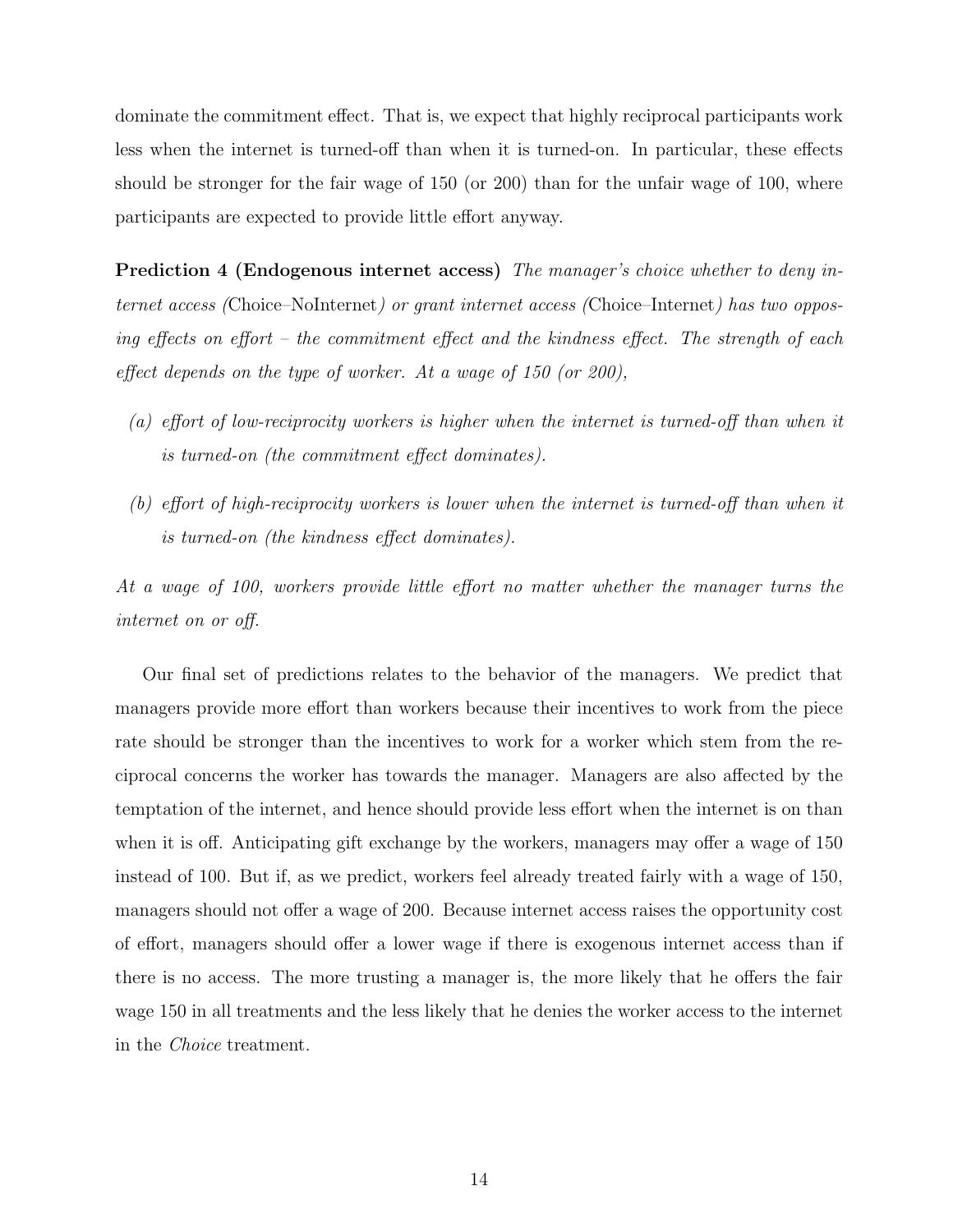| Treatment            | $\mathbf{N}^a$ | Productivity | Effort     | $\mathbf{N}^a$ | Productivity    | Effort     |  |  |
|----------------------|----------------|--------------|------------|----------------|-----------------|------------|--|--|
|                      |                | Workers      |            |                | <b>Managers</b> |            |  |  |
| <i>Internet</i>      | 45             | $10.69***$   | 44.87***   | 45             | $8.38***$       | $59.16***$ |  |  |
|                      |                | (3.78)       | (26.68)    |                | (3.70)          | (21.00)    |  |  |
| <i>NoInternet</i>    | 17             | 10.47        | 52.18      | 17             | 9.29            | 55.59      |  |  |
|                      |                | (3.62)       | (21.61)    |                | (3.48)          | (20.54)    |  |  |
| $Choice-Internet^b$  | 53             | 9.79         | $43.81***$ | 82             | 10.27           | $65.17***$ |  |  |
|                      |                | (3.53)       | (26.91)    |                | (3.93)          | (20.21)    |  |  |
| $Choice-Nolnternetb$ | 34             | 9.29         | 39.88      |                |                 |            |  |  |
|                      |                | (3.41)       | (26.06)    |                |                 |            |  |  |

<span id="page-16-0"></span>Table 1: Summary statistics for productivity and effort

Notes: Averages (standard deviation). <sup>a</sup>One worker and six manager observations had to be excluded (see footnote [10\)](#page-9-2).  $<sup>b</sup>$ Managers always have internet access in treatment *Choice*. One-sided t-tests, workers' vs.</sup> managers' effort: \*\*\* $p < 0.01$  (for *Choice* only those workers with internet access are comparable).

#### <span id="page-16-1"></span>Prediction 5 (Managers' behavior)

- (a) Managers provide more effort than workers.
- (b) Managers provide less effort when the internet is on (treatments Internet and Choice) than when it is off (treatment NoInternet).
- (c) Wage offers of 200 are rare.
- (d) Average wages are lower when the internet is on by default rather than off by default.
- (e) The higher the manager's trust, the more likely that he pays a high wage (in all treatments) and the more likely that he grants internet access (in treatment Choice).

## 4 Results

#### 4.1 Impact of the internet and wages on effort

Table [1](#page-16-0) provides summary statistics of workers' and managers' effort and productivity. Workers and managers are similarly productive (tables counted during the first 10 minutes of the experiment with individual incentives) in the overall sample (t-test,  $p = 0.29$ , two-sided)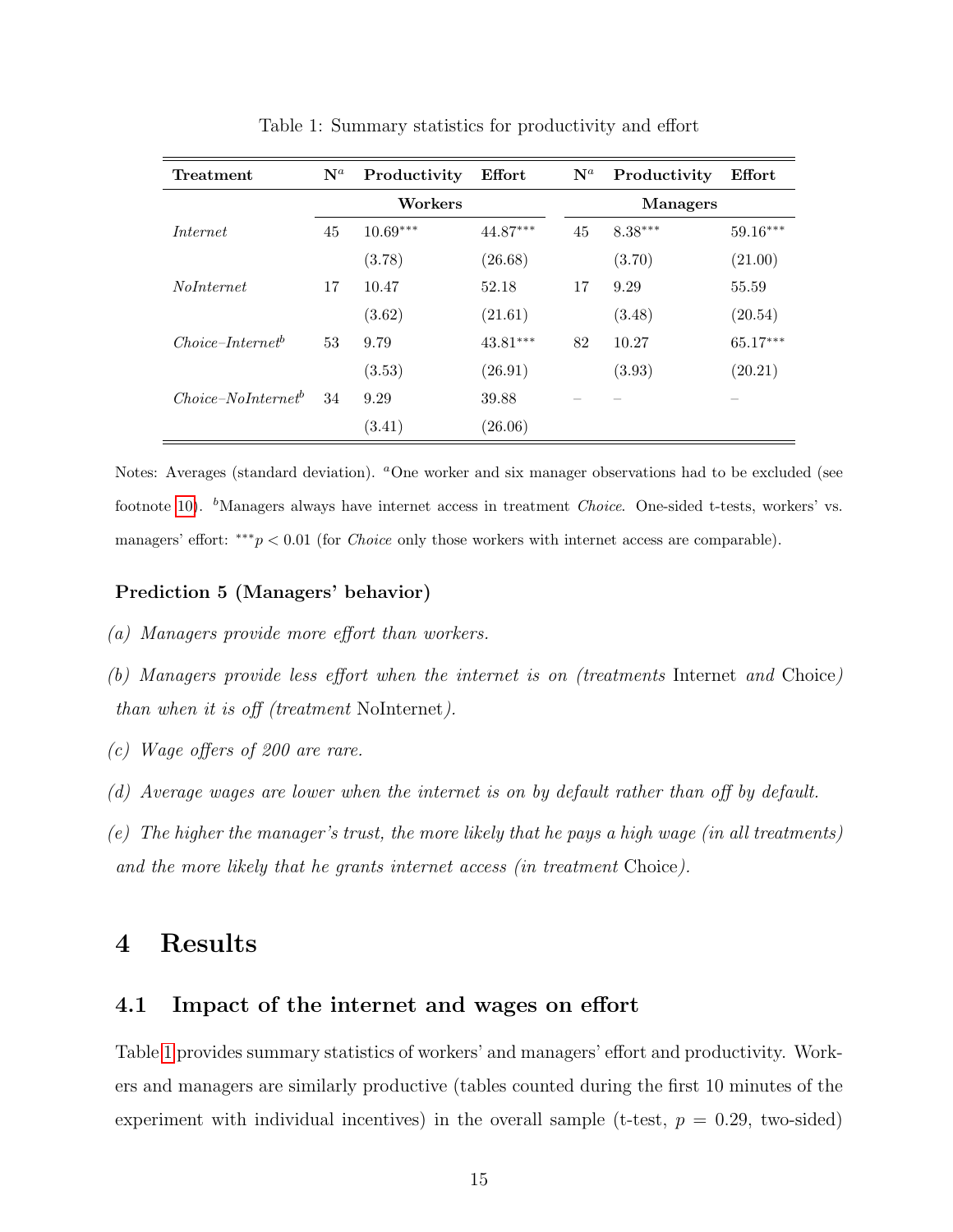| Variable                               |            | <b>OLS</b> |                 |           |                    | Negative binomial regression |
|----------------------------------------|------------|------------|-----------------|-----------|--------------------|------------------------------|
|                                        |            |            |                 |           | (marginal effects) |                              |
|                                        | All        | Workers    | <b>Managers</b> | All       | Workers            | <b>Managers</b>              |
| Productivity                           | $3.29***$  | $2.53***$  | $4.23***$       | $3.20***$ | $2.50***$          | $4.07***$                    |
|                                        | (0.31)     | (0.55)     | (0.24)          | (0.25)    | (0.48)             | (0.29)                       |
| Any internet <sup><math>a</math></sup> | $-0.66$    | $-7.75$    | $6.16*$         | $-0.31$   | $-6.67$            | 6.45                         |
|                                        | (1.93)     | (5.21)     | (3.63)          | (2.21)    | (4.63)             | (4.57)                       |
| Constant                               | $21.37***$ | $25.64***$ | $16.28***$      |           |                    |                              |
|                                        | (3.51)     | (7.51)     | (4.72)          |           |                    |                              |
| $\mathbf{R}^2$                         | 0.25       | 0.13       | 0.64            |           |                    |                              |
| $\mathrm{N}^b$                         | 293        | 149        | 144             | 293       | 149                | 144                          |

<span id="page-17-1"></span>Table 2: Impact of internet access on effort

Notes: Dependent variable: effort. Standard errors clustered at session level are in parentheses.  $*_p$  < 0.10,  $*p < 0.05$ ,  $**p < 0.01$ . <sup>a</sup>Any internet: a dichotomous variable equal to 1 in all conditions where the participants have internet access (Internet & Choice for managers, and Internet & Choice–Internet for workers) and 0 otherwise.  ${}^b$ One worker and six manager observations had to be excluded (see footnote [10\)](#page-9-2).

and the individual treatments, except for *Internet* where managers are less productive than workers. Nevertheless, as hypothesized, workers work less than managers (prediction [5\)](#page-16-1). The overall average of 44.19 tables for workers is significantly different from that of 62.16 tables for managers (t-test,  $p < 0.001$ , one-sided).<sup>[18](#page-17-0)</sup>

To assess the impact of access to the internet on effort we turn to table [2,](#page-17-1) which shows OLS regressions of effort on productivity and availability of the internet. For robustness we include here also negative binomial regressions, which are well suited to modeling count data like ours and, unlike OLS regressions, account for the fact that effort is nonnegative. When considering all participants (workers and managers), we observe that internet access has no significant impact on effort. When considering managers and workers separately, we observe

<span id="page-17-0"></span><sup>&</sup>lt;sup>18</sup>The comparisons of workers and managers indicates that workers are not at their productivity limit in the main part. Further evidence of this is that 82 percent of managers provide more effort than predicted if one takes five times their productivity measure as benchmark for the potential effort over the course of the main part, whereas only 50 percent of workers exceed the benchmark of  $5 \times productivity$ .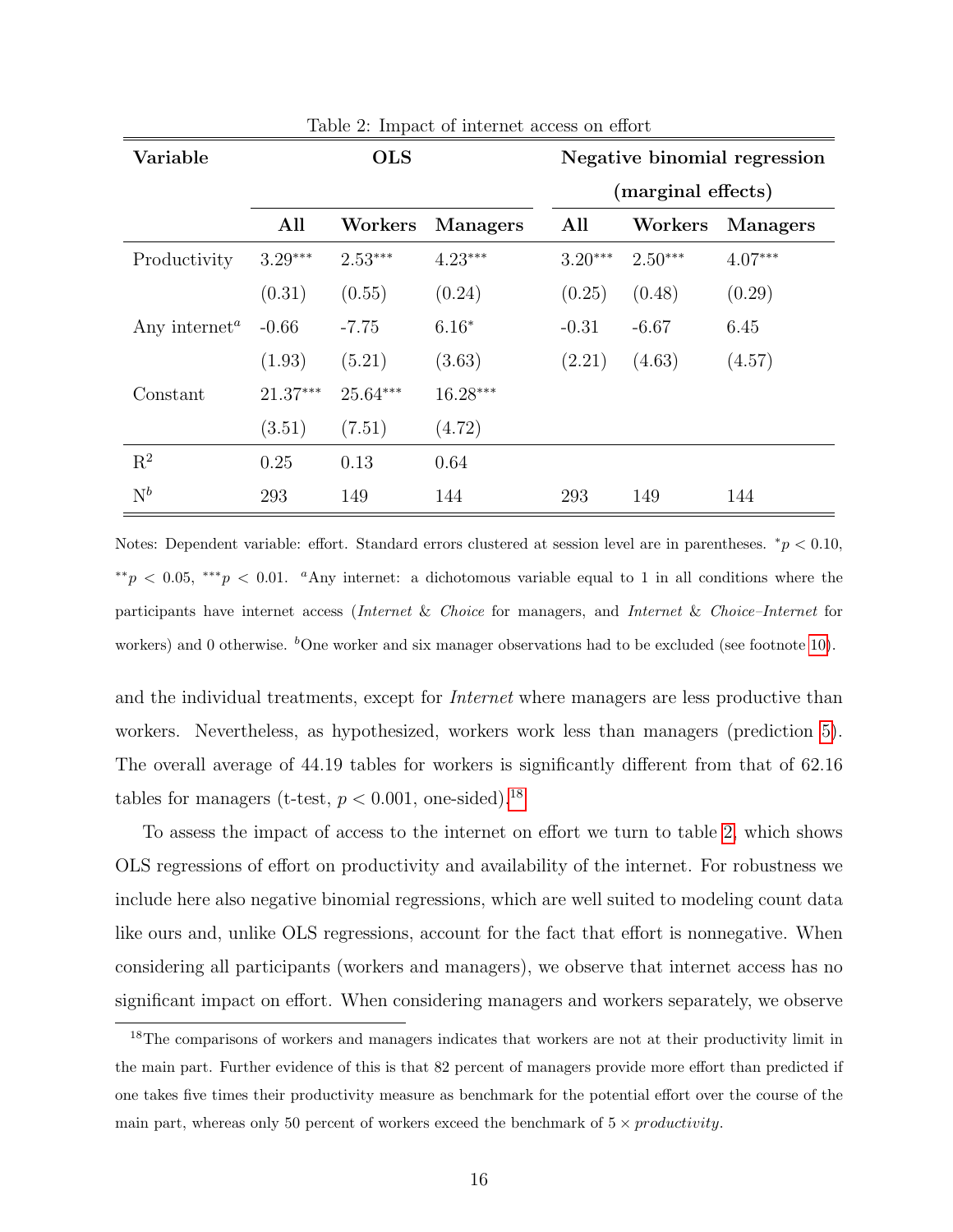| Variable                      | <b>OLS</b>  |                  | Negative binomial regression |             |  |  |
|-------------------------------|-------------|------------------|------------------------------|-------------|--|--|
|                               |             |                  | (marginal effects)           |             |  |  |
|                               | Effort      | Effort           | <b>Effort</b>                | Effort      |  |  |
| Productivity                  | $2.86***$   | $1.44***$        | $2.86***$                    | $1.25***$   |  |  |
|                               | (0.55)      | (0.51)           | (0.48)                       | (0.59)      |  |  |
| Reciprocity <sup>a</sup>      |             | $19.71***$       |                              | $14.01**$   |  |  |
|                               |             | (7.01)           |                              | (6.51)      |  |  |
| Belief about manager's effort |             | $0.51***$        |                              | $0.51***$   |  |  |
|                               |             | (0.10)           |                              | (0.10)      |  |  |
| $Wage = 100b$                 | $-21.43***$ | $-19.30***$      | $-22.58***$                  | $-19.85***$ |  |  |
|                               | (3.97)      | (3.68)           | (4.59)                       | (4.06)      |  |  |
| $Wage = 150$                  |             | Omitted category |                              |             |  |  |
|                               |             |                  |                              |             |  |  |
| $Wage = 200$                  | $7.35^\ast$ | $7.59**$         | 4.19                         | 4.39        |  |  |
|                               | (4.32)      | (2.83)           | (3.45)                       | (2.70)      |  |  |
| Constant                      | $24.60***$  | $5.58\,$         |                              |             |  |  |
|                               | (5.48)      | (6.33)           |                              |             |  |  |
| $\mathbf{R}^2$                | $0.31\,$    | 0.49             |                              |             |  |  |
| $\mathbf N$                   | 149         | 149              | 149                          | 149         |  |  |

<span id="page-18-0"></span>Table 3: Impact of wages on worker effort

Notes: Dependent variable: effort. Standard errors clustered at session level are in parentheses.  $*_p$  < 0.10,  $* p < 0.05$ ,  $* * p < 0.01$ . <sup>a</sup>Reciprocity: average return rate in the trust game. <sup>b</sup>A dichotomous variable =1 if the worker is in the wage category and 0 otherwise.

in the OLS regressions a significant positive effect for the managers that counterbalances an insignificant negative effect for the workers. It appears that the individual incentives the managers face are strong enough to sidestep the temptation of the internet. However, in contrast to our hypothesis (prediction [5\)](#page-16-1), managers if at all work harder (the effect is not robust in the negative binomial regressions) when they have access to the internet and we can only speculate why this is the case. For example, it may be due to the different nature of the work breaks. According to Trougakos and Hideg (2009) two factors play a role for recovery during a break: low effort (such as sitting quietly, which participants have to do in the settings without internet access) and doing a preferred choice activity (surfing the Web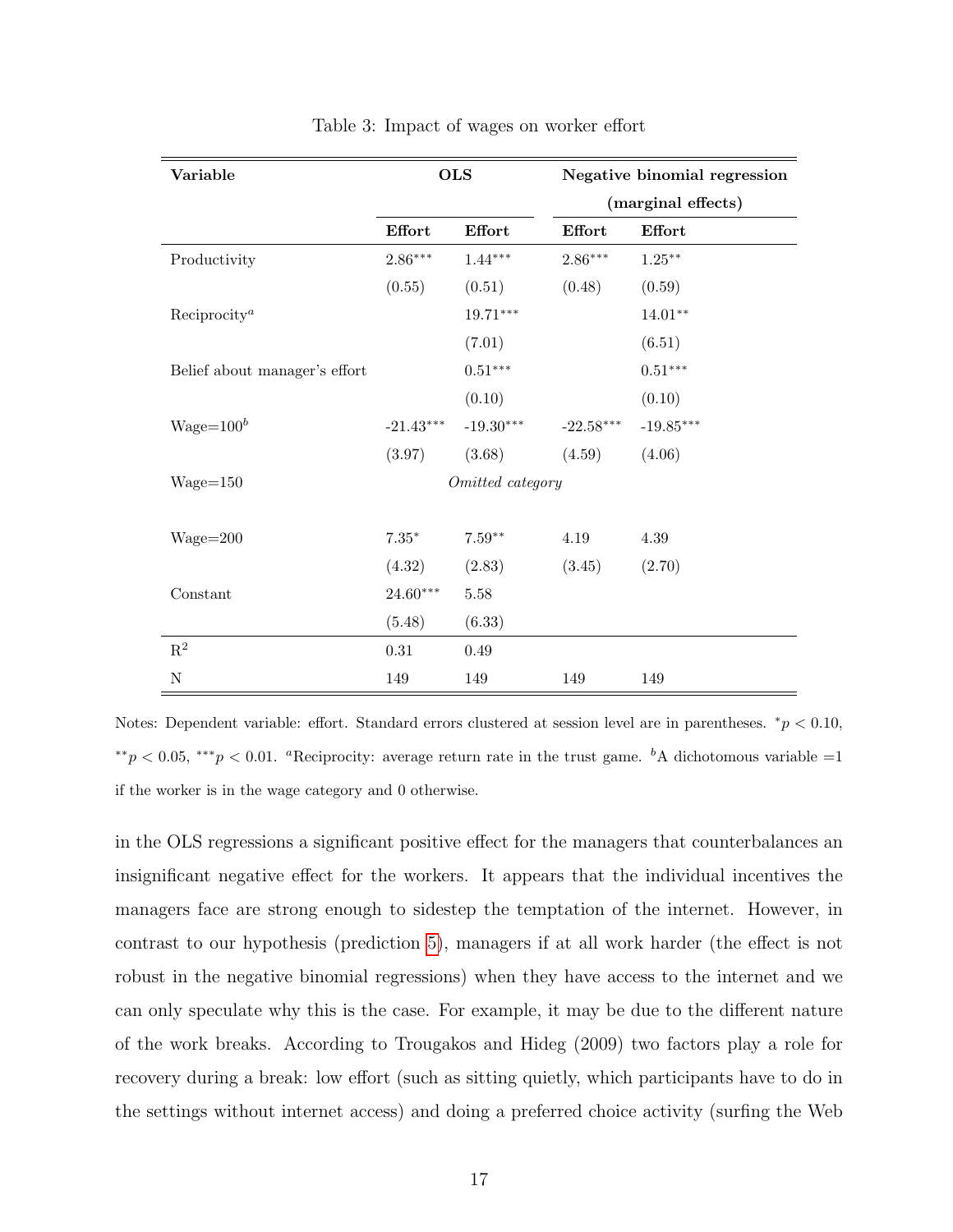is likely to fall into this category). The effort behavior of the manager is suggestive for the interpretation that breaks where participants can surf the Web are better at helping them to recover their productivity than where they stare at the wall. While we did not predict such a recovery effect, it makes any low effort response with internet access an even stronger indication of shirking.

For workers we observe that the internet has a negative impact on effort, yet the coefficient is not significant. Also the  $R^2$  is very low – indicating that this model does not explain well worker's effort, but that we need to additionally consider wages and the interaction of wages and internet access. Starting with wages, the regressions in table [3](#page-18-0) provide clear evidence for the gift-exchange hypothesis. Workers put in significantly more effort when receiving a wage of 150 than when receiving a wage of 100 (prediction [1\)](#page-11-3) and the effect size is large: the higher wage shifts effort by 0.74 standard deviations. Further, we find in the OLS regressions that workers paid a wage of 200 work significantly more than those paid a wage of 150 (effect size 0.29), though this effect is not robust.

#### 4.2 Interaction between wage and internet access

Table [4](#page-20-0) provides summary statistics of how worker effort, wages, and internet access interact. Table [5](#page-21-0) reports results from regressions with controls for a worker's productivity, reciprocity, and beliefs about the manager's effort.<sup>[19](#page-19-0)</sup> To generate table [5](#page-21-0) we varied the omitted category in an effort regression so as to obtain a coefficient that captures the effect of interest. Specifically, we included dichotomous internet-wage interaction variables that are equal to one if a worker is in the respective condition for internet access and in the respective wage category and that are equal to zero otherwise. For example, the row *Internet* vs. NoInternet and the column wage=100 refers to an effort regression in which the omitted category is that the worker receives a wage of 100 and is in treatment *NoInternet*. The cell reports the coefficient on the interaction variable that is equal to one if the worker is in treatment

<span id="page-19-0"></span><sup>&</sup>lt;sup>19</sup>Results are robust to dropping the beliefs variable, which – as mentioned in footnote  $8$  – potentially is a bad control. The trust game measures preferences, which one would expect to be stable. Indeed when regressing workers' reciprocity in the trust game on managers' choices (wage and a dummy for internet access in the Choice treatment) we find no spill-over effects. This rules out that, for example, a high wage induced a good mood and this increased measured reciprocity.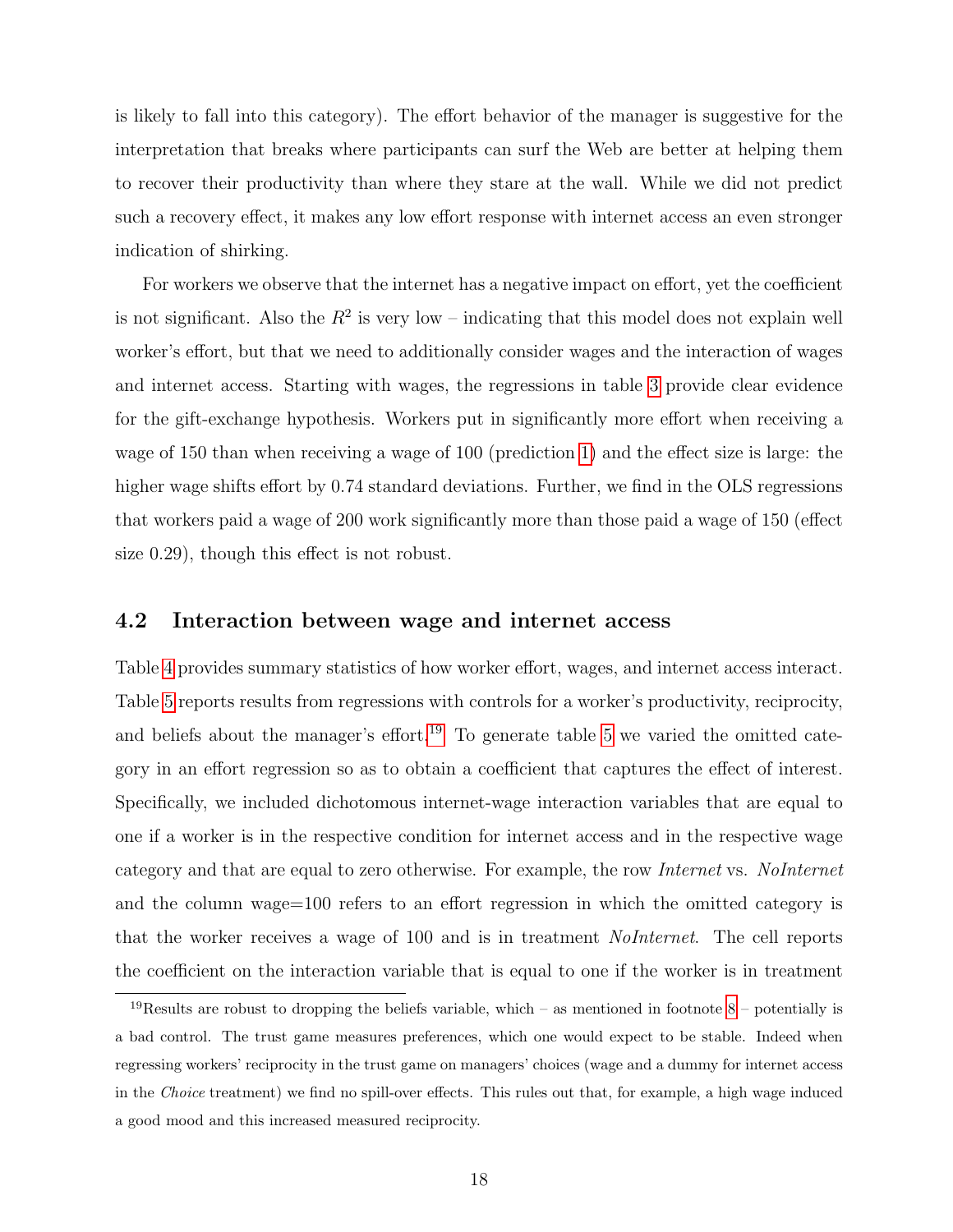<span id="page-20-0"></span>

|                        | Wage       |                          |                |                   |              |               |  |
|------------------------|------------|--------------------------|----------------|-------------------|--------------|---------------|--|
| Treatment              | <b>100</b> |                          | 150            |                   | <b>200</b>   |               |  |
|                        | N          | Effort <sup>a</sup>      | N              | <b>Effort</b>     | N            | <b>Effort</b> |  |
| Internet               | 19         | 38.68                    | 21             | $46.71^{*,+}$     | 5            | 60.60         |  |
|                        |            | (31.64)                  |                | (21.13)           |              | (24.21)       |  |
| <i>NoInternet</i>      | 10         | $46.60^{\dagger\dagger}$ | $\overline{7}$ | $60.14^{*,+}$     | $\Omega$     |               |  |
|                        |            | (21.80)                  |                | (20.16)           |              |               |  |
| <i>Choice–Internet</i> | 21         | 25.19                    | 31             | $55.81^{\dagger}$ | $\mathbf{1}$ | 63.00         |  |
|                        |            | (20.03)                  |                | (24.16)           |              | (0.00)        |  |
| $Choice-Nolnternet$    | 16         | $27.94^{\dagger\dagger}$ | 15             | $47.93^{\dagger}$ | 3            | 63.33         |  |
|                        |            | (26.59)                  |                | (18.37)           |              | (33.01)       |  |
| N                      | 66         |                          | 74             |                   | 9            |               |  |

Table 4: Summary statistics for the effort of workers by wage level

Notes: <sup>a</sup>Averages (standard deviation). One-sided t-tests: H<sub>0</sub>: Internet ≥ NoInternet \*p < 0.10; H<sub>0</sub>: *Internet* ≥ *Choice* – *Internet* or H<sub>0</sub>: *Choice* – *NoInternet* ≥ *NoInternet*<sup>†</sup> $p$  < 0.10,<sup>††</sup> $p$ </sup> < 0.05.

Internet and receives a wage of 100 and that is zero otherwise. With reference to the omitted category the coefficient hence captures the effort difference between treatments Internet and NoInternet for a wage of 100. Note that we do not report results for the wage of 200 as very few managers choose this wage (see Table [4\)](#page-20-0), in line with prediction [5.](#page-16-1)

When receiving a wage of 100, workers generally provide a somewhat low level of effort – no matter whether the internet is on or off. There is no significant difference between the average effort in treatments *Internet* and *NoInternet*. Similarly, there is no significant difference in average effort between workers who had internet access turned-off by the manager and those who had it turned-on. Intuitively, workers have negative reciprocal feelings when receiving a low wage. Thus, they provide little effort – no matter whether the internet is on or off by default. The exception seems to be if the manager deliberately denies internet access, which is associated with lower effort than if it is off by default.

When receiving a wage of 150, it however matters whether the internet is on or off. Average effort is lower with default access than without and the effect size in the regression is large. Internet access lowers effort by 0.55 standard deviations. This is consistent with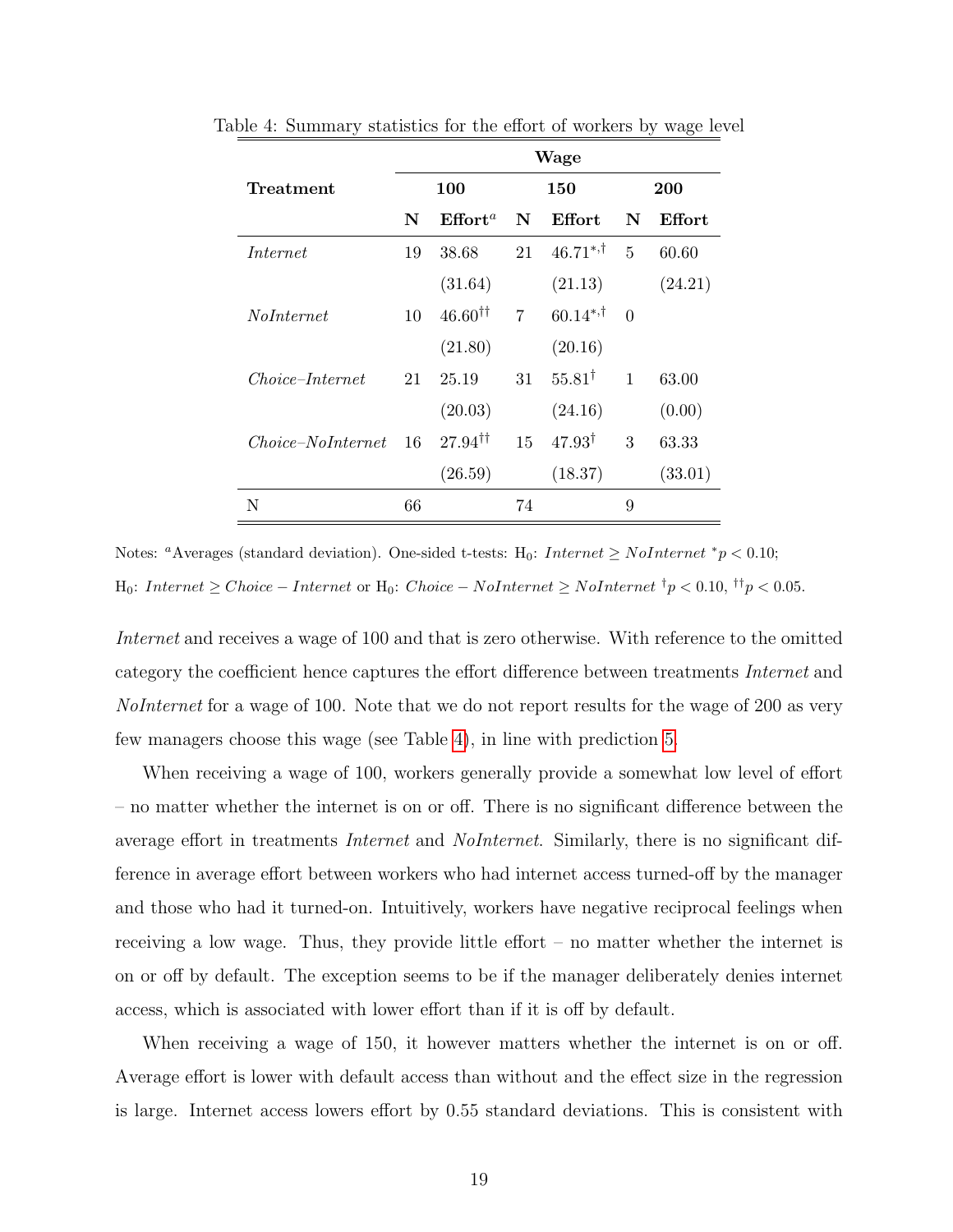| $\textbf{Variable}^a$        | <b>OLS</b>   |              | Negative binomial regression |              |  |
|------------------------------|--------------|--------------|------------------------------|--------------|--|
| (Reference category)         |              |              | (marginal effects)           |              |  |
|                              | $Wage = 100$ | $Wage = 150$ | $Wage = 100$                 | $Wage = 150$ |  |
| Internet                     | $-0.53$      | $-14.31*$    | $-2.44$                      | $-15.70*$    |  |
| <i>NoInternet</i> )<br>(vs.  | (6.87)       | (6.22)       | (6.38)                       | (8.31)       |  |
| <i>Choice-NoInternet</i>     | $-12.86*$    | $-3.68$      | $-14.92**$                   | $-2.82$      |  |
| <i>NoInternet</i> )<br>(vs.  | (5.91)       | (6.45)       | (7.22)                       | (7.04)       |  |
| <i>Choice-Internet</i>       | $-9.75$      | $10.69*$     | $-11.83$                     | $9.03*$      |  |
| <i>Internet</i> )<br>(vs.    | (6.69)       | (4.75)       | (8.55)                       | (4.87)       |  |
| <i>Choice-Internet</i>       | 2.58         | 0.06         | $-0.08$                      | $-1.86$      |  |
| $Choice-Nolnternet)$<br>(vs. | (5.44)       | (4.00)       | (5.59)                       | (4.86)       |  |
| N                            | 149          | 149          | 149                          | 149          |  |

<span id="page-21-0"></span>Table 5: Interaction effects between wages and internet

Note: Coefficient from regression with dependent variable effort. Standard errors clustered at session level are in parentheses.  $*_p$  < 0.10,  $*_p$  < 0.05. aA dichotomous treatment-wage interaction variable =1 if the worker is in the respective treatment and wage category and 0 otherwise. Each cell reports the regression coefficient from a separate regression with the omitted category given by "vs..." (additional controls: productivity, reciprocity, belief about manager's effort).

the hypothesis that workers want to reciprocate the fair wage of  $150 -$  but then cannot resist the temptation of the internet and do not reciprocate to the desired extent (prediction [2\)](#page-13-1). To what extent do such self-control problems crowd out reciprocal motives? The average effort of workers who by default have internet access and receive the fair wage of 150 is not significantly different from that of workers who by default have no internet access and receive the unfair wage of 100 (t-test,  $p = 0.99$ , two-sided).<sup>[20](#page-21-1)</sup> While we cannot identify a causal effect when we compare across (endogenous) wage levels and treatments, this result does suggest that temptation may completely crowd out reciprocal motives.

<span id="page-21-1"></span><sup>&</sup>lt;sup>20</sup>Similarly, in a regression that controls for productivity, reciprocity, and beliefs about the manager's effort, we find a tiny and insignificant coefficient on the dummy for the 'unfair' wage  $100 \& \text{ Nolnternet } (0.53,$ p-value=0.94) which suggests that effort is equal to the omitted category 'fair' wage 150 & Internet. Later we will see that crowding out is not immediate but stems from workers giving in to the temptation of the internet in later work phases (see figure [4\)](#page-26-0).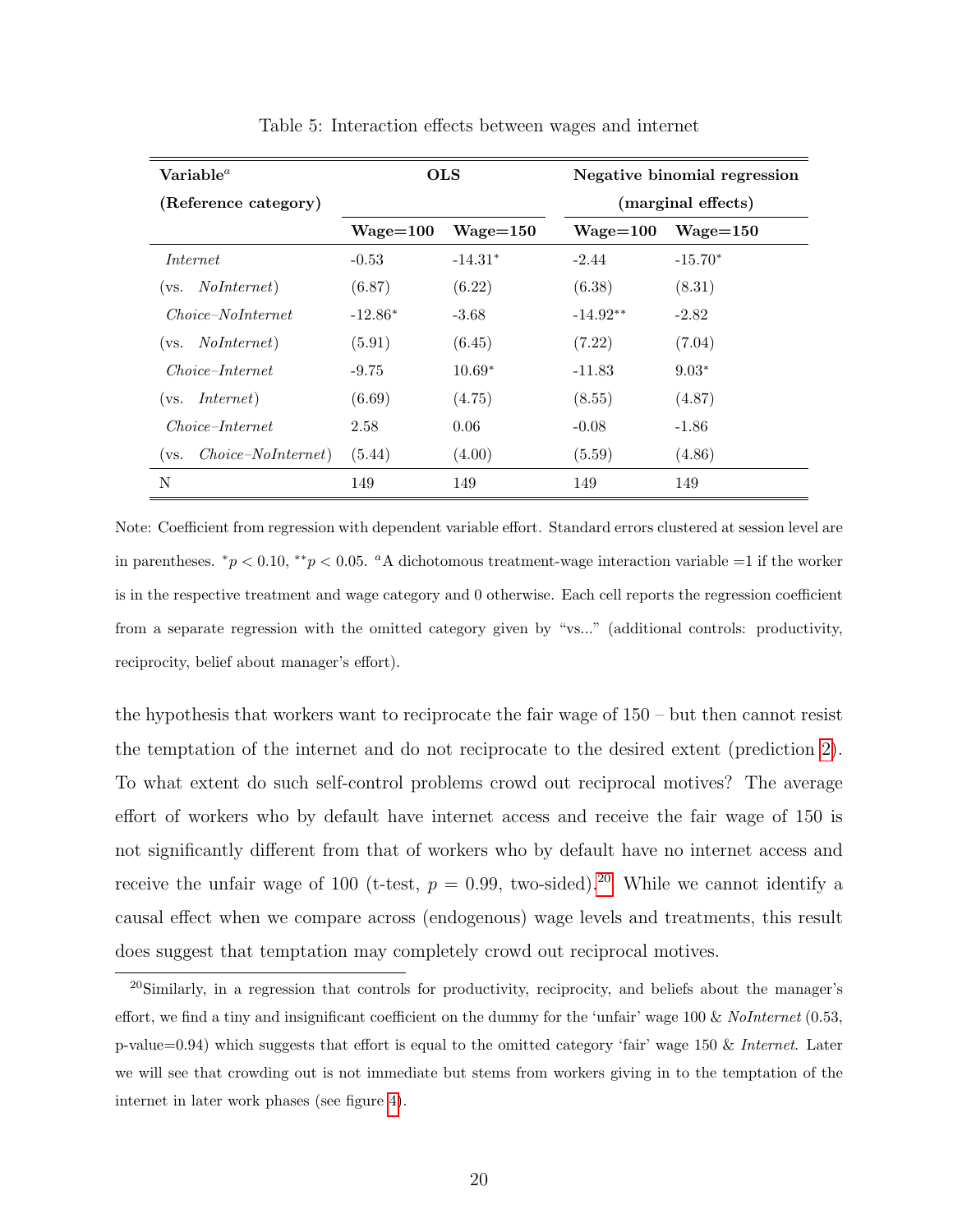

<span id="page-22-0"></span>Figure 1: Effects of internet access/policies on worker effort at wage 150

An active choice by the manager to grant access to the internet is associated with higher effort than if access is by default. Again the effect size is large (0.41 std.dev.). This observation is consistent with the hypothesized kindness effect, according to which workers view an active choice by the manager to grant internet access as kind and then reciprocate with higher effort (prediction [3\)](#page-14-1). Correspondingly, an active choice by the manager to deny internet access is associated with lower effort than if access is off default. Note however that for this result the regression coefficient in table [5](#page-21-0) is insignificant, though it has the right sign.

Turning to the effect of an active internet policy, at a wage of 150 there is no significant difference in effort across the choices to grant or deny internet access to the worker. Our hypothesis was that this comparison across conditions Choice–Internet and Choice – NoInternet is driven both by the kindness effect of the manager giving the worker "freedom from control" and by the countervailing commitment effect that would be obtained when removing the temptation of the internet (prediction [4\)](#page-15-0). Overall, we see that the kindness effect is not strong enough to counterbalance the commitment effect.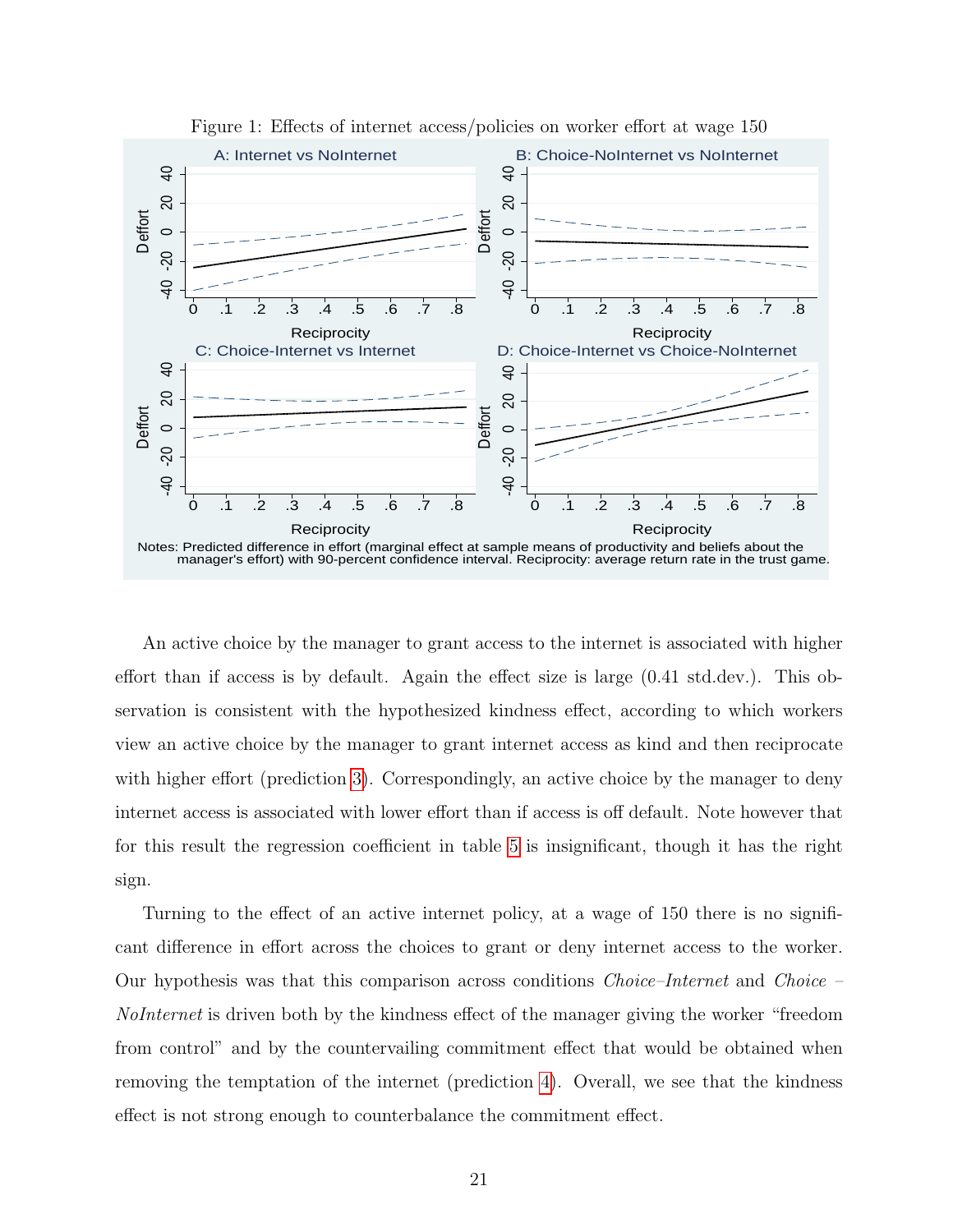Figure [1](#page-22-0) shows that the worker's level of reciprocity drives the strength of the effects discussed above.<sup>[21](#page-23-0)</sup> Each panel plots as a function of the worker's level of reciprocity the predicted difference in efforts caused by a particular internet-wage interaction effect, derived from OLS regressions with three-way internet-wage-reciprocity interactions. If the 90-percent confidence interval does not include zero for a given level of reciprocity, we speak of a significant internet-wage interaction effect at that level of reciprocity. To get a sense of the effect sizes, note that one standard deviation of worker effort corresponds to 26 tables counted.

We observe that the negative effort response in treatment *Internet* compared to treatment *NoInternet* for a wage of 150 is driven by low-reciprocity workers (figure [1,](#page-22-0) panel A). For them the wage gift is not sufficiently motivating when they face the temptation of the internet, reflected by a significant drop in effort relative to the case with no internet access. The more reciprocal workers are, the more able they seem to be at resisting the temptation of the internet. Further, the results reveal that the overall insignificant effect of the manager's internet policy in the *Choice* treatment stems from heterogeneity in the responses of low- and high-reciprocity workers. High-reciprocity workers provide significantly more effort when the internet is turned-on than when it is turned-off (panel D). This is in line with our prediction [4](#page-15-0) that for high-reciprocity workers the kindness effect dominates the commitment effect. Similarly, low-reciprocity workers respond with no difference or lower effort to internet access.[22](#page-23-1) Considering the effect of an active choice to grant internet access relative to access by default, we find that high-reciprocity workers respond with higher effort to "freedom of

<span id="page-23-0"></span> $21$ Reciprocity is measured by the average return rate in the trust game. We used the strategy method with role uncertainty to elicit how much of  $3 \times x$  participants would send back to a sender who invested  $x > 0$ , with  $x \in \{10, 20, 30\}$ . The minimum observed return rate is zero and the maximum is 0.83. The median return rate for workers is 0.33, i.e. to return exactly the amount x invested by the sender; 21 percent of workers return zero, 23 percent return a positive amount but less than x (thus leaving the sender with a net loss), 13 percent return exactly x, and 43 percent return more than  $x$ .

<span id="page-23-1"></span> $^{22}$ In the appendix, we show that the treatment differences Internet vs. NoInternet and Choice–Internet vs. Choice–NoInternet are robust to using different outcome measures. Figure [5](#page-39-0) shows results with attempted tables (the sum of correctly and incorrectly counted tables) instead of effort as the outcome variable. Effort and attempted tables are of course correlated ( $\rho$ = 0.72, p-value < 0.01). Figure [7](#page-40-0) uses as outcome variable whether a participant was inactive (does not make an entry in a table) for more than 2 minutes. Here we see that the predicted effects on the probability of inactivity are quite large.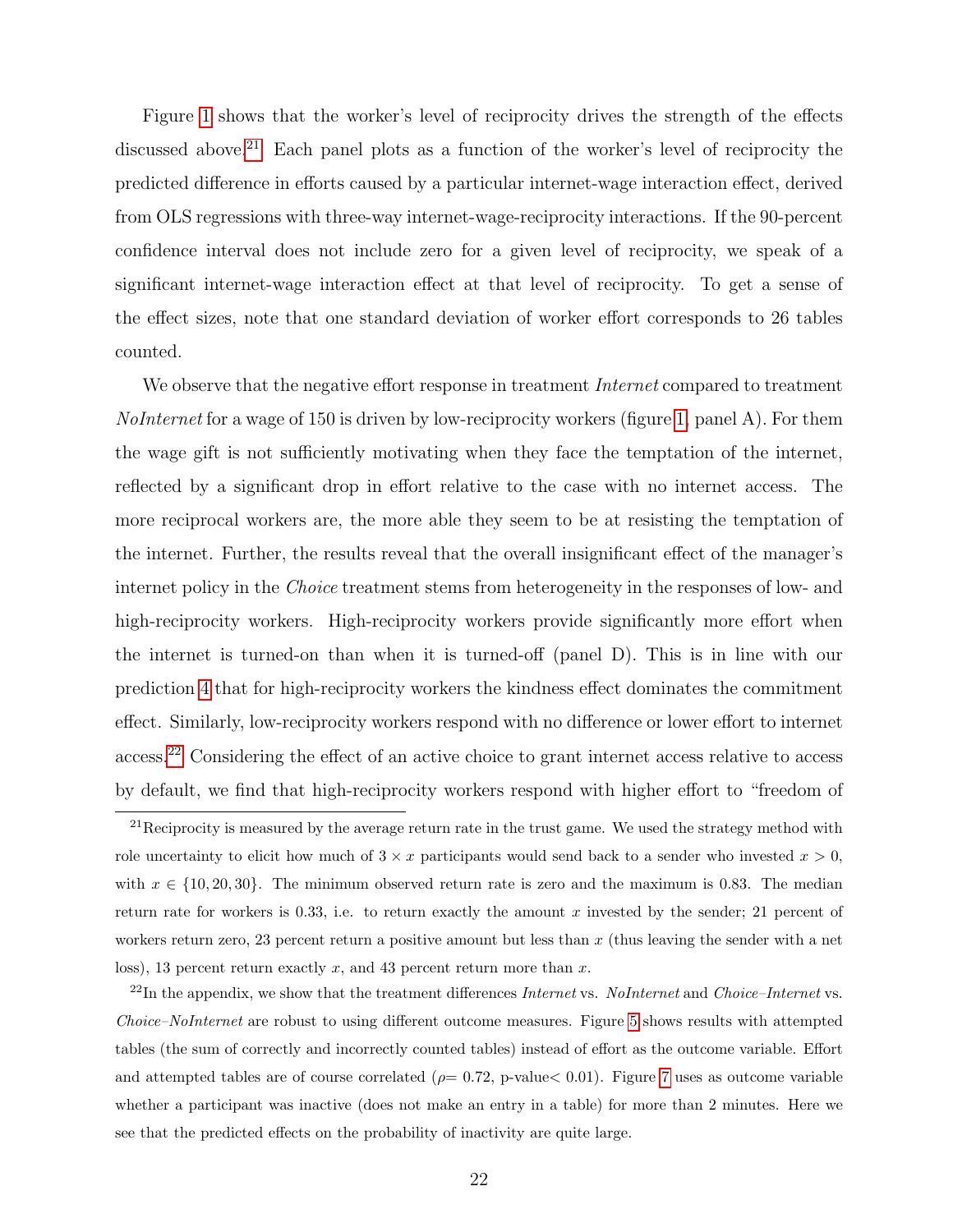

<span id="page-24-1"></span>Figure 2: Relative effect of wage gift vs. internet gift

control" (panel C), in line with the hypothesized kindness effect (prediction [3\)](#page-14-1). Similarly, we see a corresponding negative, albeit insignificant, unkindness effect (panel B).

Finally, we examine whether the wage gift or the internet gift is more important for worker effort. An effort regression is consistent with the interpretation that the wage gift is more important (as mentioned, we cannot identify causal effects when comparing across endogenous wage levels and internet policies). Effort with a wage of 150 when the internet is turned-off in the Choice treatment (wage gift only) is significantly larger than effort with a wage of 100 when the internet is turned-on (internet gift only).<sup>[23](#page-24-0)</sup> Figure [2](#page-24-1) reveals that this effect is driven by the low reciprocity workers. They work more with a wage of 150 and internet turned-off than with a wage of 100 and internet turned-on. As discussed before, for these workers internet access is more of a temptation to shirk than a gift to be reciprocated. In contrast, high-reciprocity workers put in similar (if not more) effort with a wage of 100 and internet turned-on as with a wage of 150 and internet turned-off. That is, for them the

<span id="page-24-0"></span> $^{23}$ In an effort regression with omitted category wage 100 & Choice–Internet the dummy variable wage 150 & Choice–NoInternet has a positive and significant coefficient (25.64∗∗∗, std.err. 6.03).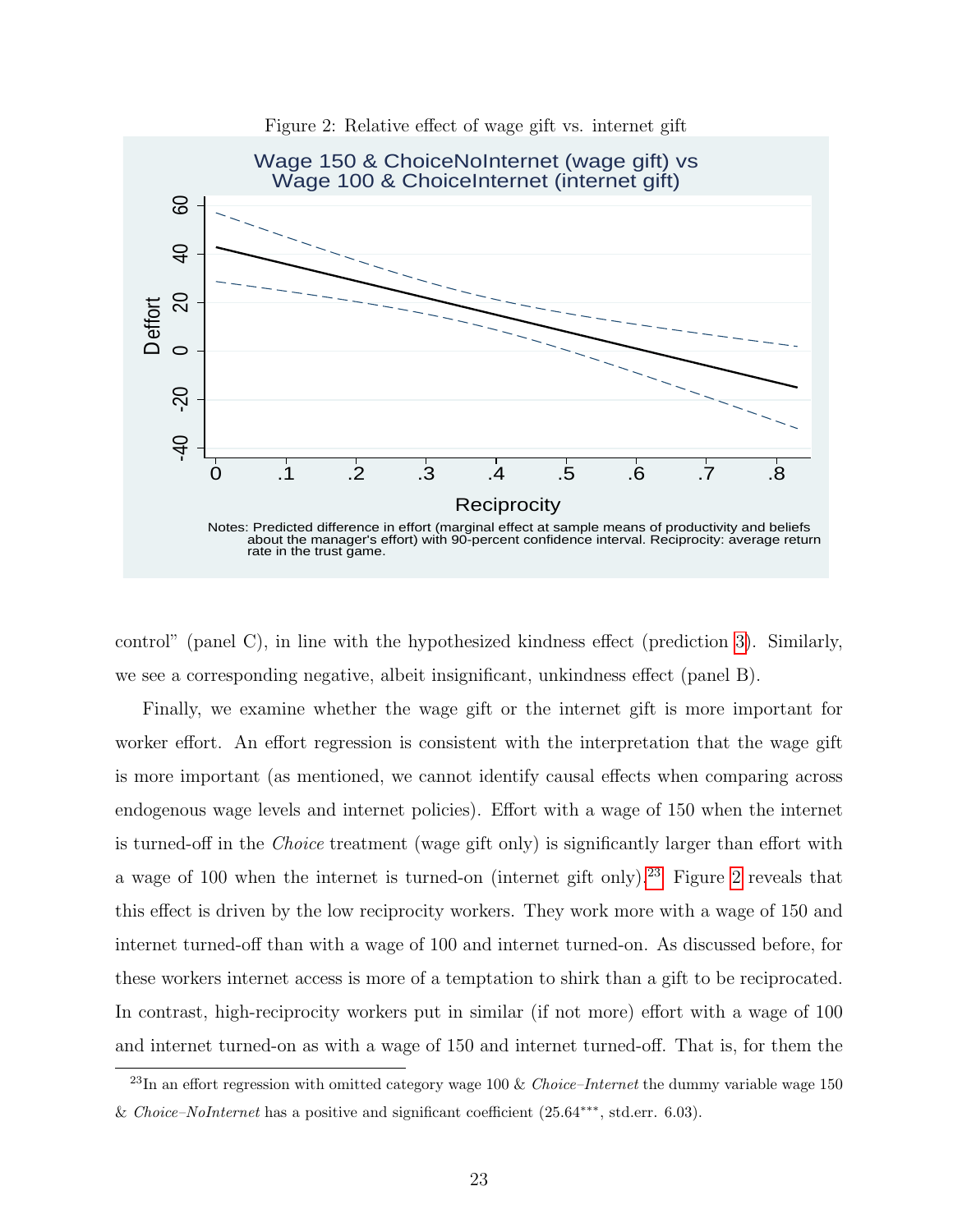"freedom from control" seems to be at least as important as the actual wage.

#### Effects over time

Next we investigate how the temptation of the internet affects effort over time. Remember that there are five work phases, each lasting 10 minutes and separated by 3 minute breaks. Figure [3](#page-26-1) shows that workers who by default do not have internet access respond to the fair wage of 150 with a permanently higher amount of average effort in each work phase than if they receive the unfair wage of 100. Yet, when those workers who receive the fair wage of 150 also by default have access to the internet, their effort declines over time to the same level as for those who receive the unfair wage of 100 and have no internet access, see figure [4](#page-26-0) (again with the caveat that we cannot identify causal effects when comparing across endogenous wage levels and treatments). This finding suggests that the temptation of the internet over time crowds out reciprocal motives that are initially present, and it provides a hint why we observe differences in gift exchange between the lab and the field. The setting with no internet access corresponds to the typical gift-exchange setting in the lab, whereas the setting with internet access more closely resembles a field setting where workers are exposed to more distractions and have more possibilities to do other things than work. It appears that such temptations can quickly erode reciprocal motives (in our experiment this happens over the course of an hour).

Similarly, we can examine how the effects vary over time for workers with different levels of reciprocity. Figure [5](#page-27-0) shows for a wage of 150 the difference of the effort response in treatment Internet compared to treatment *NoInternet*. We observe that there is no significant difference between the two treatments in the first two work phases – neither for the low-reciprocity nor for the high-reciprocity workers. In later work phases, the low-reciprocity workers provide less effort in treatment *Internet* than in treatment *NoInternet*. That is, for low-reciprocity workers gift exchange seems to be short-lived and they quickly succumb to the temptation of the Web, driving the crowding-out effects discussed above. Comparing conditions *Choice*– Internet vs. Choice–NoInternet, time trends are less pronounced, and the overall impact of the manager's internet policy is relatively constant over time (see figure [8](#page-41-0) in the appendix).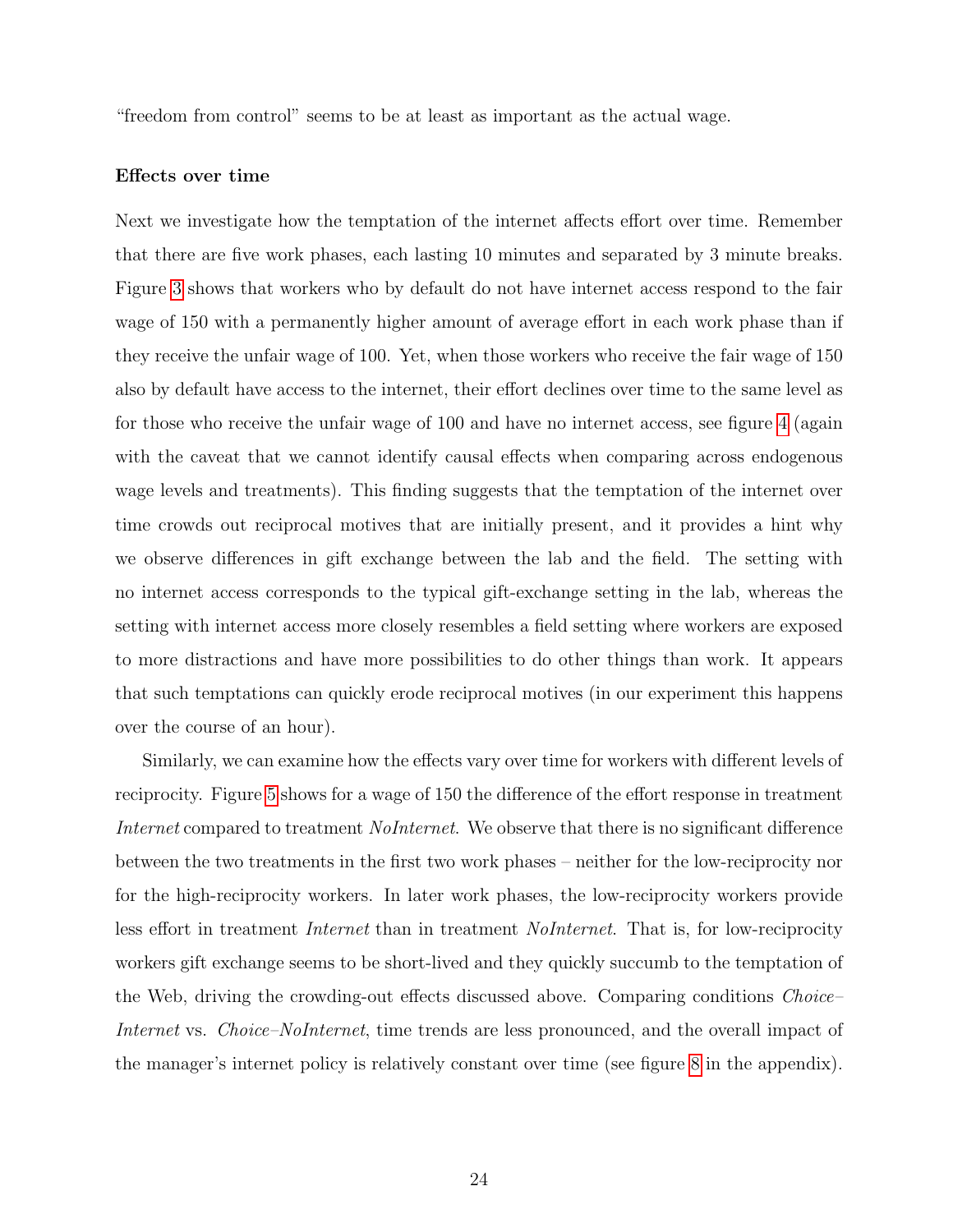

<span id="page-26-1"></span>Figure 3: Time variation in the effect of a wage gift on worker effort



<span id="page-26-0"></span>Figure 4: Crowding out of reciprocal motives over time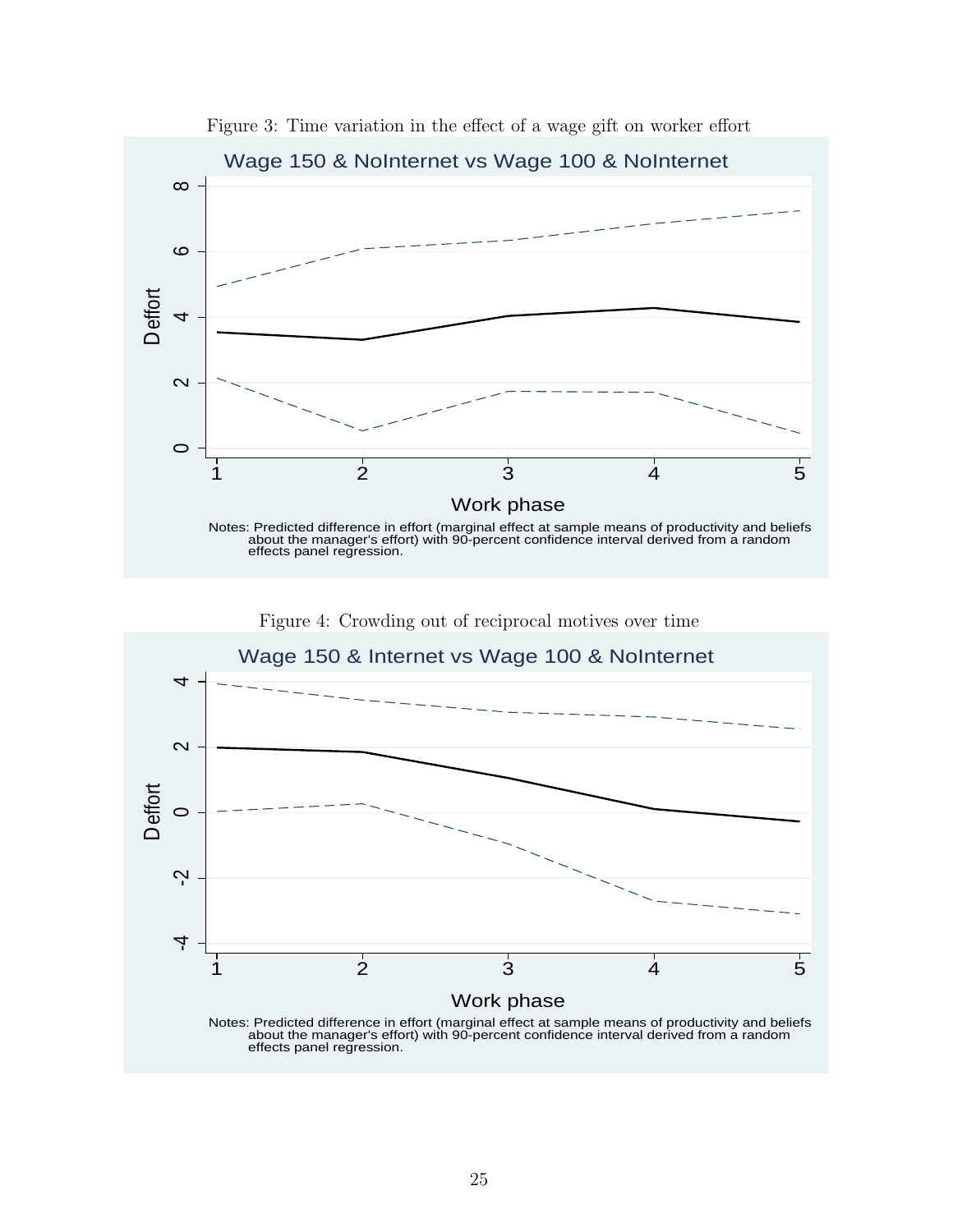<span id="page-27-0"></span>Figure 5: Time variation in the effect of exogenous internet access at wage 150 on worker effort (treatments Internet vs. NoInternet)



#### 4.3 Manager's choices: wages and internet access

Table [6](#page-28-0) shows regression estimates for manager's choices. The wage offered is positively related to how trusting a manager is (measured in the trust game). If workers are believed to be more productive, they are offered lower wages and a higher belief about worker effort provided also correlates with a higher wage offer. With these controls for beliefs, none of the treatment dummies Internet and Choice have a significant effect compared to the omitted category NoInternet. When looking at the decision whether to turn the internet on or off in treatment Choice, only beliefs about productivity and worker effort matter (see the last two columns in table [6\)](#page-28-0). These results mostly stand in contrast to our hypotheses (prediction [5\)](#page-16-1). In particular, they indicate that the access to the internet does not determine the wage policy.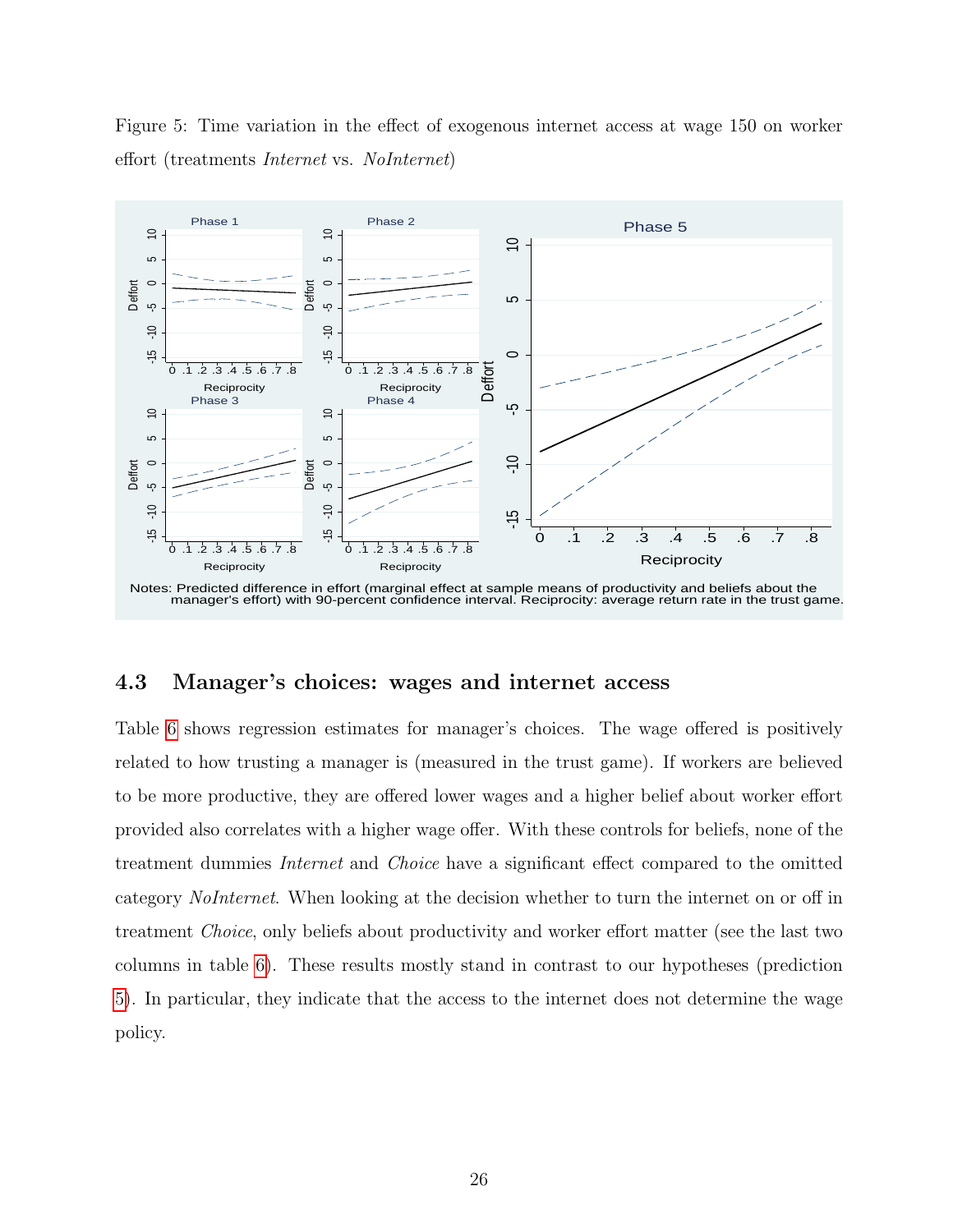| Variable                           |                   | <b>OLS</b> |                        |                  | Logit (marginal effects) |            |
|------------------------------------|-------------------|------------|------------------------|------------------|--------------------------|------------|
|                                    | $\mathbf{Wage}^a$ | Wage       | High wage <sup>b</sup> | High wage        | Turned-off <sup>c</sup>  | Turned-off |
| Productivity                       | 0.84              | 0.86       | 0.02                   | $0.02\,$         | $-0.01$                  | $-0.02$    |
|                                    | (0.57)            | (0.59)     | (0.01)                 | (0.01)           | (0.02)                   | (0.01)     |
| Trust                              | $8.05***$         | $7.65***$  | $0.10**$               | $0.10**$         | 0.07                     | 0.05       |
|                                    | (2.73)            | (2.74)     | (0.05)                 | (0.05)           | (0.04)                   | (0.05)     |
| Belief about worker's productivity |                   | $-0.71**$  |                        | $-0.02**$        |                          | $-0.02**$  |
|                                    |                   | (0.27)     |                        | (0.01)           |                          | (0.01)     |
| Belief about worker's effort       |                   | 0.15       |                        | $0.003*$         |                          | $0.004*$   |
|                                    |                   | (0.10)     |                        | (0.002)          |                          | (0.002)    |
| NoInternet                         |                   |            |                        | Omitted category |                          |            |
|                                    |                   |            |                        |                  |                          |            |
| Internet                           | $15.11*$          | 14.54      | 0.20                   | 0.20             |                          |            |
|                                    | (8.82)            | (9.19)     | (0.16)                 | (0.17)           |                          |            |
| Choice                             | 8.80              | 8.60       | 0.13                   | 0.13             |                          |            |
|                                    | (7.90)            | (8.08)     | (0.15)                 | (0.16)           |                          |            |
| Constant                           | $97.58***$        | 99.86***   |                        |                  |                          |            |
|                                    | (10.18)           | (11.43)    |                        |                  |                          |            |
| $\mathbf{R}^2$                     | 0.10              | 0.12       |                        |                  |                          |            |
| N                                  | 144               | 144        | 144                    | 144              | 82                       | 82         |

<span id="page-28-0"></span>Table 6: Wage offers by managers

Notes: Dependent variable: <sup>a</sup>Wage  $\in \{100, 150, 200\}$ , <sup>b</sup>A dichotomous variable =1 if the wage offer ≥150 and 0 otherwise. <sup>c</sup>A dichotomous variable =1 if the internet is turned-on in the Choice treatment and 0 otherwise. Standard errors clustered at session level are in parentheses.  ${}^*p$  < 0.10,  ${}^{**}p$  < 0.05,  ${}^{***}p$  < 0.01.

### 4.4 Profits of the manager

Higher wages lead to higher effort by the workers. But does it pay off in our setting to pay a generous wage? When pooling all treatments, the profit that the manager makes out of the worker<sup>[24](#page-28-1)</sup> is significantly higher if the manager pays a wage of 100 than with a wage of  $150$ (t-test, one-sided,  $p < 0.01$ : -50.4 (39.5) vs. -74.5 (31.6) on average (std.dev.)). The same holds true for each individual treatment considered on its own. This shows that in our setting the workers' effort response is not large enough to offset the costs from a higher wage. This finding is consistent with the evidence from most field experiments, but in contrast to many of the results in lab experiments that typically are calibrated to provide scope for profitable wage increases. Further, the profits a manager makes out of a worker are significantly higher

<span id="page-28-1"></span><sup>&</sup>lt;sup>24</sup>Defined by 1.5  $\times$  effort of the worker minus the wage.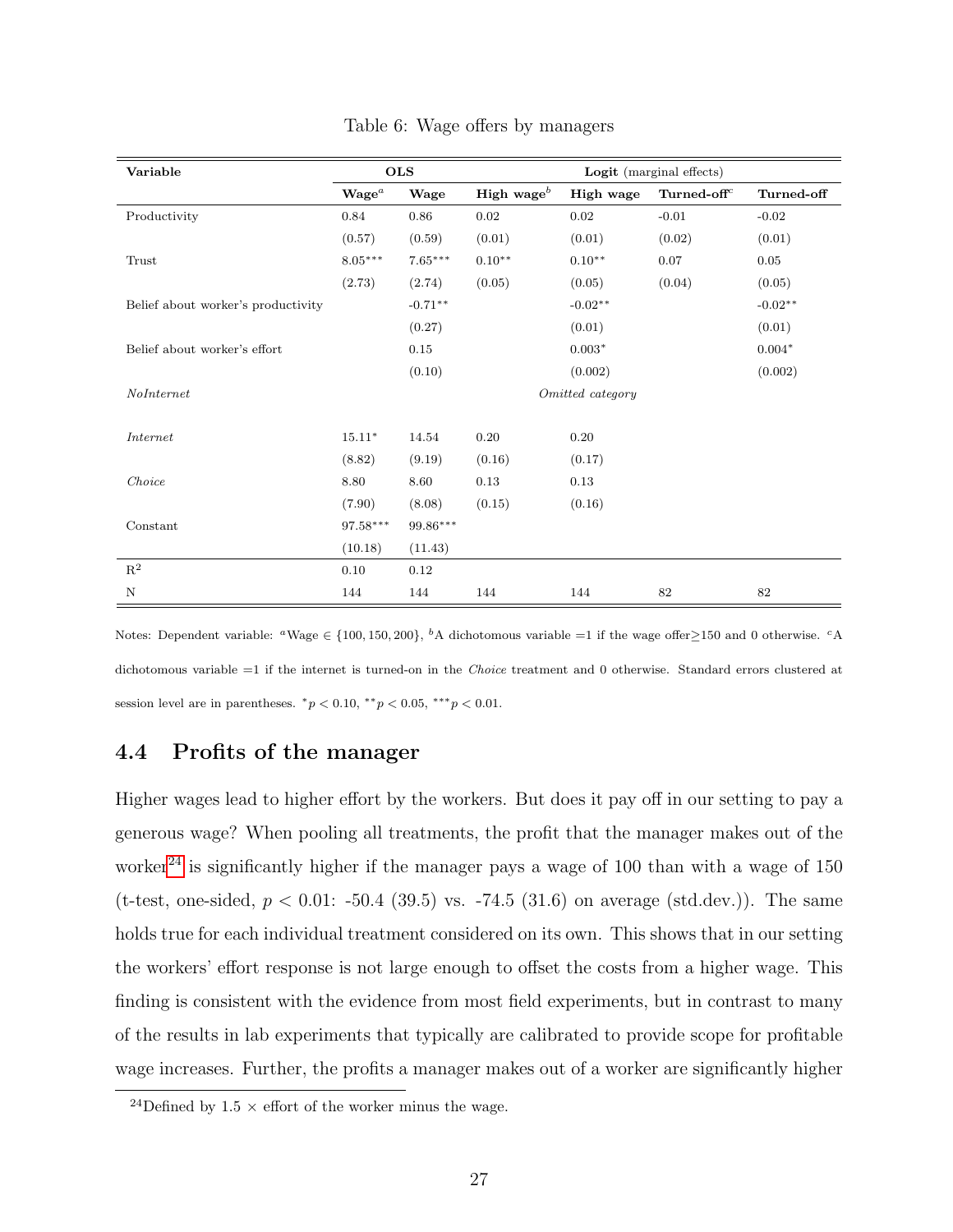in treatment *NoInternet* vs. *Internet* (t-test, one-sided,  $p = 0.02$ : -42.3 (34.2) vs. -67.1 (45.3) on average (std.dev.)). However, in treatment Choice profits do not differ significantly across the decisions to turn the internet off or on (t-test, two-sided,  $p = 0.72$ : -71.1 (37.4) vs. -68.2 (32.6) on average (std.dev.)). Overall, the profits a manager makes out of the worker are highest if he pays a wage of 100 and the internet is off by default. In the *Choice* treatment the profit maximizing wage-internet policy is a wage of 100 and internet access denied.

# 5 Conclusion

We conduct a real-effort experiment to test whether workers reciprocate generous wages when they are tempted by the internet. Workers provide low effort when they receive an 'unfair' wage – no matter whether they have internet access or not. Yet, when receiving a 'fair' wage, workers provide more effort when the internet is off than when it is on, and we observe that temptations may even completely crowd out reciprocal motives. Further, we investigate how an active policy of restricting the usage of the internet affects workers' motivation. While such a policy provides a commitment device to workers not to get distracted from their job, it may be perceived as excessive control. We observe that for highly reciprocal workers the control aspect dominates. Further, for these workers "freedom from control" is at least as important as a generous wage. For non-reciprocal workers the commitment aspect dominates.

In our experiment, internet access is not required to perform the real effort task and managers face the "extreme", 0-1, choice whether to fully deny access to the internet or to fully allow it. In real firms, the internet is needed for many office jobs and hence access to the internet is not technically restricted, or if there are restrictions, then these refer to the usage of certain internet contents like social media. Yet, while the choices in our experiment are more extreme, we believe that they still mirror the effects of restricting the use of social media in real firms: For most jobs accessing social media during work has no benefit for the job itself – akin to the internet having no benefit for our real effort task.

We studied one particular temptation that is present in real world firms: the internet. But of course, in reality, other temptations exist, such as visiting the coffee machine, having extended chats with colleagues, smoking breaks or making private phone calls. We have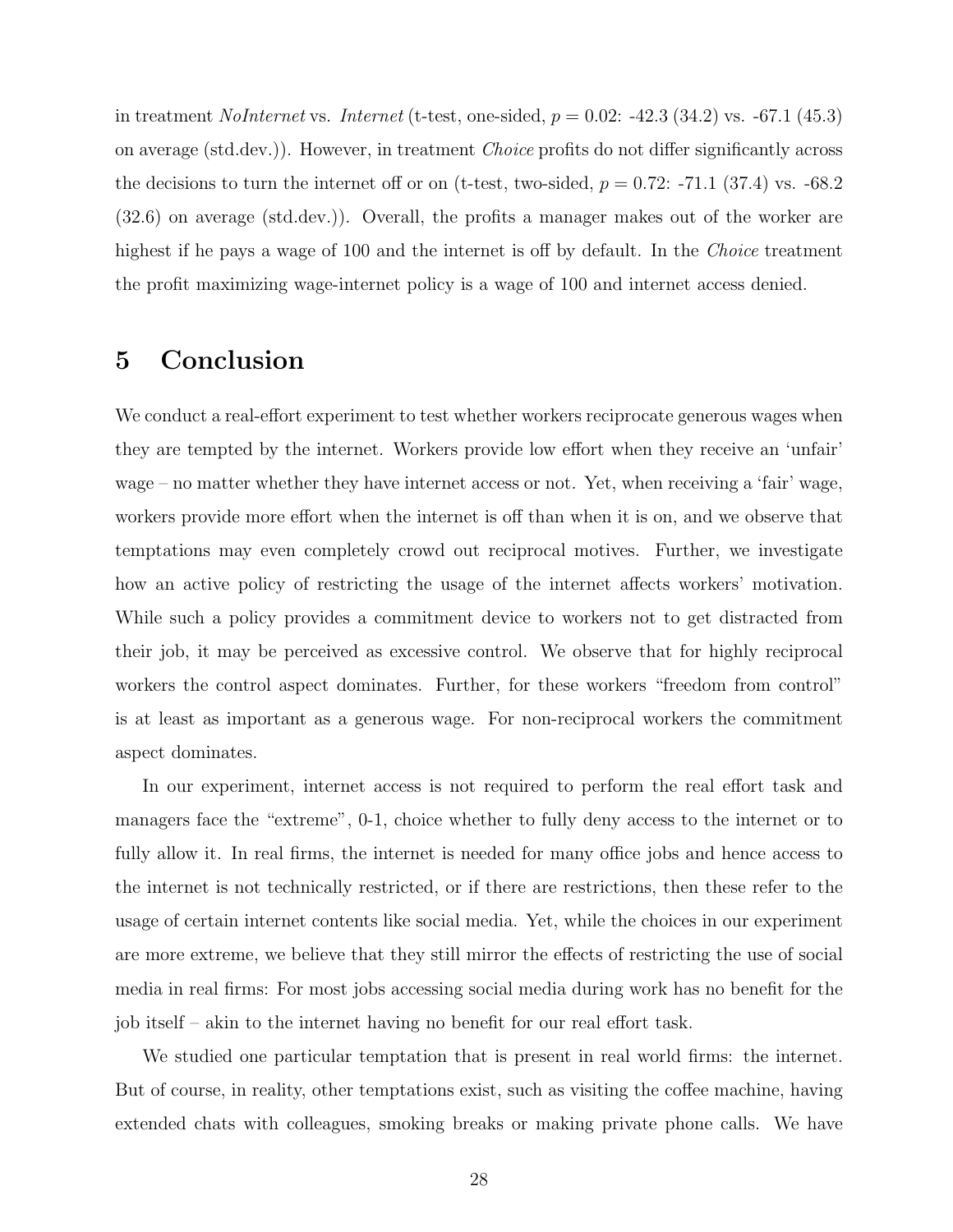chosen the internet because we believe that most people value access to the internet and thereby the internet is, at least to some extent, a representative source of temptation. While we of course cannot conclude from our experiment whether the same results carry over to other sources of temptation, and we do not know whether and how different temptations interact, our finding that reciprocal workers respond positively to "freedom of control" does reveal that there can be hidden costs of control when firms remove a temptation. This is important in view of the variety of control mechanisms at the disposal of firms, including not just policies about internet usage but also regulations regarding when and how often employees may take breaks, usage of private mobile phones at work, whether employees may work from home or whether and how working hours are monitored.

## References

- Abeler, Johannes, Armin Falk, Lorenz Götte, and David Huffman, "Reference Points and Effort Provision," American Economic Review, 2011, 101 (2), 470–492.
- Akerlof, George A, "Labor Contracts as Partial Gift Exchange," Quarterly Journal of Economics, 1982, pp. 543–569.
- and Janet L Yellen, "The Fair Wage-Effort Hypothesis and Unemployment," Quarterly Journal of Economics, 1990, pp. 255–283.
- Angrist, Joshua D and Jörn-Steffen Pischke, Mostly Harmless Econometrics: An Empiricist's Companion, Princeton, NJ: Princeton University Press, 2008.
- Bellemare, Charles and Bruce Shearer, "Gift Giving and Worker Productivity: Evidence From a Firm-level Experiment," Games and Economic Behavior, 2009, 67 (1), 233–244.
- Brandts, Jordi and Gary Charness, "Do Labour Market Conditions Affect Gift Exchange? Some Experimental Evidence," Economic Journal, 2004, 114 (497), 684–708.
- Brüggen, Alexander and Martin Strobel, "Real Effort Versus Chosen Effort in Experiments," Economics Letters, 2007, 96, 232–236.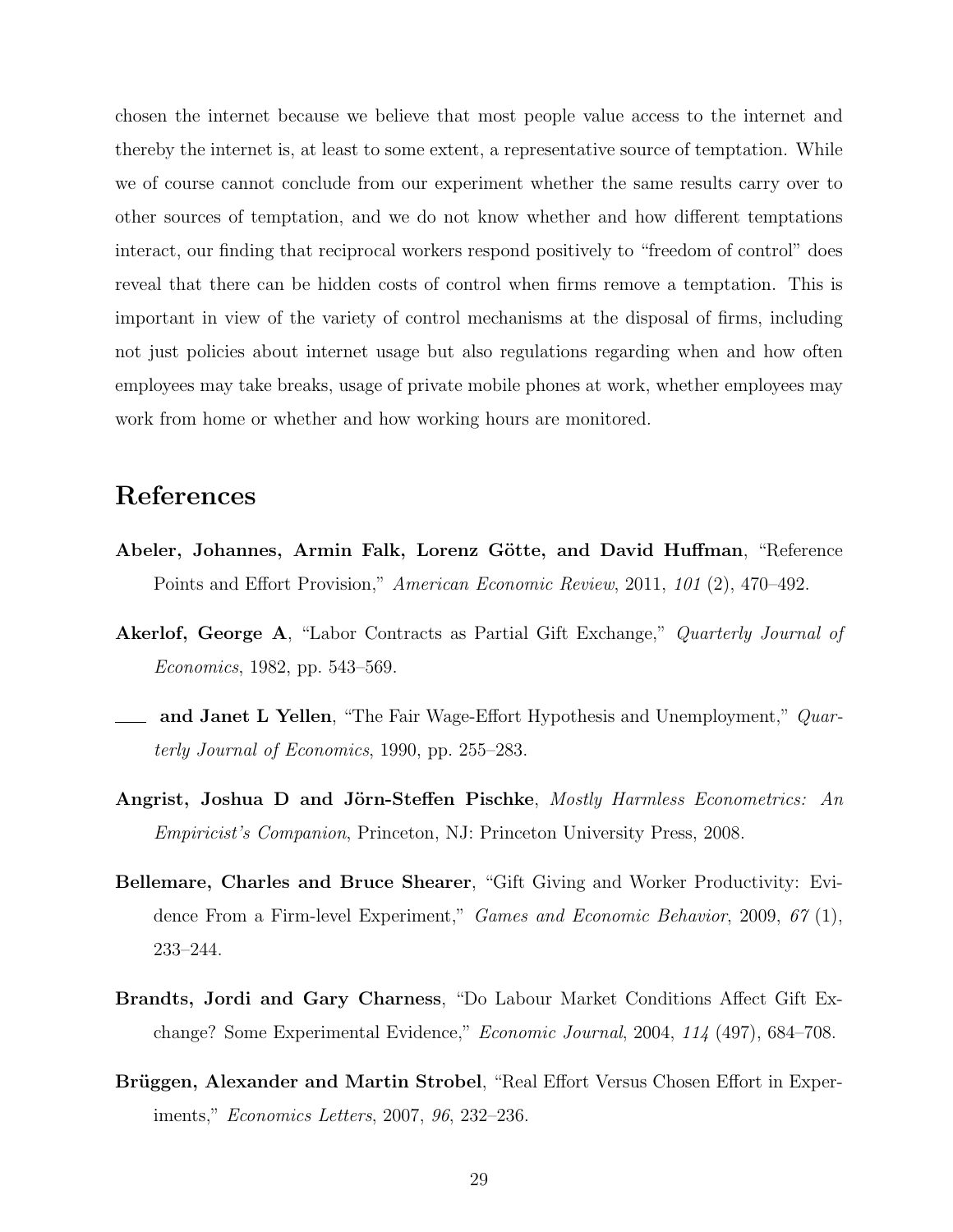- Charness, Gary, "Responsibility and Effort in an Experimental Labor Market," Journal of Economic Behavior & Organization, 2000,  $\{2\}(3), 375-384$ .
- Cohn, Alain, Ernst Fehr, and Lorenz Goette, "Fair Wages and Effort Provision: Combining Evidence from a Choice Experiment and a Field Experiment," mimeo 2013.
- Corgnet, Brice, Roberto Hernán-González, and Stephen Rassenti, "Real Effort, Real Leisure and Real-time Supervision: Incentives and Peer Pressure in Virtual Organizations," Technical Report, Chapman University, Economic Science Institute 2011.
- Cox, James C, Daniel Friedman, and Steven Gjerstad, "A Tractable Model of Reciprocity and Fairness," Games and Economic Behavior, 2007, 59 (1), 17–45.

, , , , and Vjollca Sadiraj, "Revealed Altruism," *Econometrica*, 2008, 76(1), 31-69.

- Davenport, Thomas H., "Rethinking Knowledge Work: A Strategic Approach," McKinsey Quarterly, February 2011. [http://www.mckinsey.com/insights/organization/](http://www.mckinsey.com/insights/organization/rethinking_knowledge_work_a_strategic_approach) [rethinking\\_knowledge\\_work\\_a\\_strategic\\_approach](http://www.mckinsey.com/insights/organization/rethinking_knowledge_work_a_strategic_approach) (last accessed November 2014).
- Dufwenberg, Martin and Georg Kirchsteiger, "A Theory of Sequential Reciprocity," Games and Economic Behavior, 2004, 47 (2), 268–298.
- Dux, Paul E, Jason Ivanoff, Christopher L Asplund, and René Marois, "Isolation of a Central Bottleneck of Information Processing with Time-resolved fMRI," Neuron, 2006, 52 (6), 1109–1120.
- Englmaier, Florian and Stephen Leider, "Gift Exchange in the Lab-It is not (only) how much you give...," mimeo 2010.
- Falk, Armin and Michael Kosfeld, "The Hidden Costs of Control," American Economic Review, 2006, pp. 1611–1630.
- Fehr, Ernst and Klaus M Schmidt, "A Theory of Fairness, Competition, and Cooperation," Quarterly Journal of Economics, 1999, pp. 817–868.
- , Georg Kirchsteiger, and Arno Riedl, "Does Fairness Prevent Market Clearing? An Experimental Investigation," *Quarterly Journal of Economics*, 1993, pp. 437–459.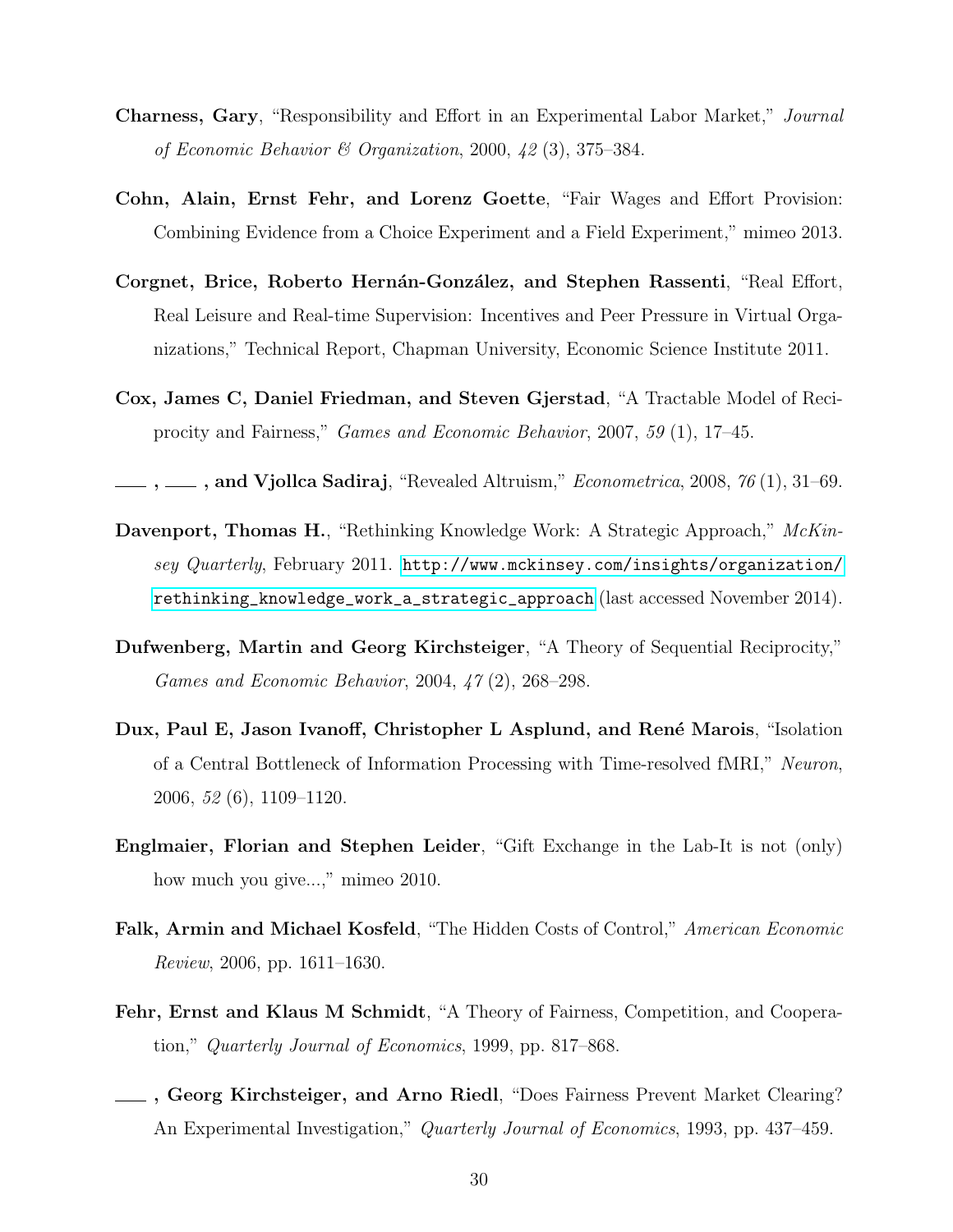- ,  $\ldots$ , and  $\ldots$ , "Gift Exchange and Reciprocity in Competitive Experimental Markets," European Economic Review, 1998, 42 (1), 1–34.
- Fischbacher, Urs, "z-Tree: Zurich Toolbox for Ready-made Economic Experiments," Experimental Economics, 2007, 10 (2), 171–178.
- Gneezy, Uri and John A List, "Putting Behavioral Economics to Work: Testing for Gift Exchange in Labor Markets Using Field Experiments," Econometrica, 2006, 74 (5), 1365–1384.
- Hagemann, Petra, "On the Benefits of Control in Teams," mimeo, University of Cologne 2007.
- Halliday, Josh, "Eleven Work and Pensions Civil Servants Sacked for Using Twitter or Facebook," The Guardian, 9 January 2013. [http://www.theguardian.com/](http://www.theguardian.com/technology/2013/jan/09/eleven-civil-servants-sacked-twitter) [technology/2013/jan/09/eleven-civil-servants-sacked-twitter](http://www.theguardian.com/technology/2013/jan/09/eleven-civil-servants-sacked-twitter) (last accessed November 2014).
- Hennig-Schmidt, Heike, Abdolkarim Sadrieh, and Bettina Rockenbach, "In Search of Workers' Real Effort ReciprocityA Field and a Laboratory Experiment," Journal of the European Economic Association, 2010, 8 (4), 817–837.
- Houser, Daniel, Daniel Schunk, Joachim K Winter, and Erte Xiao, "Temptation and Commitment in the Laboratory," Technical Report 488 2010.
- Kube, Sebastian, Michel André Maréchal, and Clemens Puppe, "The Currency of Reciprocity: Gift Exchange in the Workplace," American Economic Review, 2012, 102 (4), 1644–1662.
- $, \_\_\_$ , and  $\_\_\_$ , "Do Wage Cuts Damage Work Morale? Evidence From a Natural Field Experiment," Journal of the European Economic Association, 2013, 11 (4), 853– 870.
- Maximiano, Sandra, Randolph Sloof, and Joep Sonnemans, "Gift Exchange in a Multi-Worker Firm," Economic Journal, 2007, 117 (522), 1025–1050.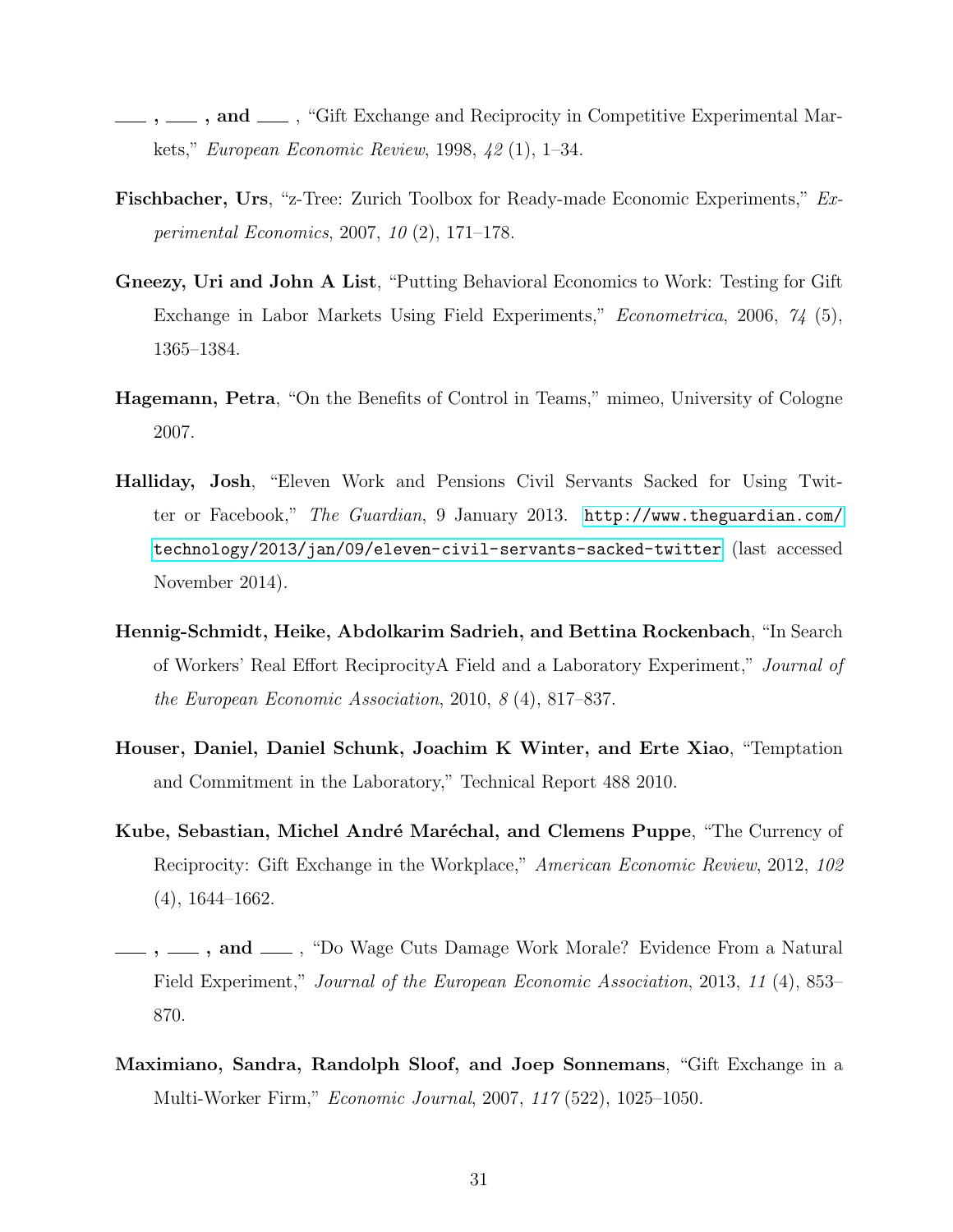- Schnedler, Wendelin and Radovan Vadovic, "Legitimacy of Control," Journal of Economics & Management Strategy, 2011, 20 (4), 985-1009.
- Simonson, Itamar, "Choice Based on Reasons: The Case of Attraction and Compromise Effects," Journal of Consumer Research, 1989, pp. 158–174.
- SüddeutscheZeitung, "Britische Beamte wegen Facebook und Twitter gefeuert," 1 January 2013. [http://www.sueddeutsche.de/politik/](http://www.sueddeutsche.de/politik/soziale-netzwerke-britische-beamte-wegen-facebook-und-twitter-gefeuert-1.1569654) [soziale-netzwerke-britische-beamte-wegen-facebook-und-twitter-gefeuert-1](http://www.sueddeutsche.de/politik/soziale-netzwerke-britische-beamte-wegen-facebook-und-twitter-gefeuert-1.1569654). [1569654](http://www.sueddeutsche.de/politik/soziale-netzwerke-britische-beamte-wegen-facebook-und-twitter-gefeuert-1.1569654) (last accessed November 2014).
- Trougakos, John P and Ivona Hideg, "Momentary Work Recovery: The Role of Withinday Work Breaks," Current Perspectives on Job-stress Recovery: Research in Occupational Stress and Well Being, 2009, 7, 37–84.
- Ziegelmeyer, Anthony, Katrin Schmelz, and Matteo Ploner, "Hidden Costs of Control: Four Repetitions and an Extension," Experimental Economics, 2012, 15 (2), 323– 340.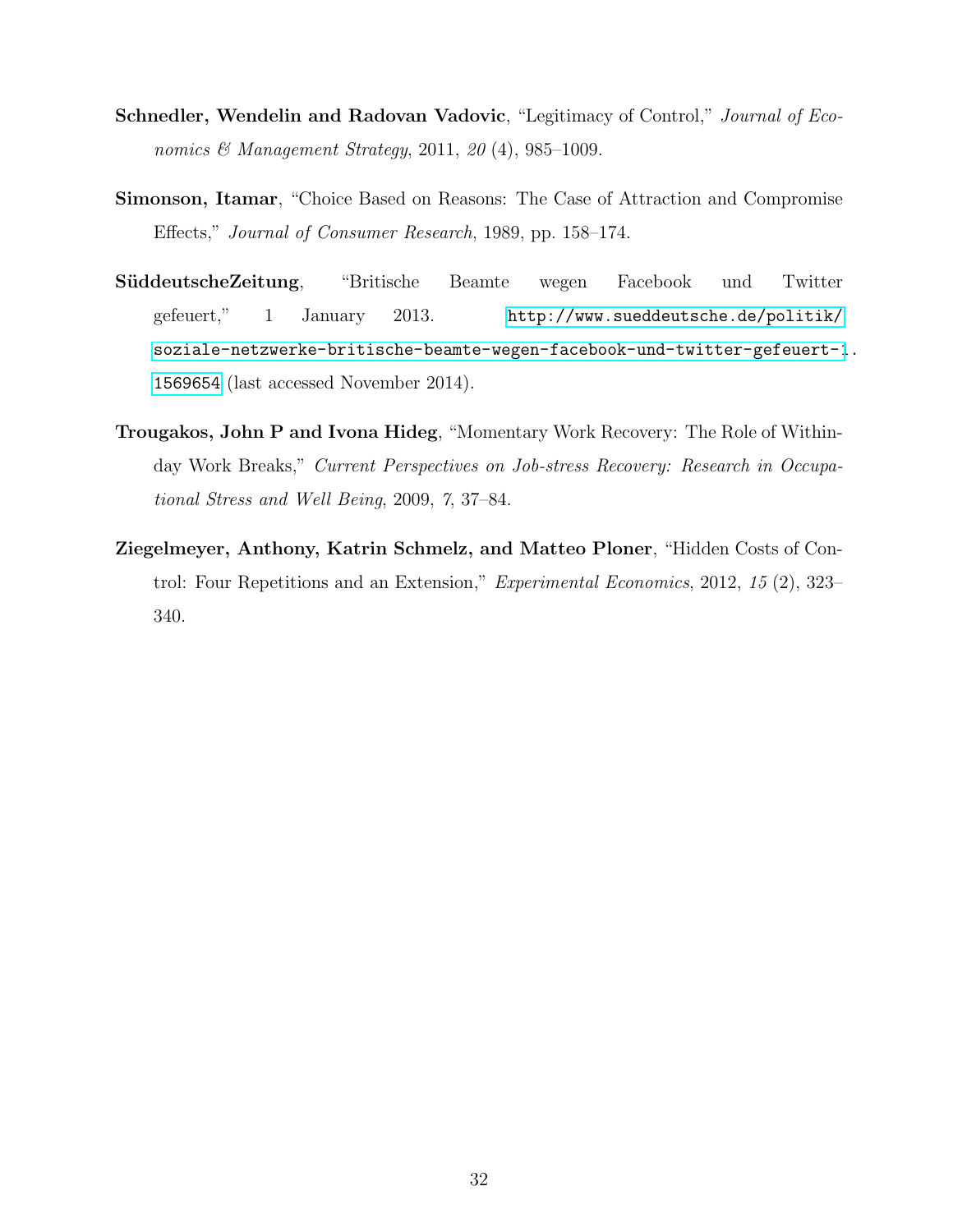# Appendix

#### Theoretical model

Similar to Kube et al. (2013), we adopt a simplified version of the model by Cox et al. (2007). The utility function of the worker is given by:

$$
u_w = x_w + \theta \, x_m,
$$

where  $x_w = w - \alpha c(e_m) + I$  is the direct payoff of the worker (the wage minus his effort costs),  $x_m = v(e_m) - \alpha c(e_m) + v(e_w) - w + 150 + I$ ,  $v(e) = 1.5 e$ , is the payoff of the manager, and  $\theta \in \mathbb{R}$  is the "emotional state" of the worker. It is larger when the worker feels treated kindly by the manager than when he feels treated unkindly. In the latter case,  $\theta$  is negative for most individuals (Cox, Friedman and Gjerstad 2007). I is a positive constant capturing the joy of surfing the internet if it is on.

The parameter  $\theta$  depends on the wage and the treatment, i.e.,  $\theta(w, \tau)$ , where  $\tau \in$  $\{CI, CNI, I, NI\}$  refers either to treatment *Choice*, where the manager decides between turning the internet on  $(CI)$  or off  $(CNI)$ , or to the exogenous internet-on policy in treatment Internet  $(I)$ , or to the exogenous internet-off policy in treatment NoInternet  $(NI)$ . As argued in the main text, the wage of 150 should be perceived as kind, while the wage of 100 as unkind. Further, turning the internet on should be perceived as kind, while turning it off as unkind. Thus,  $\theta(100, \tau) < \theta(150, \tau)$ , with  $\theta(100, \tau) < 0$  for most individuals and  $\theta(w, CNI) < \theta(w, CI)$ . In contrast, whether the internet is on or off by default should not influence the kindness of a wage, i.e.,  $\theta(w, I) = \theta(w, NI)$  (see also the arguments given below for the case where  $\theta$  is endogenous).

The parameter  $\alpha \in {\alpha, \bar{\alpha}}$ ,  $\bar{\alpha} > \alpha$ , captures the impact of internet access on opportunity costs. Specifically,  $\alpha = \underline{\alpha} > 0$  if there is access to the internet and  $\alpha = \overline{\alpha} > \underline{\alpha}$  without access. Plugging in  $x_w$  and  $x_m$  into the utility function, we see that the worker solves

$$
\max_{\bar{e}\geq e\geq \underline{e}} w - \alpha c(e_w) + \theta v(e_w) + \kappa,
$$

where  $\kappa$  captures all constant terms. Thus, the optimal effort is characterized by:

$$
\theta v'(e_w) \leq \alpha c'(e_w)
$$
 with equality for  $\bar{e} > e_w > \underline{e}$ .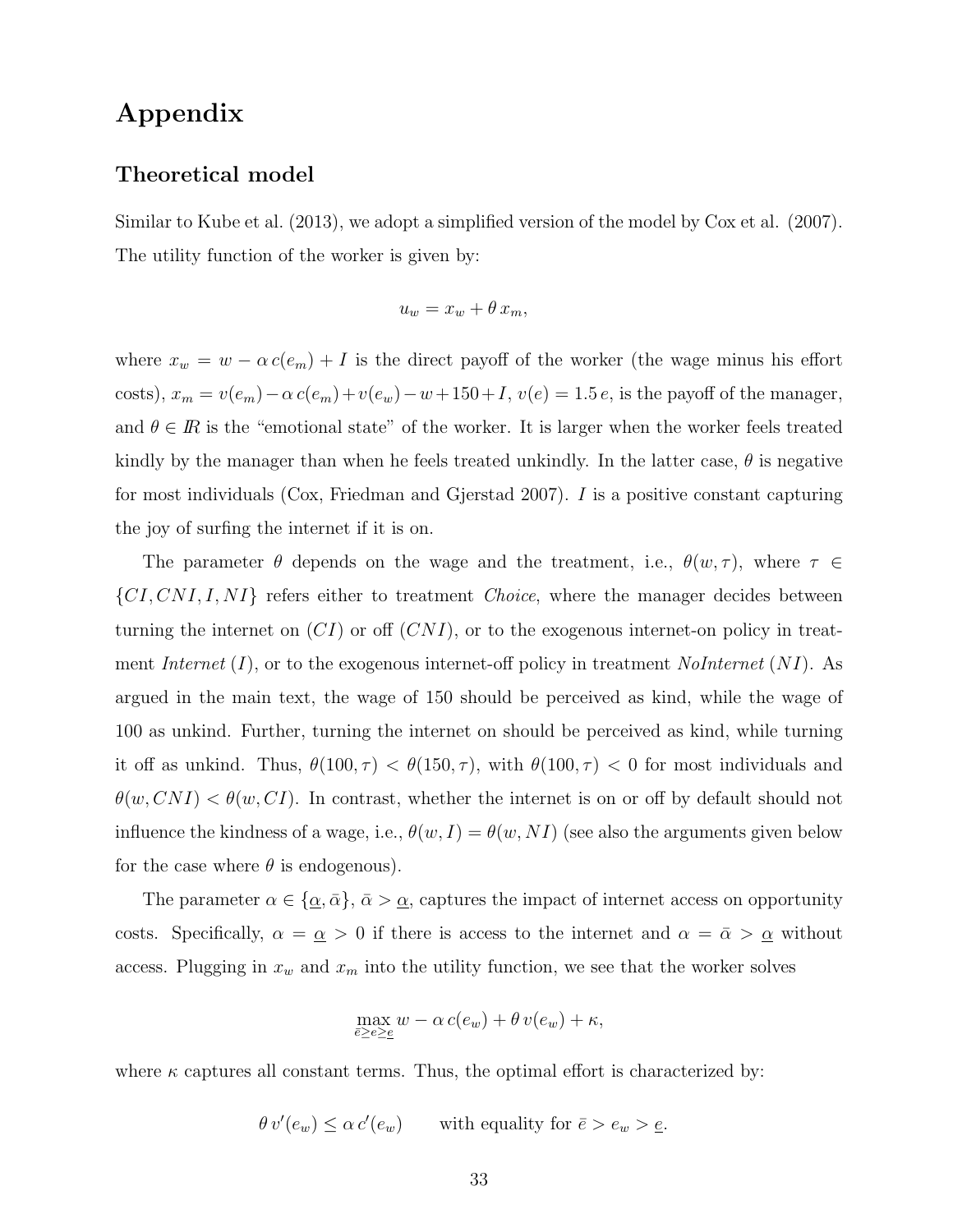Workers with  $\theta = 0$  (non-reciprocal workers) provide the minimum effort. Similar, if  $\theta(100, \tau)$  < 0 the worker provides the minimum effort when offered the low wage – irrespective of whether the internet is on or off (by choice or default). If  $\theta(100, \tau) > 0$  workers provide more than the minimum effort. From  $\theta(150, \tau) > \theta(100, \tau)$  it follows that those workers still provide less effort with a wage of 100 than with a wage of 150 (unless they are already at their productivity limit at a wage of 100). Those workers who provide more than the minimum effort  $\underline{e}$  (and less than  $\overline{e}$ ) work more when the internet is off than when it is on by default, because  $\bar{\alpha} > \underline{\alpha}$ .

If turning on the internet is perceived as kind, then  $\theta(w,CI) > \theta(w, I)$  and those workers who are working more than the minimum effort should work more when the internet is turned on by choice rather than by default. Whether turning the internet on or off has a positive or negative impact on effort depends on whether  $\alpha/\theta(w, CNI)$  is smaller or larger than  $\bar{\alpha}/\theta(w,CI)$ . The larger  $\theta(w,CI)$  is in relation to  $\theta(w, CNI)$ , i.e., the more positive the worker perceives kind actions, the more likely it is that turning the internet on has a positive effect on effort.

Finally, considering the subgames after the policy choice, the effort of the manager solves  $\max_{\bar{e}\geq e\geq \underline{e}}v(e_m)-\alpha c(e_m)$ . Thus, as  $\bar{\alpha}>\underline{\alpha}$ , managers provide more effort when the internet is off than when it is on. Further, for  $\theta < 1$  it follows that managers provide more effort than workers.

# Predictions of social preference models: could workers perceive the same wage differently in treatments *Internet* and *NoInternet*?

#### Dufwenberg and Kirchsteiger (2004)

According to Dufwenberg and Kirchsteiger (2004) the kindness of the manager to the worker is given by:[25](#page-35-0)

$$
k_{mw}(w, \hat{e}_w) = u_w(w, \hat{e}_w) - u_w(\hat{e}_w), \text{ where}
$$
  

$$
u_w^e(\hat{e}_w) = \sigma \left[ \max_w u_w(w, \hat{e}_w) \right] + (1 - \sigma) \left[ \min_w u_w(w, \hat{e}_w) \right],
$$

<span id="page-35-0"></span><sup>&</sup>lt;sup>25</sup>The manager's income from his own effort choice cancels out from  $k_{mw}$ . So we suppress the arguments relating to the manager's effort.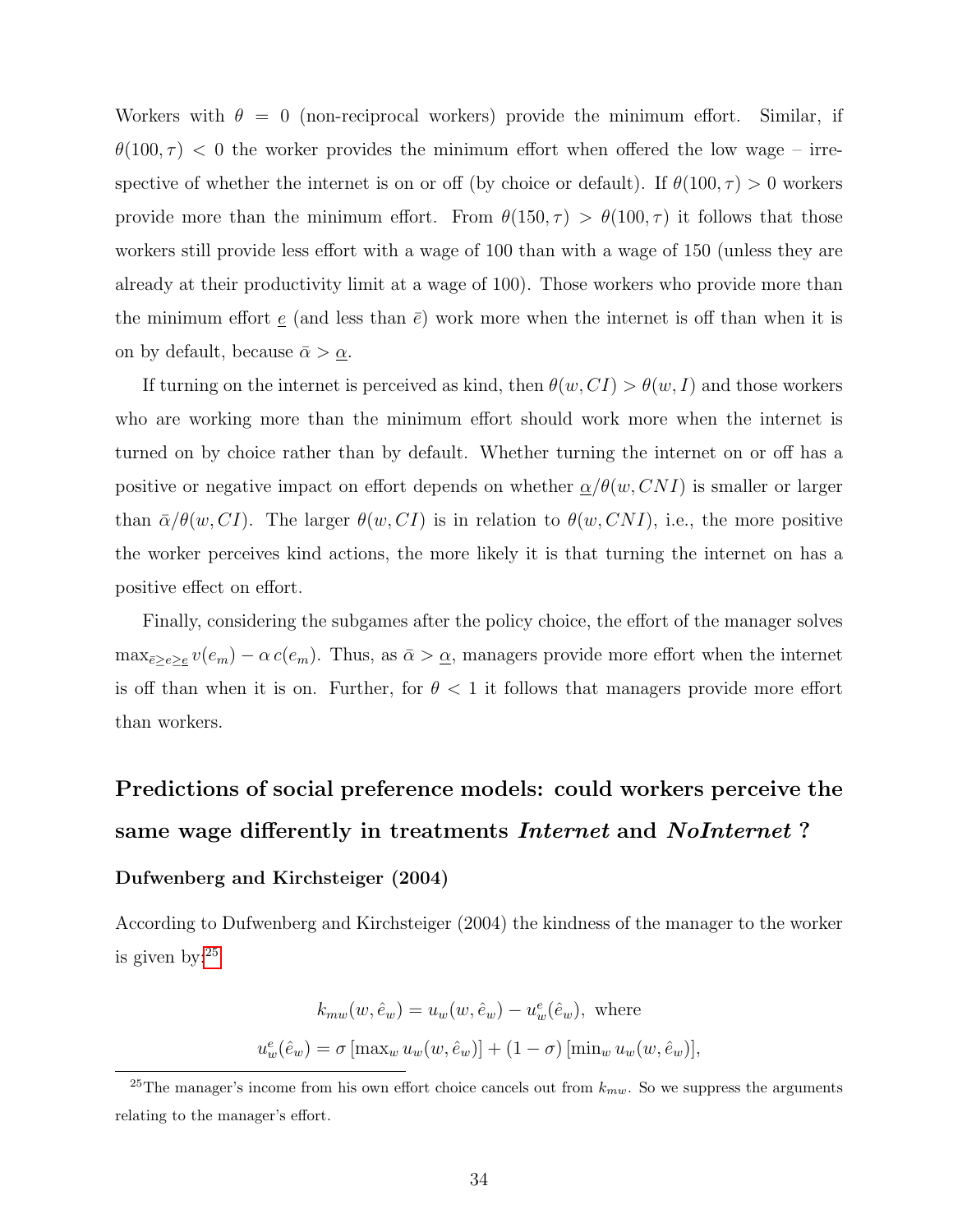and  $\hat{e}_w$  denotes the belief of the manager about the worker's effort. It is immediate that  $\alpha c(\hat{e}_w)$  cancels out from the kindness function, i.e., the internet does not directly affect the kindness of a certain wage offer.

Similarly, the belief of the manager about how kind the worker is to him is given by: $^{26}$  $^{26}$  $^{26}$ 

$$
\lambda_{mwm}(\tilde{w}, \hat{e}_w) = u_m(\tilde{w}, \hat{e}_w) - u_m^e(\tilde{w}), \text{ where}
$$
  

$$
u_m^e(\tilde{w}) = \sigma \left[ \max_{\underline{e} \le \hat{e}_w \le \overline{e}} u_m(\tilde{w}, \hat{e}_w) \right] + (1 - \sigma) \left[ \min_{\underline{e} \le \hat{e}_w \le \overline{e}} u_m(\tilde{w}, \hat{e}_w) \right],
$$

and  $\tilde{w}$  denotes the belief of the manager about the worker's belief about the manager's wage policy. Plugging in, we get that  $\lambda_{mwm}(\tilde{w}, \hat{e}_w) = 1.5 (\hat{e}_w - e_{max})$ , where  $e_{max}$  $\max_{\hat{e}_w\leq \bar{e}} u_m(\tilde{w}, \hat{e}_w)$ . Note that  $e_{max}$  maximizes the manager's utility and thus is is independent of the worker's effort costs and thus independent of  $\alpha$  (the internet parameter). Further note that  $\tilde{w}$  cancels out from  $\lambda_{mwm}(\tilde{w}, \hat{e}_w)$ .

The utility of the manager is then (suppressing his own effort decision):

$$
u_m(w, \hat{e}) + k_{mw}(w, \hat{e}_w) \times \lambda_{mwm}(\tilde{w}, \hat{e}_w)
$$
  
= 1.5  $\hat{e}_w - w + (w - (\sigma w_{min} + (1 - \sigma) w_{max})) \times 1.5 (\hat{e}_w - \sigma e_{max}).$ 

The utility of the worker is:

$$
u_w(\hat{w}, e_w) + k_{wm}(\hat{w}, e_w) \times \lambda_{wmw}(\hat{w}, \tilde{e}_w)
$$
  
= 
$$
w - \alpha c(e) + (\hat{w} - (\sigma w_{min} + (1 - \sigma) w_{max})) \times 1.5 (e_w - e_{max}),
$$

where  $\tilde{e}_w$  is the belief of the worker about the manager's belief about the worker's effort. It however cancels out.

When making his effort choice, the worker must hold the belief that with probability 1 one the wage is the actual wage that the manager offers. If  $w > \sigma \hat{w}_{min} + (1 - \sigma)\hat{w}_{max}$ , then his effort is characterized by  $\alpha c'(e^*(\alpha, \lambda_{wmw})) = 1.5 \lambda_{wmw}$ . Else he chooses the minimum effort, i.e.,  $e^*(\alpha, \lambda_{wmw}) = e$ . If the manager believes that the worker provides  $\hat{e} > \sigma \hat{e}_{max}$ , then he might choose a wage above the minimum wage. Else he chooses the minimum wage. In equilibrium  $\hat{e} = e^*(\alpha, \lambda_{wmw}).$ 

<span id="page-36-0"></span><sup>&</sup>lt;sup>26</sup>Again, the manager's income from his own effort choice cancels out from  $\lambda_{mwm}$ . So we suppress the arguments relating to the manager's effort.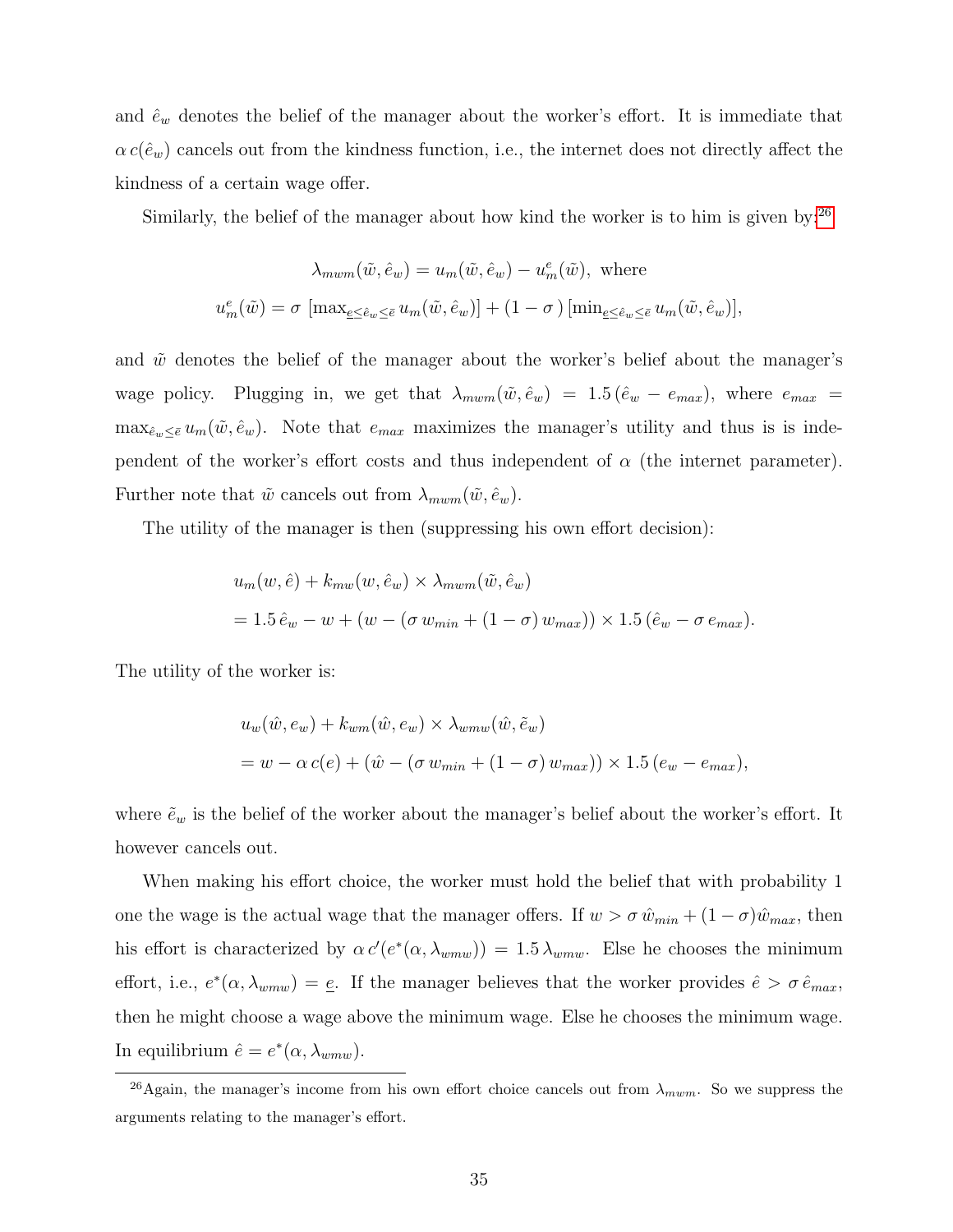The worker's optimal effort is a function of  $\alpha$  and  $\lambda_{wmw}$ . Note that  $\lambda_{wmw}$  is independent of  $\alpha$  (the exogenous availability of the internet) and the worker's effort. The parameter  $\alpha$  influences the worker's effort directly (via the costs function). And, it influences (via the manager's belief) the probability that the manager pays a higher wage. Thus, if a manager pays the same wage in treatment *Internet* and *NoInternet*,  $\lambda_{wmw}$  is the same in both treatments and  $\alpha$  only has a direct impact on effort. This result would also hold if one assumed that the worker (and manager) derives a costant utility from surfing the internet, i.e., receives an extra, additive intrinsic utility component  $I$  if the internet is on (see the previous section for the addition of such a component in the utility function).

#### Cox, Friedman and Sadiraj (2008)

Cox, Friedman and Sadiraj (2008) use opportunity sets to define reciprocity. Let  $u_w$  =  $w - \alpha c(e_w)$  be the worker's payoff and  $u_m = 1.5 e_w - w + 1.5 e_m - \alpha c(e_w) + 100$  be the manager's payoff. Opportunity set G for a worker is more generous than opportunity set  $F$ if for maximum achievable own payoff  $(u_w^*)$  and other's payoff  $(u_m^*)$ , we have  $u_w^*(G) \ge u_w^*(F)$ and  $u_w^*(G) - u_w^*(F) \ge u_m^*(G) - u_m^*(F)$ . The reciprocity axiom says that if a manager chooses a more generous opportunity set, then the worker's preferences become more altruistic.<sup>[27](#page-37-0)</sup>

Note that  $\alpha$  is not in the opportunity set of the manager in *Internet* and *NoInternet*. Yet, we can apply the model of Cox et al. (2008) to examine whether a wage of 150 compared to a wage of 100 could be perceived as non-generous in treatment Internet but as generous in treatment NoInternet (this is the problematic case for identification). In both treatments, the worker can choose an effort of zero and thereby achieve a payoff that equals the wage. Thus,  $u_w^*(150, \alpha) - u_w^*(100, \alpha) = 50$  irrespective of the treatment. The maximal achievable payoff for the manager is  $u_m(\alpha, 150) = 1.5 \bar{e}_w(\alpha) - 150$  and  $u_m(\alpha) = 1.5 \bar{e}_w(\alpha) - 100$ , where  $\bar{e}(\alpha)$  is the maximum effort of the worker in the respective treatment. Thus,  $u_w^*(150, \alpha) - u_w^*(100, \alpha) =$  $50 > 0$  and  $u_w^*(150, \alpha) - u_w^*(100, \alpha) = 50 \ge u_m^*(150, \alpha) - u_m^*(100, \alpha) = -50$ . This holds irrespective of  $\alpha$ , i.e., irrespective whether the internet is on or off by default. Thus, a wage of 150 relative to a wage of 100 is perceived as equally generous in both treatments.

<span id="page-37-0"></span> $27A$  preference ordering  $A$  over "my" and "your" payoff is considered more altruistic than another preference ordering  $\beta$  if we the willingness to pay to increase the other's payoff in terms of own payoff is larger under  $A$  than under  $B$ .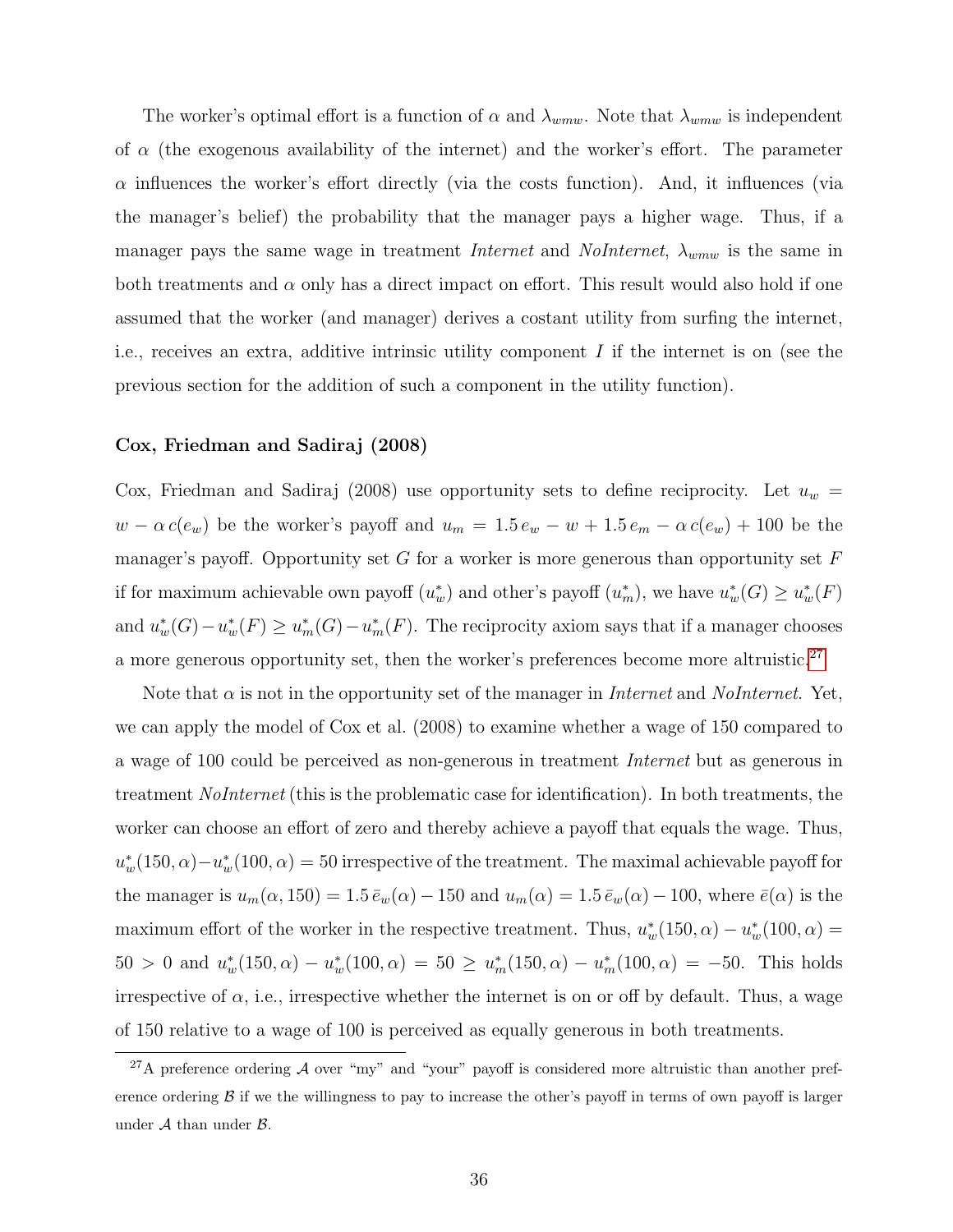One could extent the definition of Cox et al. (2008) to compare the generosity of different exogenous environments. Conditioning on the wage, the maximal achievable payoff for the worker in *Internet* and *NoInternet* is 150. He can achieve this wage by choosing  $e = 0$ . The maximal achievable payoff for the manager is  $u_m(\bar{\alpha}) = 1.5 e_w(\bar{\alpha}) - w$  and  $u_m(\underline{\alpha}) =$  $1.5 e_w(\underline{\alpha}) - w$ . As argued before,  $e(\overline{\alpha}) \leq e(\underline{\alpha})$  because of the higher costs of the worker when having internet access. Thus, conditioning on the wage, we have  $u_w^*(\bar{\alpha}) - u_w^*(\underline{\alpha}) = 0$ and  $0 = u_w^*(\bar{\alpha}) - u_w^*(\underline{\alpha}) \ge u_m^*(\bar{\alpha}) - u_m^*(\underline{\alpha}) = e(\bar{\alpha}) - e(\underline{\alpha}) \le 0$ . In other words, if at all, a wage of 150 in treatment Internet should be perceived as more generous than a wage of 150 in treatment *NoInternet*. This result would be strengthened if one assumed that the worker (and manager) derives utility from surfing the internet, i.e., receives an extra, additive intrinsic utility component  $I$  if the internet is on (see the previous section for the addition of such a component in the utility function).

#### Fehr and Schmidt (1999)

The Fehr and Schmidt (1999) utility function of player  $i$  in a two-player game is given by:  $u(x_i, x_j) = x_i - a_i \max\{x_j - x_i, 0\} - b_i \{x_i - x_j, 0\}$ , where  $x_i$  is a player's monetary payoff,  $a_i$  is the weight attached to disadvantageous inequality and  $b_i$  is the weight attached to advantageous inequality. Thus, the worker's utility can be written as  $w - \alpha c(e_w)$  –  $a_i$  max{1.5  $(e_w + e_m) + 150 - w - w$ , 0}  $-b_i$  { $w - (1.5 (e_w + e_m) + 150 - w)$ , 0}. It is immediate that  $\alpha$  does not influence the utility from advantageous or disadvantageous fairness, i.e., a given wage is not perceived more or less fair dependent on whether the internet is on or off. This result also holds if one assumed that the worker (and manager) derives (dis)utility from surfing the internet, i.e., receives an extra, additive intrinsic utility component  $I$  if the internet is on (see the previous section for the addition of such a component in the utility function).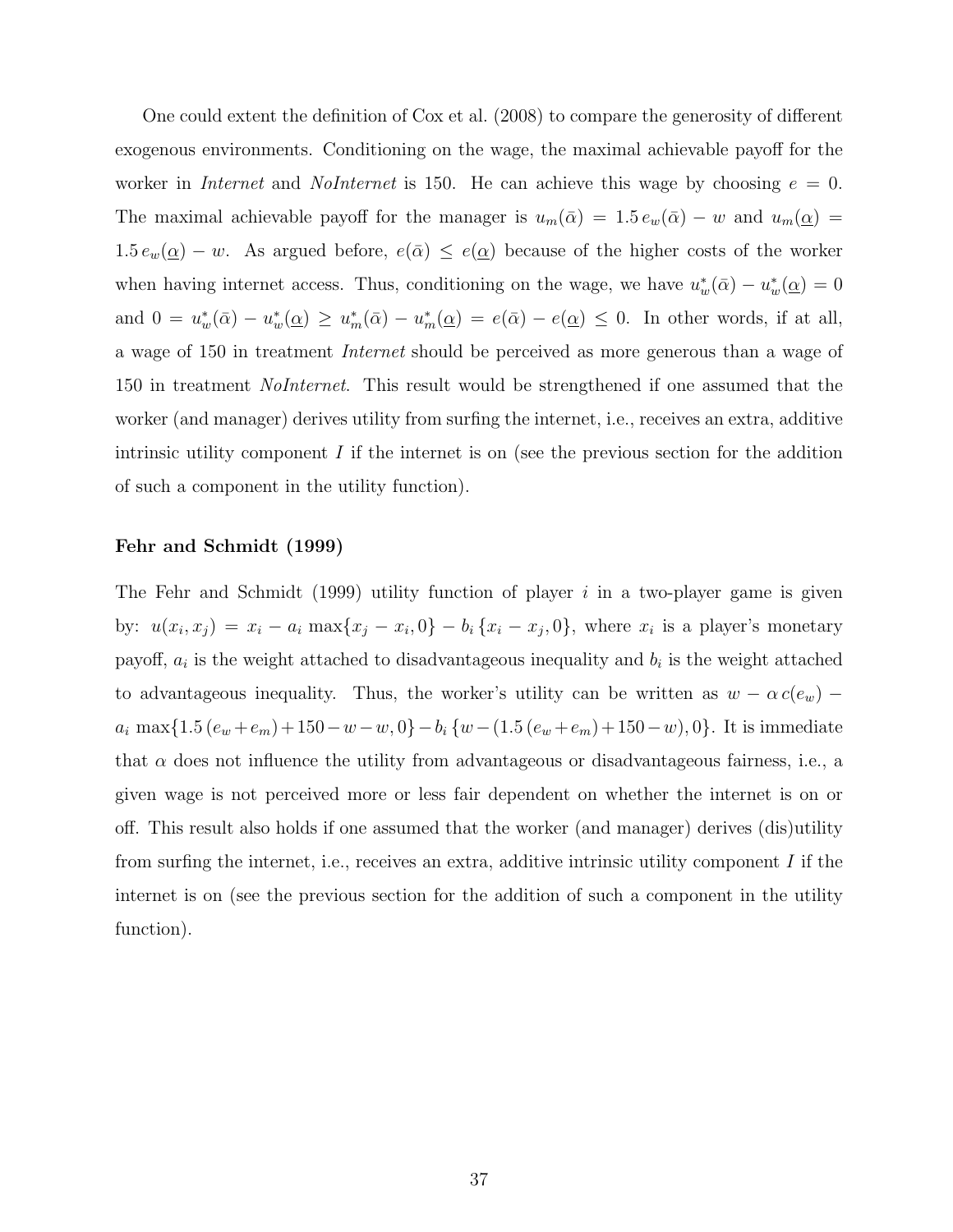## Additional figures and tables



<span id="page-39-0"></span>Figure 6: Interaction effects between wages and internet (attempted tables).

Attempted tables range from zero to 179 (except for one outlier with 687 attempted tables that is dropped for the analysis), compared to our effort measure of correct tables which ranges from zero to 124.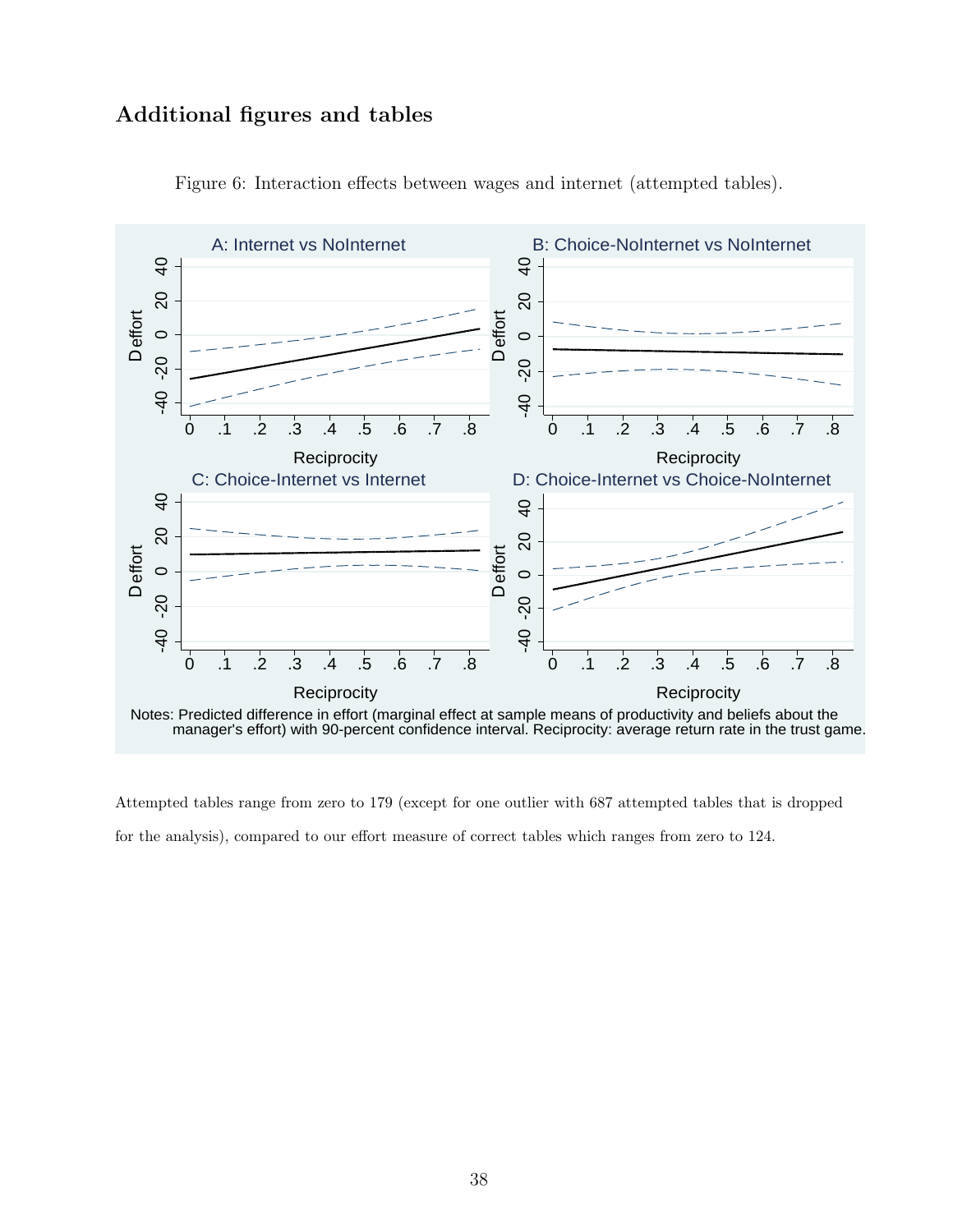

<span id="page-40-0"></span>Figure 7: Probability of periods of inactivity at wage 150

Notes: Outcome variable: Dichotomous variable =1 if participant had at least one period of inactivity of more th 2 minutes and =0 otherwise. Plots: Marginal effect at sample mean of productivity and beliefs about the manager's effort with 90-percent confidence interval. Reciprocity: average return rate in the trust game.

About half of the workers have at least one period of inactivity greater than 2 minutes. For managers that figure is less than 18 percent in all treatments. This measure hence captures more extreme shirking than our effort measure of tables counted somehow adjusted for productivity does.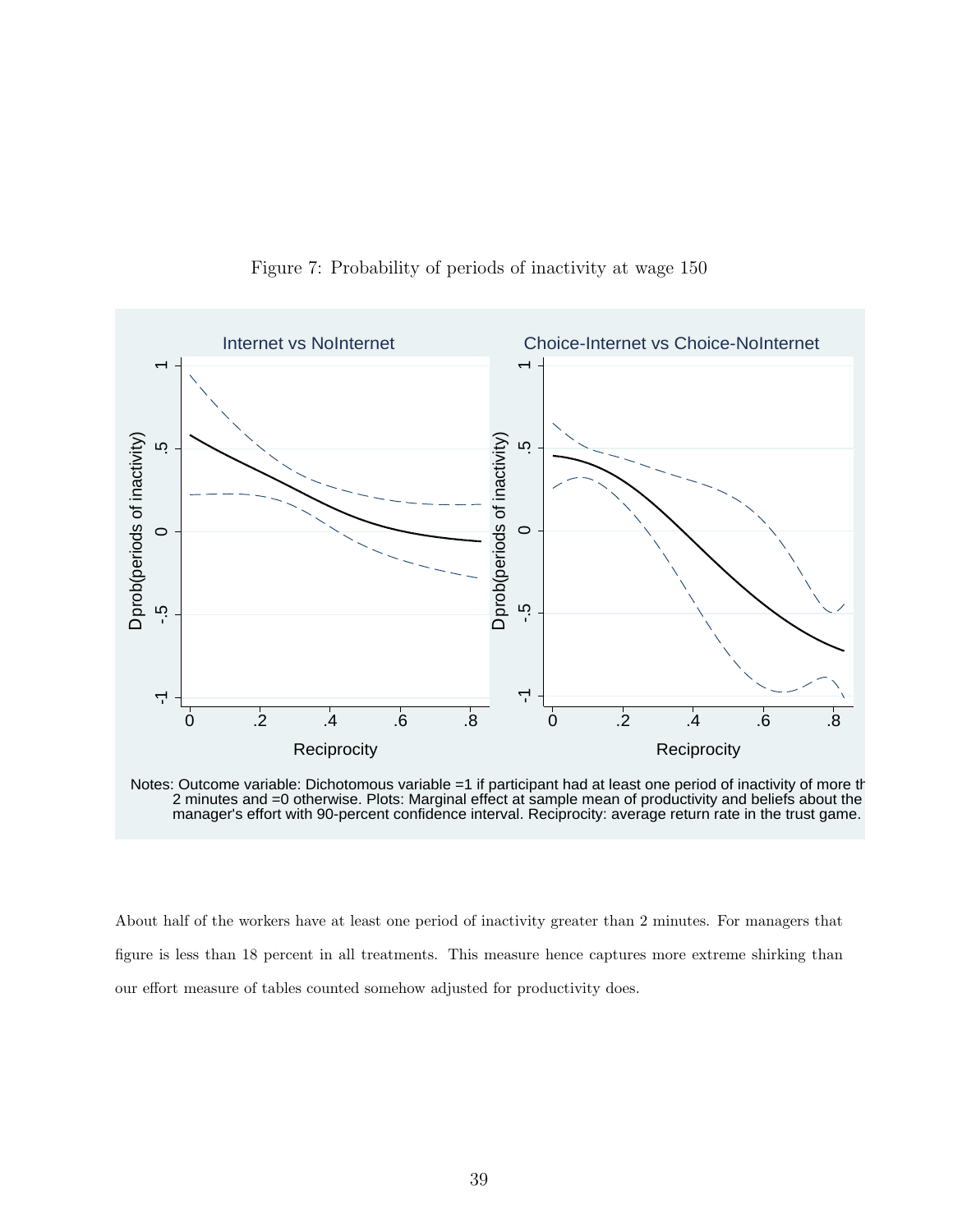<span id="page-41-0"></span>Figure 8: Time variation in the effect of the manager's internet policy at wage 150 on worker effort (treatments Choice–Internet vs. Choice–NoInternet)



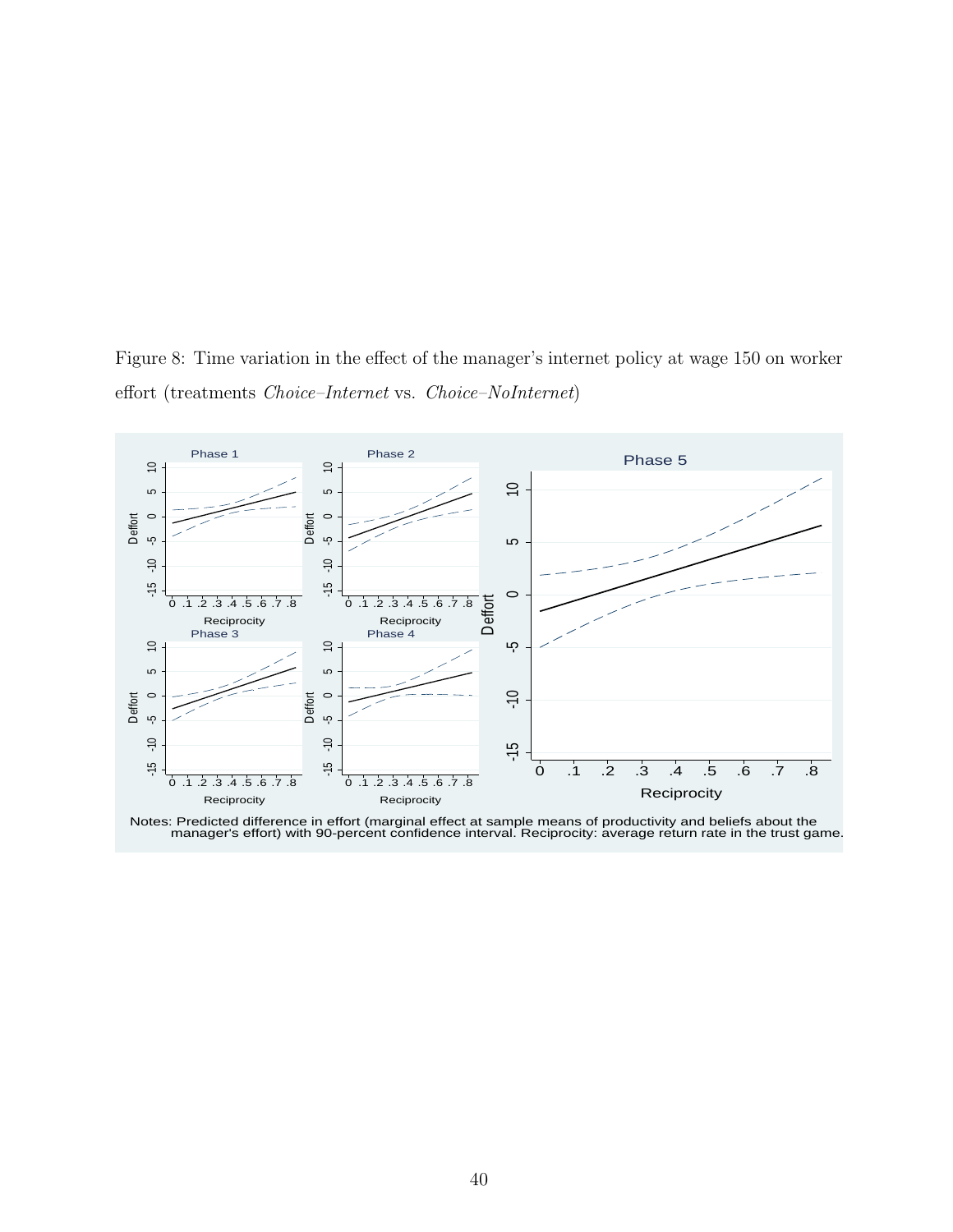## Instructions

# Overview and Information

Welcome You are now taking part in an economic experiment. If you read the following instructions carefully, you can, depending on your decisions and the decisions of other participants, earn a considerable amount of money. It is prohibited to communicate with the other participants during the experiment. Should you have any questions please raise your hand and we will come to you.

Overview The experiment consists of 5 parts. Please start by reading the instructions for the first part carefully. You will receive the instructions for the second part after the first part is finished. And so on.

Earnings Each part gives you an opportunity to earn money. In addition, you get a show-up fee of 30 kr. Your total pre-tax earnings are the sum of the earnings for each part and the show-up fee.

# Details for Part 1

#### Task

In this part of the experiment, your task is to count zeros in a series of tables. The figure shows the work screen you will use later: [The screenshot was used for Treatments Internet and Choice. In Treatment NoInternet the sentence "The internet is off during part 1"was not displayed]

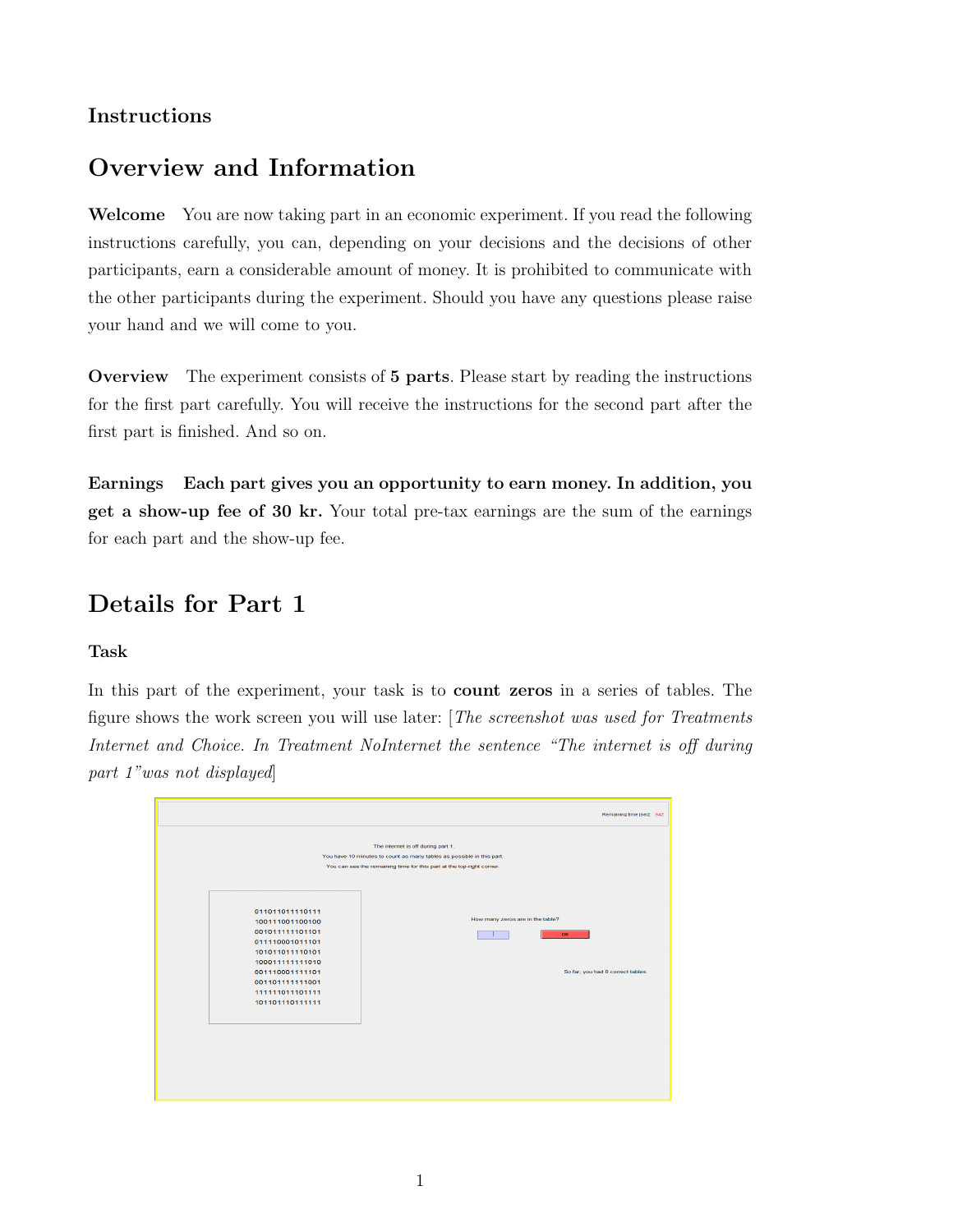Enter the number of zeros that you count into the box next to the table and then press the OK-button. Thereafter, the next table appears.

After pressing the OK-button you are informed whether you counted the number of zeros correctly or not. Below the entry field, you can see how many tables you have counted correctly so far.

Part 1 lasts 10 minutes. The remaining time (in seconds) is displayed in the upper right hand corner of the screen.

Treatment Internet and Choice: There is no access to the internet during the first part of the experiment.

#### Counting tips

Of course you can count the zeros any way you want. Speaking from experience, however, it is helpful to always count two zeros at once and multiply the resulting number by two at the end. In addition you miscount less frequently if you track the number you are currently counting with the mouse cursor.

#### Earnings in part 1

You receive 1.5 kr. for each table where you count the number of zeros correctly. You earn nothing for tables where you miscount the number of zeros.

#### Example

You count the number of zeros correctly in 9 tables and you miscount 1 table.

• Your earnings in part 1 are therefore: 13.5 kr. =  $9 \times 1.5$  kr.

#### Practice question

Please answer the following question: Assume that you count the number of zeros correctly in 4 tables and you miscount 7 tables.

• What are your earnings in part 1?

After all participants have answered the practice question correctly, the experimenter will start the first part of the experiment.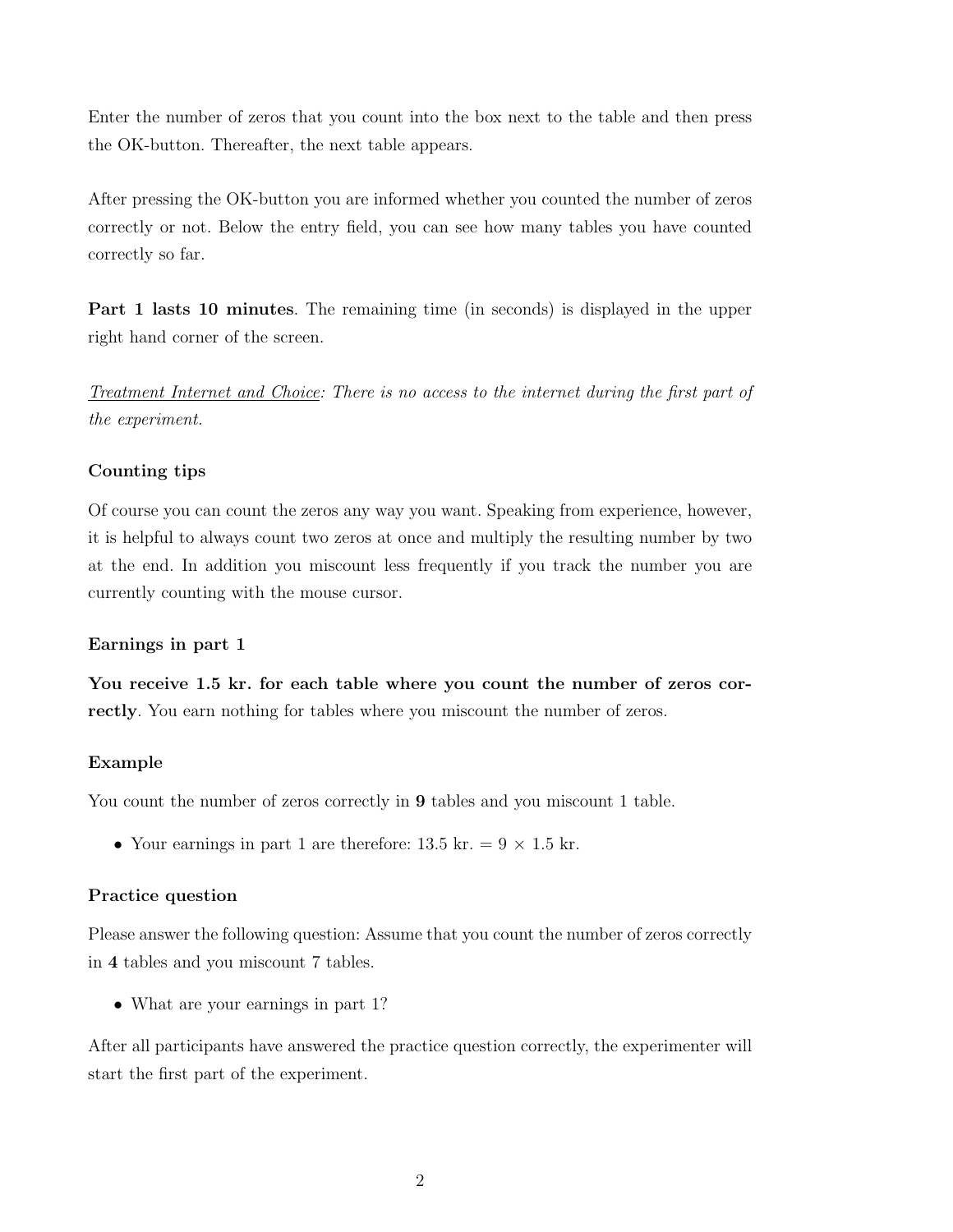## Details for Part 2

#### Your role

In the beginning of part 2, you are randomly chosen to be either a "**Manager**" or a "Worker". Each Worker is randomly matched with a Manager. You learn in the beginning of part 2 which role you have.

#### Task

Once again, no matter if you are a Manager or a Worker, you count zeros in a series of tables - just like the tables you counted before. Again enter the number of zeros that you count in the table into the box next to the table and then press the OK-button. Thereafter, the next table appears.

After pressing the OK-button you will be informed whether you counted the number of zeros in the table correctly or not. Below the entry field, you can see how many tables you have counted correctly so far.

The second part of the experiment lasts 62 minutes. Of these 62 minutes, 50 minutes are reserved to work on tables and 12 minutes are reserved for breaks. The 50 minutes reserved to work on tables are divided into 5 phases. Each phase lasts 10 minutes. After each phase, there will be a break for 3 minutes. During this break you cannot work on any tables. You are not allowed to leave your seat or to talk to other participants during a break. The remaining time of each phase, as well as the phase you are in, are displayed on the screen.

Treatment Internet: There will be internet access during the whole duration of part 2 and you can access the internet at any point you like. Note that you can also use the address line of the browser to search the internet. We will delete your browsing history at the end of the experiment, that is, the webpages you access will not be recorded. You can delete your browsing history yourself by pressing the button with the three-lines  $(\equiv)$  at the topright corner of the browser.

Treatment Choice: In principle, there will be internet access during the whole duration of part 2 and you can access the internet at any point you like. The webpages you possibly access will not be recorded. The Manager can however decide to turn off the internet of the Worker who is matched with him. He does so by clicking the "Turn the internet off for the Worker"-Button that appears for Managers at the start of part 2 of the experiment.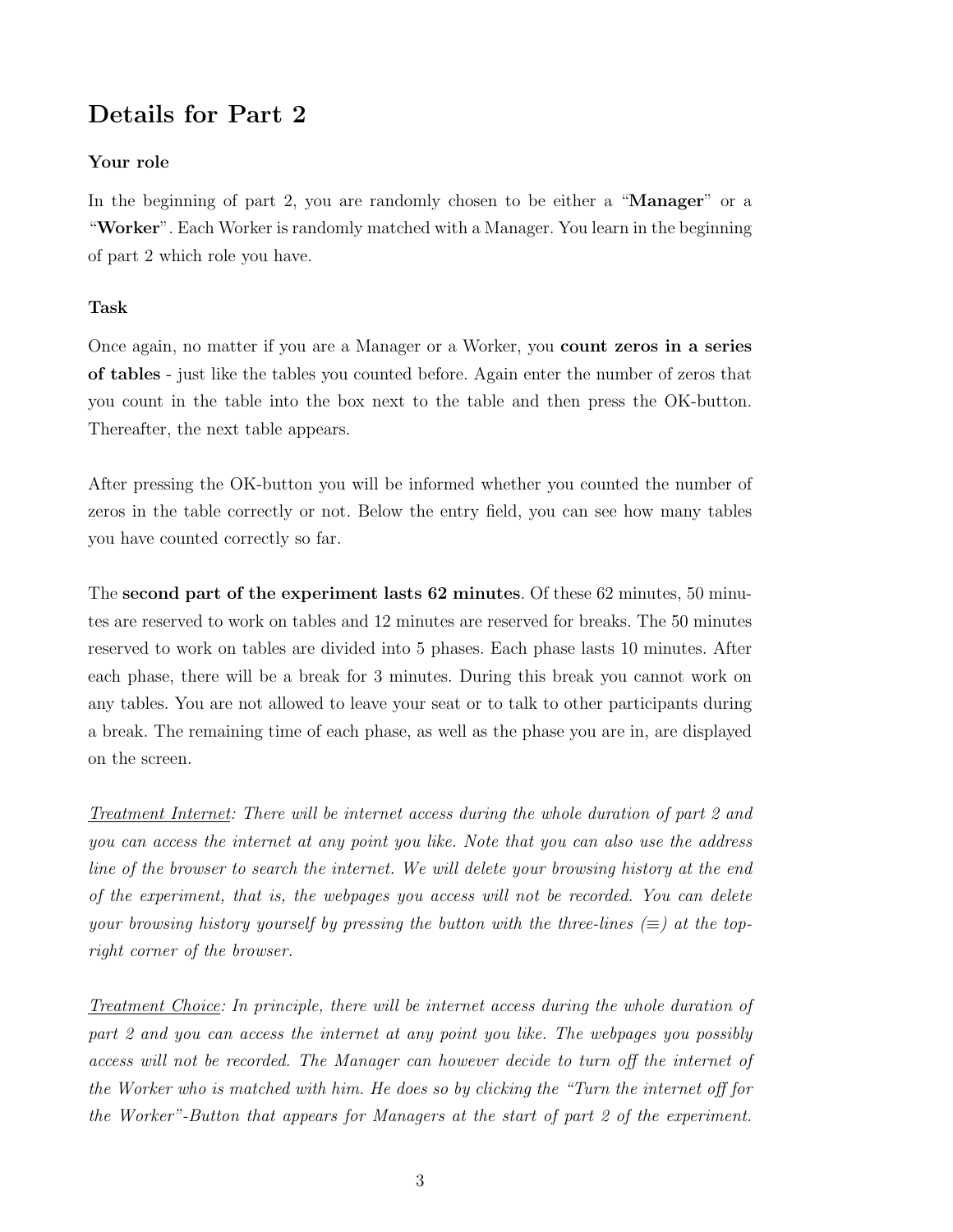The Worker is then informed about the Manager's decision before he starts working on the task. The Manager himself always has internet access.

If there is internet access then note that you can also use the address line of the browser to search the internet. We will delete your browsing history at the end of the experiment, that is, the webpages you access will not be recorded. You can delete your browsing history yourself by pressing the button with the three-lines  $(\equiv)$  at the top-right corner of the browser.

#### Earnings in part 2

If you are a Worker you get a wage from the Manager.

If you are the Manager, you get 1.5 kr. for each table in which you count the number of zeros correctly, and you get 1.5 kr. for each table in which the Worker matched with you counts the number of zeros correctly. A Manager earns nothing for tables that he or the Worker miscounts.

In addition, the Manager gets a fixed payment of 150 kr. The Manager offers the Worker who he is matched with a wage. He can choose between a wage of 100 kr., 150 kr., or 200 kr. The wage payment for the Worker is subtracted from the Manager's other earnings for this part.

#### Summary – earnings for Part 2:

|  | <b>Manager's earnings</b> $=$ fixed payment of 150 kr.                  |
|--|-------------------------------------------------------------------------|
|  | $+$ 1.5 kr. $\times$ number of tables that the Manager counts correctly |
|  | $+$ 1.5 kr. $\times$ number of tables that the Worker counts correctly  |
|  | $-$ wage offered to the Worker (100, 150 or 200 kr.)                    |
|  | <b>Worker's earnings</b> $=$ wage offered by the Manager                |

Any losses a Manager might make during this part of the experiment will be deducted from his other earnings during the experiment. Note that a Manager can always exclude making losses by counting enough tables correctly. Further note that the overall earnings from the experiment can never fall below zero.

After each phase, you are informed in how many tables you counted the number of zeros correctly, and in how many you miscounted the number of zeros. Further, you are informed for how many minutes you were inactive during a phase. You are **inactive** if you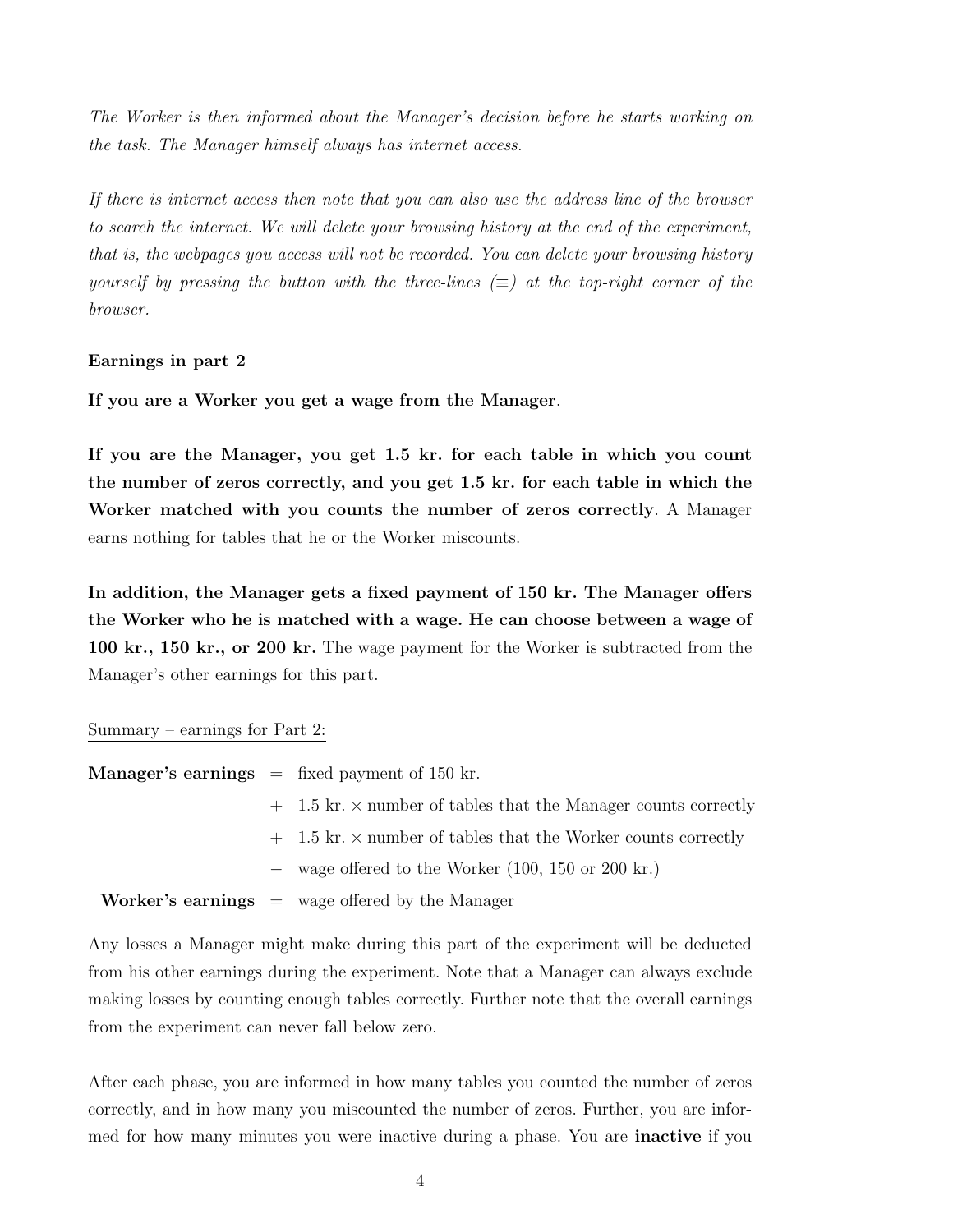need more than 2 minutes to enter the count for a table. The number of minutes that you are inactive then is calculated as the number of minutes (rounded up) you need in excess of the 2 minutes for each table.

Note that you will be informed about the earnings for this part 2 after you finished part 3.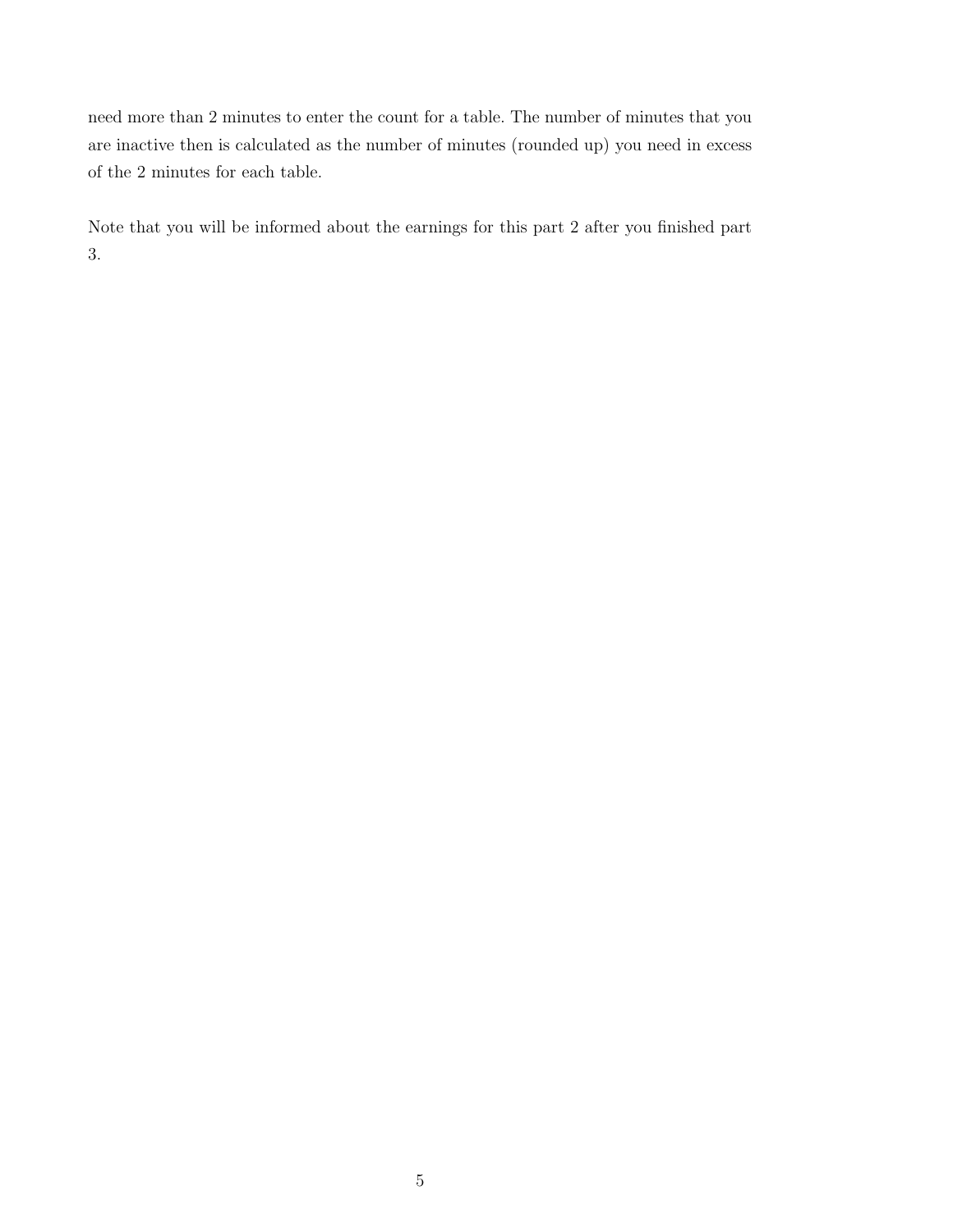#### Example

Assume that the Manager in total (that is, in all 5 phases)

- correctly counts the number of zeros in 63 tables
- and miscounts the number of zeros in 3 tables.

Assume further that the Worker in total

- correctly counts the number of zeros in 49 tables
- and miscounts the number of zeros in 0 tables.

The Manager offers the Worker a wage of 200 kr.

#### Earnings:

- The Worker's earnings in part 2 is the wage of 200 kr.
- The Manger's earnings in part 2 is the fixed payment of  $150 + 63 \times 1.5 + 49 \times 1.5$  $-200 = 118$  kr.

#### Practice questions

Please answer the following questions:

- 1. Assume you are in the role of a Worker. In total,
	- you correctly count the number of zeros in 41 tables
	- and you miscount 2 tables.

In total, the Manager

- correctly counts the number of zeros in 10 tables
- and miscounts the number of zeros in 9 tables.

The Manager offered you a wage of 100 kr.

- What are your earnings in part 2?
- What are the earnings of the Manager in part 2?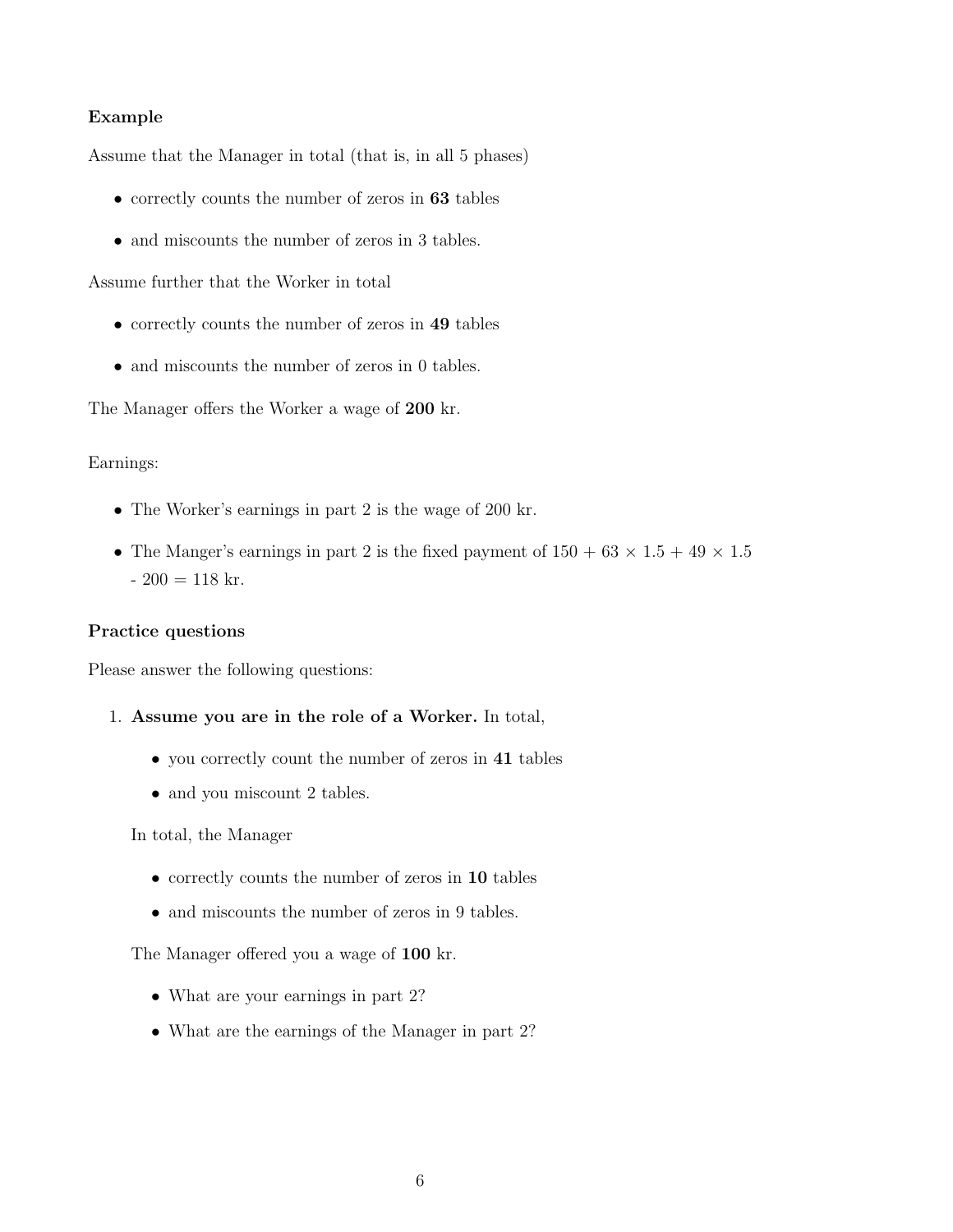- 2. Assume you are in the role of a Manager. In total,
	- you correctly count the number of zeros in 47 tables
	- and you miscount 0 tables.

In total, the Worker

- correctly counts the number of zeros in 44 tables
- and miscounts the number of zeros in 7 tables.

You offered the Worker a wage of  $150$  kr.

- What are your earnings in part 2?
- What are the earnings of the Worker in part 2?

After all participants have answered the practice questions correctly, the experimenter will start the second part of the experiment.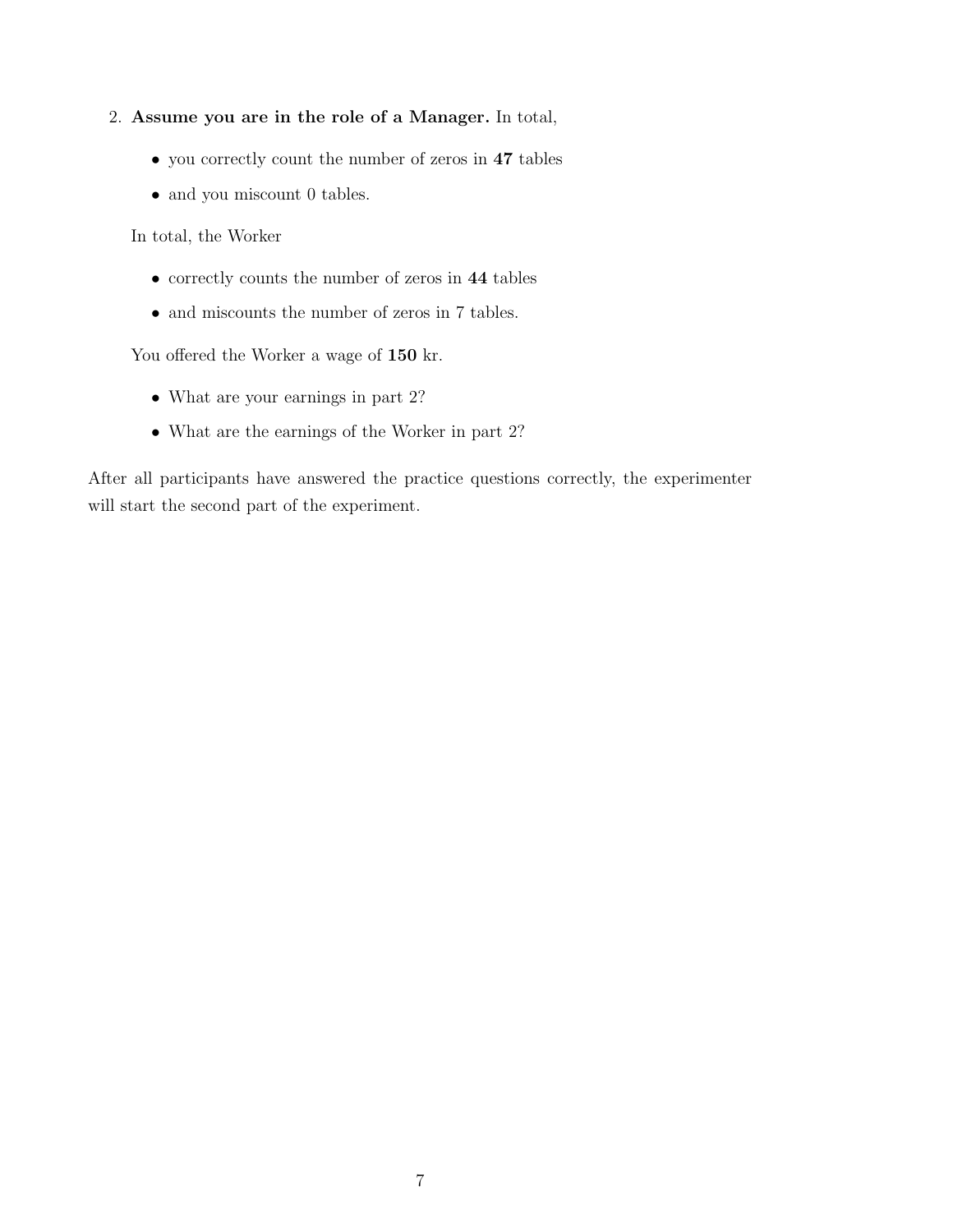# Details for Part 3

Treatment Internet and Choice: There will be no internet access during the remaining parts of the experiment.

#### The task

You are asked to state how many tables you believe the participant matched with you counted correctly in part 1, and in part 2, respectively. Please press the OK-button after entering the numbers.

#### Earnings

Either part 1 or part 2 will be randomly drawn. If your stated number equals the true number of correctly counted tables of the participant matched with you plus-minus 1, then your earnings in part 3 are 10 kr., otherwise they are 0.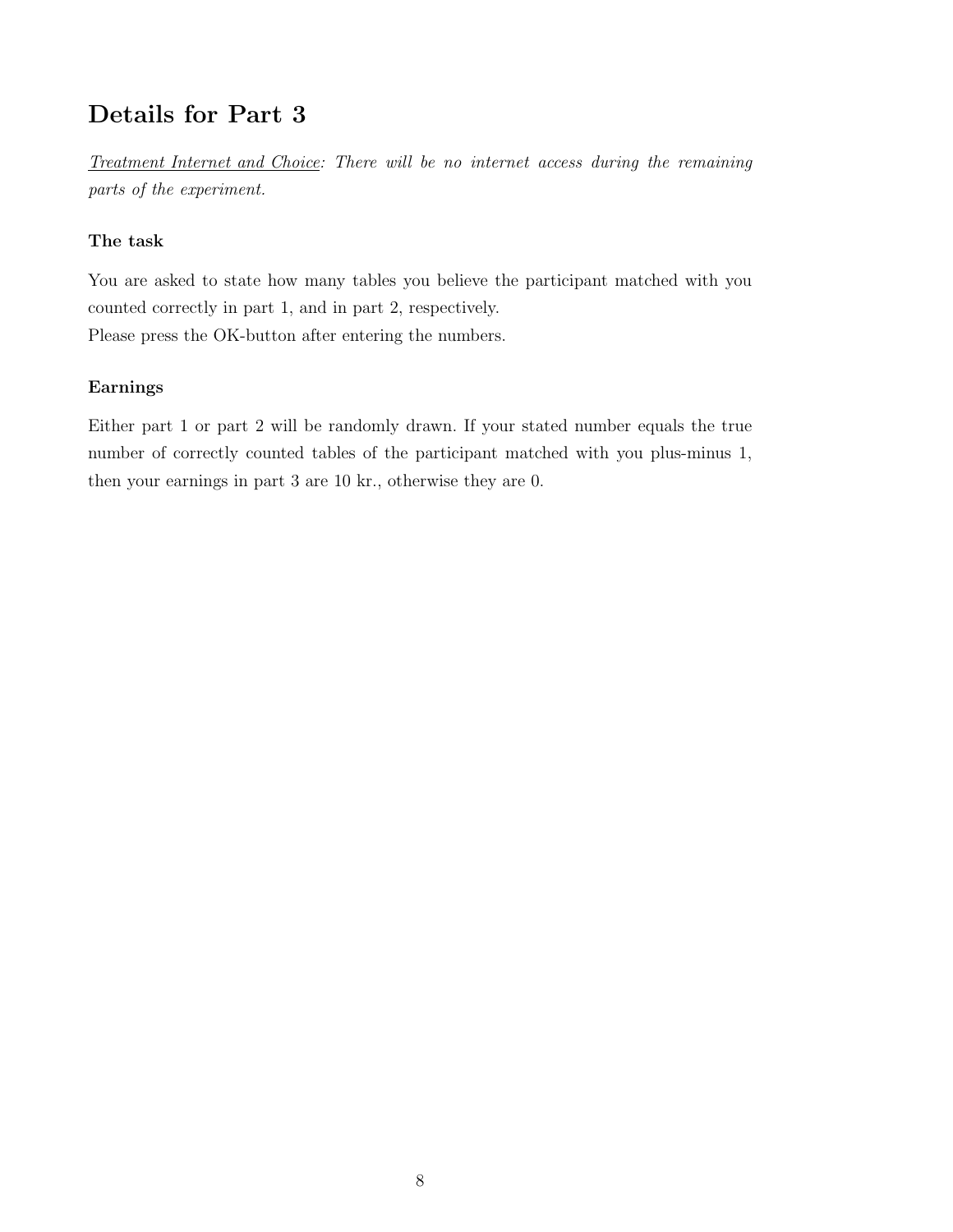## Details for Part 4

#### The task

You will now play the sending task. In this task, participants are divided into two groups: Senders and Receivers. Both the Senders and the Receivers are given 30 kr.

The Sender can choose to send 0, 10, 20 or 30 kr. to the Receiver. Any amount sent will be tripled. The Sender keeps any amount of money not send to the Receiver.

The Receiver can send back any amount up to the total amount received (that is, the amount the Sender sent multiplied by 3).

#### Earnings

| The Sender's earnings in part $4 = 30$ kr. |                                         |
|--------------------------------------------|-----------------------------------------|
|                                            | - any amount sent to the Receiver       |
|                                            | + any amount sent back by the Receiver. |

| The Receiver's earnings in part 4 are: $=$ 30kr. |                                       |
|--------------------------------------------------|---------------------------------------|
|                                                  | + any amount received from the Sender |
|                                                  | multiplied by three                   |

− any amount sent back to the Sender.

You will be asked to make a decision both as a Sender and as a Receiver. One of your rolls will be randomly picked. You will be matched with another randomly selected participant in the other role (hence this probably will not be the same person as in part 2 and 3). Your decision and the decision of the other player determine your earnings.

#### Example

You are in the role of a Sender. You have chosen to **send 30 kr.** to the Receiver. Hence, the Receiver could send back between 0 and  $90 = 3 \times 30$  kr. to you. The Receiver has chosen to send back 45 kr. to you.

- Your earnings in part 4 are therefore:  $45 \text{ kr.} = 30 \text{ kr.}$  (the amount you sent) + 45 kr. (the amount received back).
- The earnings of the Receiver in part 4 are therefore:  $75 \text{ kr.} = 30 \text{ kr.} + 90 \text{ kr.} 45$ kr.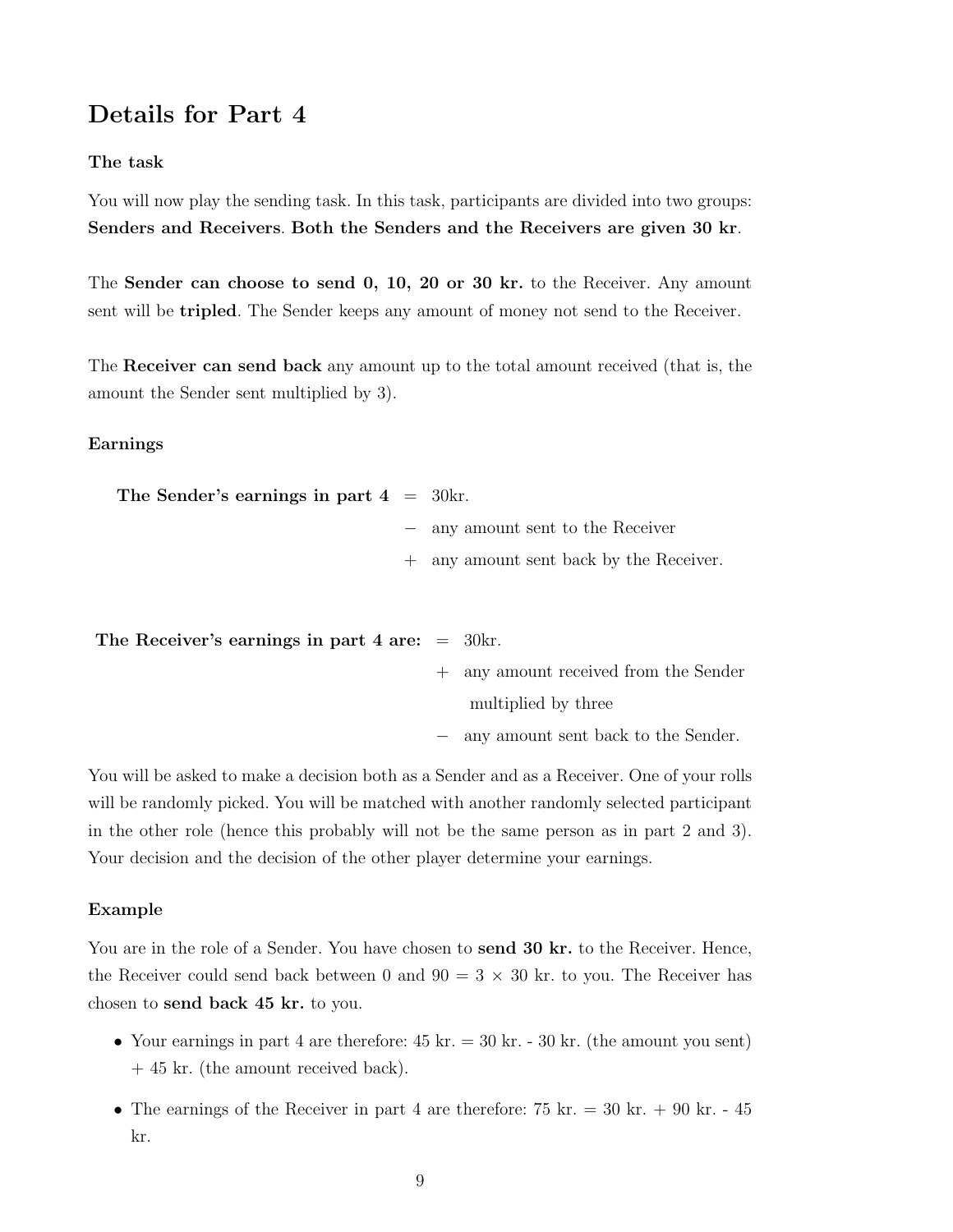You are in the role of a Receiver. The Sender has chosen to send 5 kr. to you. Hence, you could send back between 0 and  $15 = 3 \times 5$  kr. to the Receiver. You have chosen to send back 3 kr. to the Sender.

- Your earnings in part 4 are therefore:  $42 \text{ kr.} = 30 \text{ kr.} + 15 \text{ kr.}$  (the amount you received) - 3 kr. (the amount you sent back).
- The earnings of the Sender in part 4 are therefore:  $28 \text{ kr.} = 30 \text{ kr.} 5 \text{ kr.} + 3 \text{ kr.}$

#### Practice exercise

You are in the role of a Sender. You have chosen to send 7 kr.<sup>1</sup> to the Receiver. The Receiver has chosen to send back 6 kr. to you.

- Your earnings in part 4 are:
- The earnings of the Receiver in part 4 are:

You are in the role of a Receiver. The Sender has chosen to **send 30 kr.** to you. You have chosen to send back 2 kr. to the Sender.

- Your earnings in part 4 are:
- The earnings of the Sender in part 4 are:

## Details for Part 5

#### The task

You are asked to fill out a survey.

#### Payoffs

You receive 20 kr. for filling out the survey in part 5.

## End of Experiment

At the end, your total earnings from the 5 parts, including the show up fee, is displayed on your screen. Please leave the instructions on your table. Thank you for participating in today's experiment.

<sup>&</sup>lt;sup>1</sup>As described above the sender can only choose to send 0, 10, 20 or 30 kr. No subject noticed this mistake.